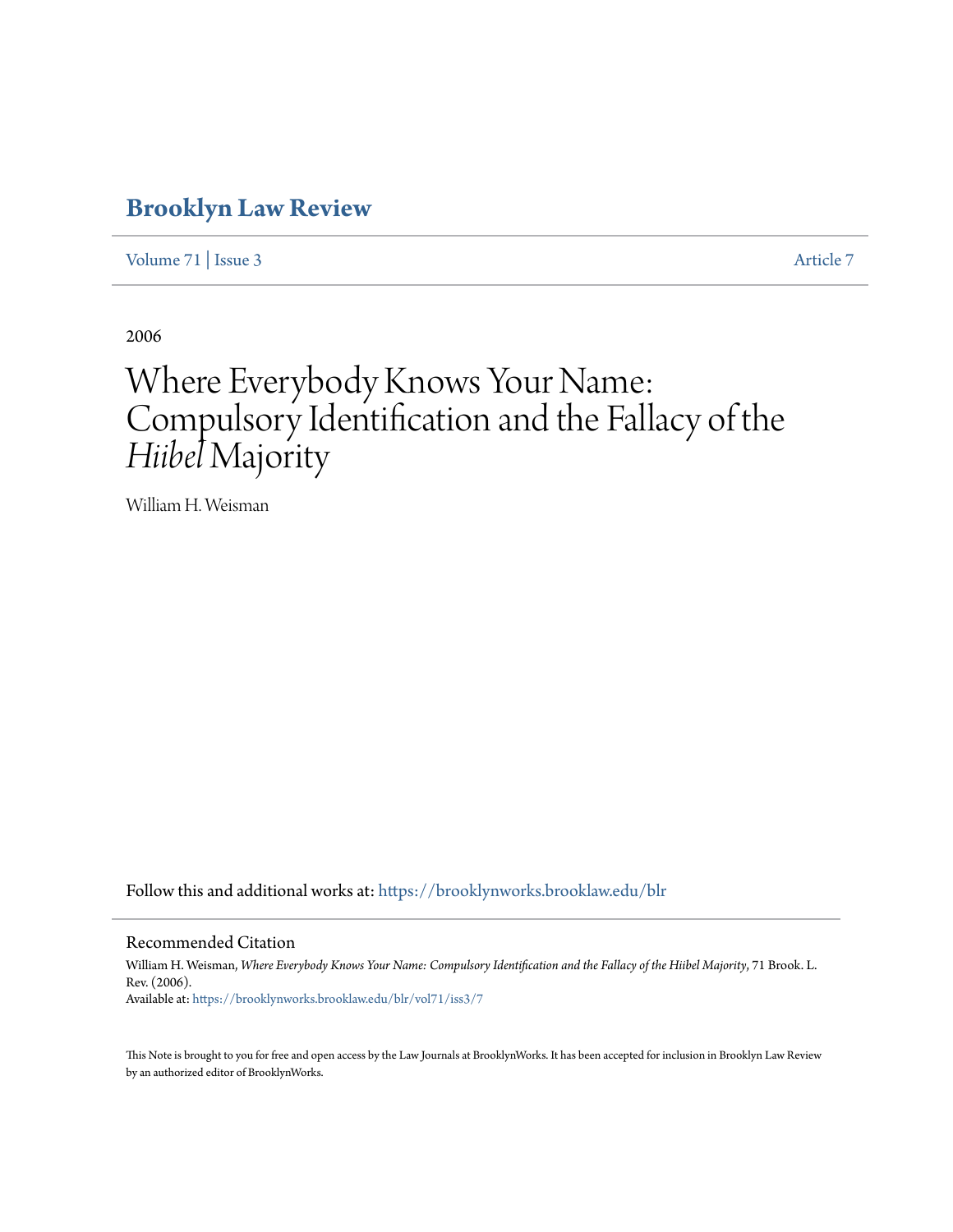# Where Everybody Knows Your Name

# COMPULSORY IDENTIFICATION AND THE FALLACY OF THE *HIIBEL* MAJORITY

#### I. INTRODUCTION

The Fourth Amendment to the United States Constitution protects the individual from unwarranted government intrusion by requiring that a search or seizure be predicated upon a finding of probable cause.<sup>1</sup> However, not every search and seizure necessitates a finding of probable cause. In its landmark 1968 decision in *Terry v. Ohio*,<sup>[2](#page-1-1)</sup> the United States Supreme Court annunciated an exception to the probable cause requirement. The *Terry* Court held that a police officer acting pursuant to the less-stringent standard of "reasonable suspicion" of criminality is permitted to stop a person for a period of brief duration in order to take additional steps to investigate.[3](#page-1-2) The Court ruled that this type of investigative stop does not infringe upon a citizen's Fourth Amendment right.[4](#page-1-3) Thus, the concept of a "*Terry* stop" was adopted into American jurisprudence.<sup>5</sup> In addition to adopting

U.S. CONST. amend. IV.

<span id="page-1-0"></span> $\overline{a}$ 

2 392 U.S. 1 (1968).

<sup>&</sup>lt;sup>1</sup> The Fourth Amendment states

The right of the people to be secure in their persons, houses, papers, and effects, against unreasonable searches and seizures, shall not be violated, and no Warrants shall issue, but upon probable cause, supported by Oath or affirmation, and particularly describing the place to be searched, and the person or things to be seized.

<span id="page-1-2"></span><span id="page-1-1"></span><sup>&</sup>lt;sup>3</sup> *Id.* at 30. "Reasonable suspicion" is defined as a "particularized and objective basis, supported by specific and articuable facts, for suspecting a person of criminal activity." BLACK'S LAW DICTIONARY 1487 (Bryan A. Garner ed., 8th ed. 2004). For example, in *Terry*, the Court cited, along with other factors, Officer McFadden's (the investigating officer) three decades of police experience, his meticulous observation of the three suspects, and the fact that the suspects appeared to be behaving in a manner suggestive of a "preface to a 'stick-up,'" as supporting the conclusion that criminal activity was underway. *Terry,* 392 U.S*.* at 5, 28. 4 *Terry*, 392 U*.*S. at 31. 5 A *Terry* stop is the least intrusive form of constitutional "seizure,"

<span id="page-1-4"></span><span id="page-1-3"></span>requiring only a finding of reasonable suspicion that criminality is afoot. *See id.* at 21. A *Terry* stop occurs when, by means of physical force or by show of authority, a police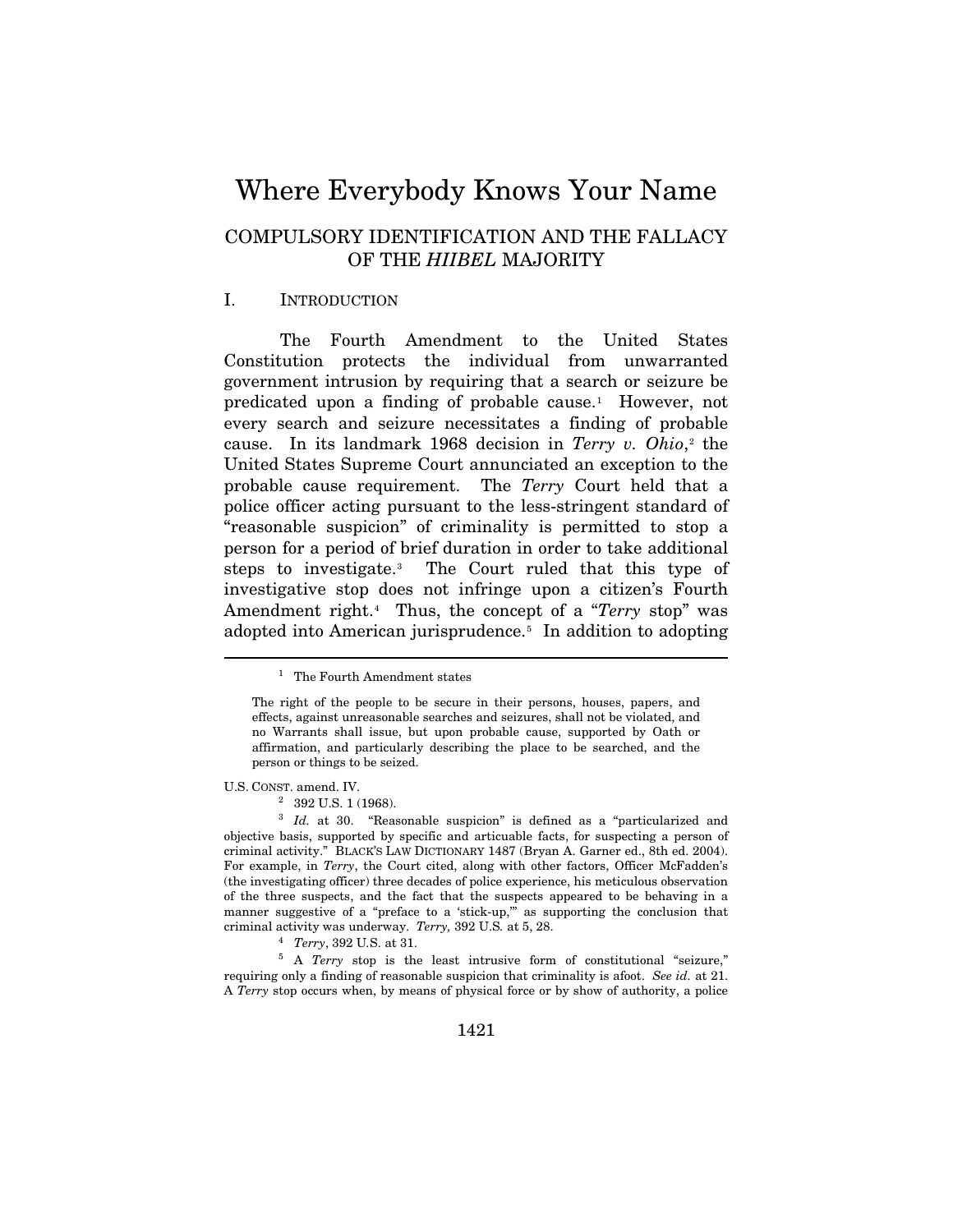the reasonable suspicion standard, the *Terry* Court also annunciated the "stop and frisk" doctrine, which grants an officer, in the course of conducting a valid *Terry* stop, the authority to compel a suspect to submit to a pat-down frisk.<sup>[6](#page-2-0)</sup> However, merely performing a *Terry* stop does not provide law enforcement with a blanket invitation to conduct a compulsory frisk. The *Terry* Court clearly articulated the rule that the police may frisk a suspect only when an officer has a reasonably appreciable fear that the particular suspect may be "an armed and dangerous individual." $\tau$  Thus, in implementing the rules which govern an investigative stop undertaken pursuant to a mere reasonable suspicion of criminality, the Court struck a middle ground of Fourth Amendment jurisprudence, balancing the "intrusion on the individual's Fourth Amendment interests" with the "promotion of legitimate governmental interests."[8](#page-2-2) By strictly regulating the duration, scope, and content of the stop, the Court explicitly sought to limit the intrusion occasioned on the individual's Fourth Amendment interests, thereby preserving the protection of individual integrity which lies at the very foundation of the Fourth Amendment. Unfortunately, in its recent decision in *Hiibel v. Sixth Judicial District Court of Nevada*,[9](#page-2-3) the Supreme Court disregarded the Fourth Amendment ideals advanced in the *Terry* decision.

In a 5-4 opinion, the *Hiibel* Court upheld the validity of a Nevada statute which requires a suspect, under pain of arrest and monetary fine, to identify himself by name to law enforcement personnel when detained pursuant to the reasonable suspicion standard annunciated in *Terry*.[10](#page-2-4) Commonly referred to as stop and identify statutes, compulsory identification laws exist in varying composition in some twenty states.[11](#page-2-5) However, as explained throughout the course of this

<span id="page-2-0"></span>officer, acting pursuant to a reasonable suspicion, briefly detains an individual such that "a reasonable person would have believed that he was not free to leave." United States v. Mendenhall, 446 U.S. 544, 554 (1980).<br>
<sup>6</sup> *Terry*, 392 U.S. at 27.<br>
<sup>7</sup> *Id.* 8 Delaware v. Prouse, 440 U.S. 648, 654 (1979).

<sup>&</sup>lt;sup>9</sup> 542 U.S. 177 (2004).

<span id="page-2-5"></span><span id="page-2-4"></span><span id="page-2-3"></span><span id="page-2-2"></span><span id="page-2-1"></span><sup>10</sup> *Id.* at 179, 181, 188-89.<br><sup>11</sup> See NEV. REV. STAT. § 171.123(3) (2001); ALA. CODE § 15-5-30 (1995); ARK. CODE ANN. § 5-71-213(a)(1) (1997); COLO. REV. Stat. § 16-3-103(1) (2005); DEL. CODE ANN. tit. 11, §§ 1902, 1321(6) (2003); FLA. STAT. § 856.021(2) (2003); GA. CODE ANN. 16- 11-36(b) (2003); 725 ILL. COMP. STAT. 5/107-14 (2000); KAN. STAT. ANN. § 22-2402(1) (1995); LA. CODE CRIM. PROC. ANN., art. 215.1(A) (West 2004); MO. REV. STAT.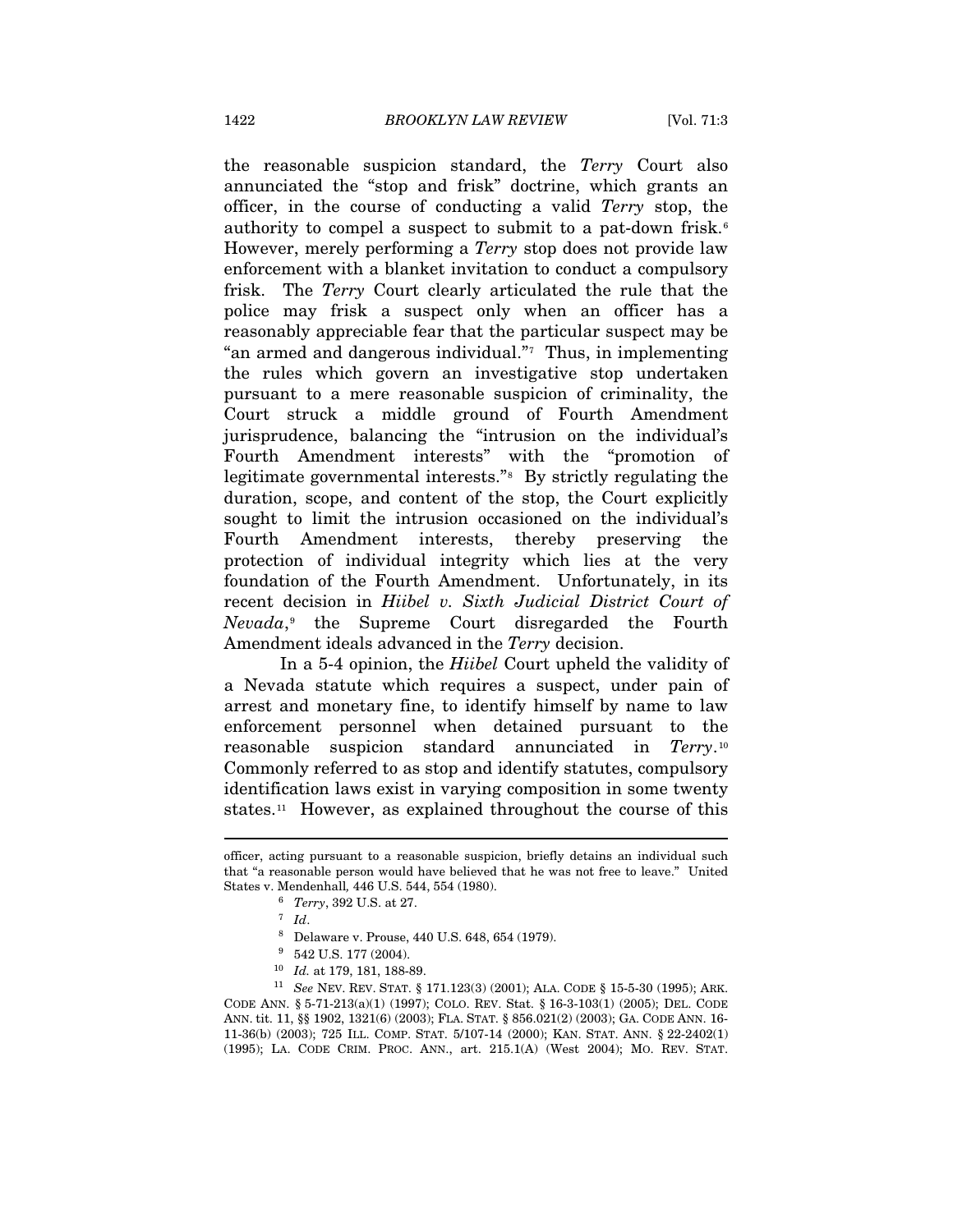Note, Nevada's statute is particularly troublesome in that it requires identification pursuant only to the lessened standard of reasonable suspicion. The intrusion authorized by the Nevada statute is of such a substantial degree that it can not be reconciled with the *Terry* Court's criminal procedure jurisprudence and the protections afforded the individual in the Fourth Amendment.

As implicitly acknowledged by the Supreme Court in *Terry*, providing the individual with protection from unnecessary, overbroad governmental intrusions is an essential component of any truly free society.[1](#page-3-0)2 Illustrating the ideals advanced in *Terry*, author Ayn Rand articulated the need for the individual to be free from unwarranted intrusions, writing "Civilization is the progress toward a society of privacy. The savage's whole existence is public, ruled by the laws of his tribe. Civilization is the process of setting man free from men."[13](#page-3-1) In affirming the constitutionality of Nevada's compulsory identification requirement, the *Hiibel* Court implicitly rejected the idea advanced in *Terry* and so eloquently articulated in Rand's prose, concerning the outright necessity of a relatively substantial degree of anonymity in a society which aspires to safeguard the rights and integrity of the individual. In rendering its opinion, the *Hiibel* majority blatantly disregarded the implicit ideals regarding individual integrity and personal freedom embodied in the Fourth Amendment and espoused by the *Terry* Court, which sought to promote the interests of law enforcement without denigrating the rights of the individual.

This Note will demonstrate that a compulsory identification requirement predicated upon a finding of a reasonable suspicion of criminality is incompatible with the ideals set forth in the Fourth Amendment. Part II of this Note sets forth the factual circumstance which gave rise to the dispute at issue in *Hiibel*.Part III explains the legal rationale advanced in the opinion crafted by the *Hiibel* majority. Part IV

<sup>§ 84.710(2) (2003);</sup> MONT. CODE ANN. § 46-5-401(2)(a) (2005); NEB. REV. STAT. § 29-829 (1995); N.H. REV. STAT. ANN. §§ 594:2, 644:6 (2001); N.M. STAT. § 30-22-3 (2004); N.Y. CRIM. PROC. LAW § 140.50(1) (Consol. 1996); N.D. CENT. CODE § 29-29-21 (1991); R.I. GEN. LAWS § 12-7-1 (2002); UTAH CODE ANN. § 77-7-15 (2003); VT. STAT. ANN., tit. 24 § 1983 (Supp. 2005); WIS. STAT. § 968.24 (2003). 12 *See Terry*, 392 U.S. at 19 (quoting Warden v. Hayden, 387 U.S. 294, 310

<span id="page-3-1"></span><span id="page-3-0"></span><sup>(1967) (</sup>Fortas, J., concurring)) ("The scope of the search must be 'strictly tied to and justified by' the circumstances which rendered its initiation permissible."). 13 AYN RAND, THE FOUNTAINHEAD 715 (25th Anniversary Ed. 1968).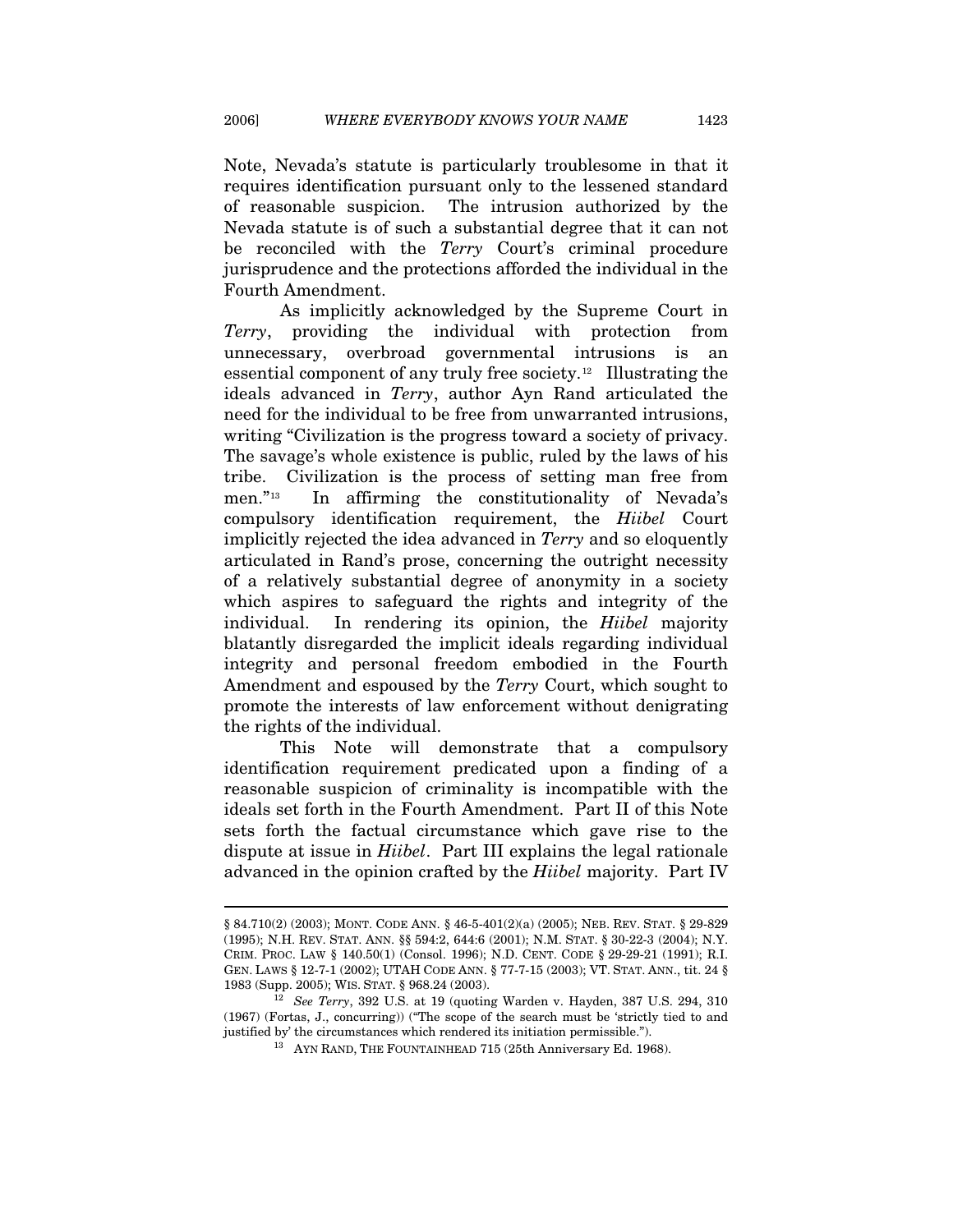of this Note seeks to demonstrate that the *Hiibel* majority failed to adequately comprehend the nature of the intrusion occasioned by Nevada's compulsory identification requirement. Part V of this Note will demonstrate that Nevada's statute is so overbroad in scope that it cannot be reconciled with the Court's Fourth Amendment jurisprudence. Finally, Part VI of this Note proposes legislative alternatives which aspire to reach a more appropriate middle-ground between the promotion of legitimate, socially beneficial law enforcement interests and the constitutional protections afforded the individual.

#### II. THE FACTS OF *HIIBEL*

In order to best comprehend the intrusion constituted by compelled identification authorized by a mere reasonable suspicion, it is necessary to understand the specific factual circumstance in which the dispute at issue in *Hiibel* arose. On a clear Nevada afternoon, the sheriff's department of Humboldt County, Nevada, received a telephone call from a caller who reported seeing a man assault a woman in a silver and red G.M.C. truck on Grass Valley Road.[1](#page-4-0)4 Deputy Lee Dove was dispatched to investigate the caller's report. Deputy Dove soon located a truck matching the caller's description parked on the side of Grass Valley Road. The deputy observed skid marks in the gravel immediately behind the vehicle, leading him to conclude that the truck had come to an abrupt stop.[15](#page-4-1) A man was standing by the rear of the truck and a young woman was seated in the passenger compartment.<sup>[16](#page-4-2)</sup>

Deputy Dove approached the man, who appeared to be inebriated, and explained that he was investigating a reported fight.<sup>[17](#page-4-3)</sup> The deputy asked the man if he had "any identification" on [him]," but the man declined to identify himself and instead inquired why the deputy wanted to see his identification.[18](#page-4-4) Deputy Dove responded that he was conducting an investigation and therefore needed to see his identification. The unidentified man grew agitated, vehemently insisting that he had done nothing wrong. Deputy Dove explained that he wanted to find out who the man was and what he was doing on

<span id="page-4-1"></span><span id="page-4-0"></span><sup>14</sup> *Hiibel,* 542 U.S. 177, 180 (2004). 15 *Id.* 

<span id="page-4-2"></span><sup>16</sup> *Id.* 

<span id="page-4-4"></span><span id="page-4-3"></span><sup>17</sup> *Id.*

<sup>18</sup> *Id*. at 181*.*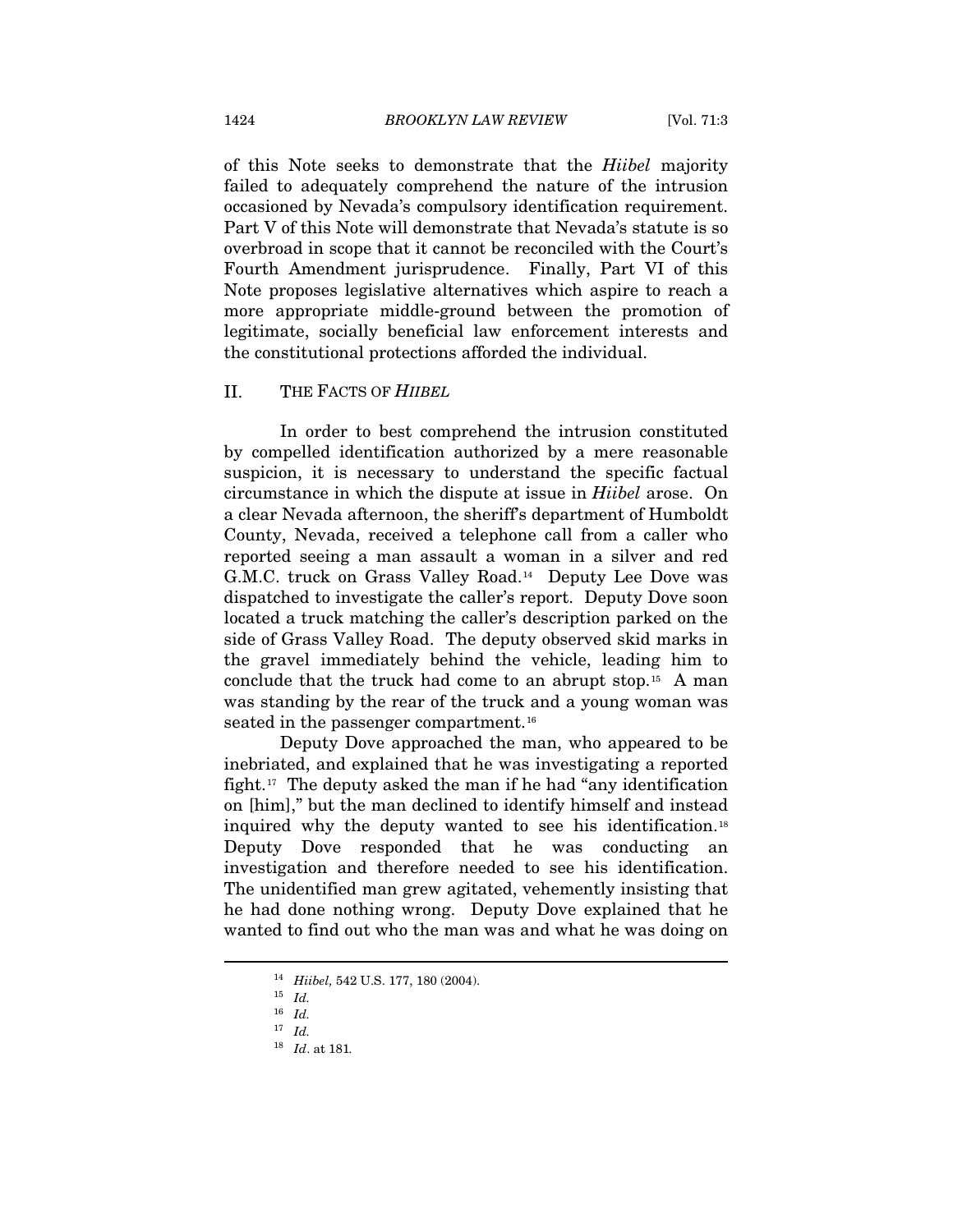the side of the road.[1](#page-5-0)9 The man continued to refuse compliance with the identification request and began to taunt the deputy.<sup>[20](#page-5-1)</sup> The man placed his hands behind his back, as if waiting to be handcuffed, and repeatedly told the deputy to take him to jail.<sup>[21](#page-5-2)</sup> For a period of several minutes Deputy Dove continued, eleven times in all, to request identification.<sup>[2](#page-5-3)2</sup> Each request was rebuffed by the unidentified man. After repeatedly warning that he would be arrested if he continued to refuse the identification request, the deputy placed the man under arrest.<sup>[2](#page-5-4)3</sup>

It was later determined that the unidentified man arrested by Deputy Dove was Larry Dudley Hiibel.<sup>[2](#page-5-5)4</sup> The state of Nevada, citing Nevada Revised Statute § 171.123, an ordinance which defines the legal rights and duties of a police officer in the context of an investigative stop (or *Terry* stop), argued that Hiibel had obstructed Deputy Dove from carrying out his duties during an investigative stop.[2](#page-5-6)5 The Justice Court of Union Township held that in refusing to identify himself, as required by Nevada Revised Statute § 171.123, Hiibel "obstructed and delayed [Deputy] Dove as a public officer in attempting to discharge his duty," thereby violating Nevada Revised Statute §199.80.[26](#page-5-7) On appeal, Hiibel argued that Nevada Revised Statute § 171.123, which required him to identify himself to the investigating officer, violated the rights granted him by the Fourth and Fifth Amendments to the

<span id="page-5-0"></span> $\overline{a}$ 

Any peace officer may detain any person whom the officer encounters under circumstances which reasonably indicate that the person has committed, is committing or is about to commit a crime . . . . The officer may detain the person pursuant to this section only to ascertain his identity and the suspicious circumstances surrounding his presence abroad. Any person so detained shall identify himself, but may not be compelled to answer any other inquiry of any peace officer.

<span id="page-5-7"></span>NEV. REV. STAT. §171.123 (2001). 26 *Hiibel*, 542 U.S. at 182.

<sup>19</sup> *Id*.

<sup>20</sup> *Hiibel*, 542 U.S. at 181 (2004). 21 *Id*. 22 *Id.*

<span id="page-5-6"></span><span id="page-5-5"></span><span id="page-5-4"></span><span id="page-5-3"></span><span id="page-5-2"></span><span id="page-5-1"></span><sup>&</sup>lt;sup>23</sup> Id. To view the confrontation between Deputy Dove and Hiibel in its entirety, as captured by the dashboard video recorder mounted in Dove's patrol car, one can visit http://papersplease.org/hiibel/facts2.html. 24 *Hiibel,* 542 U.S. at 181. 25 The statute states,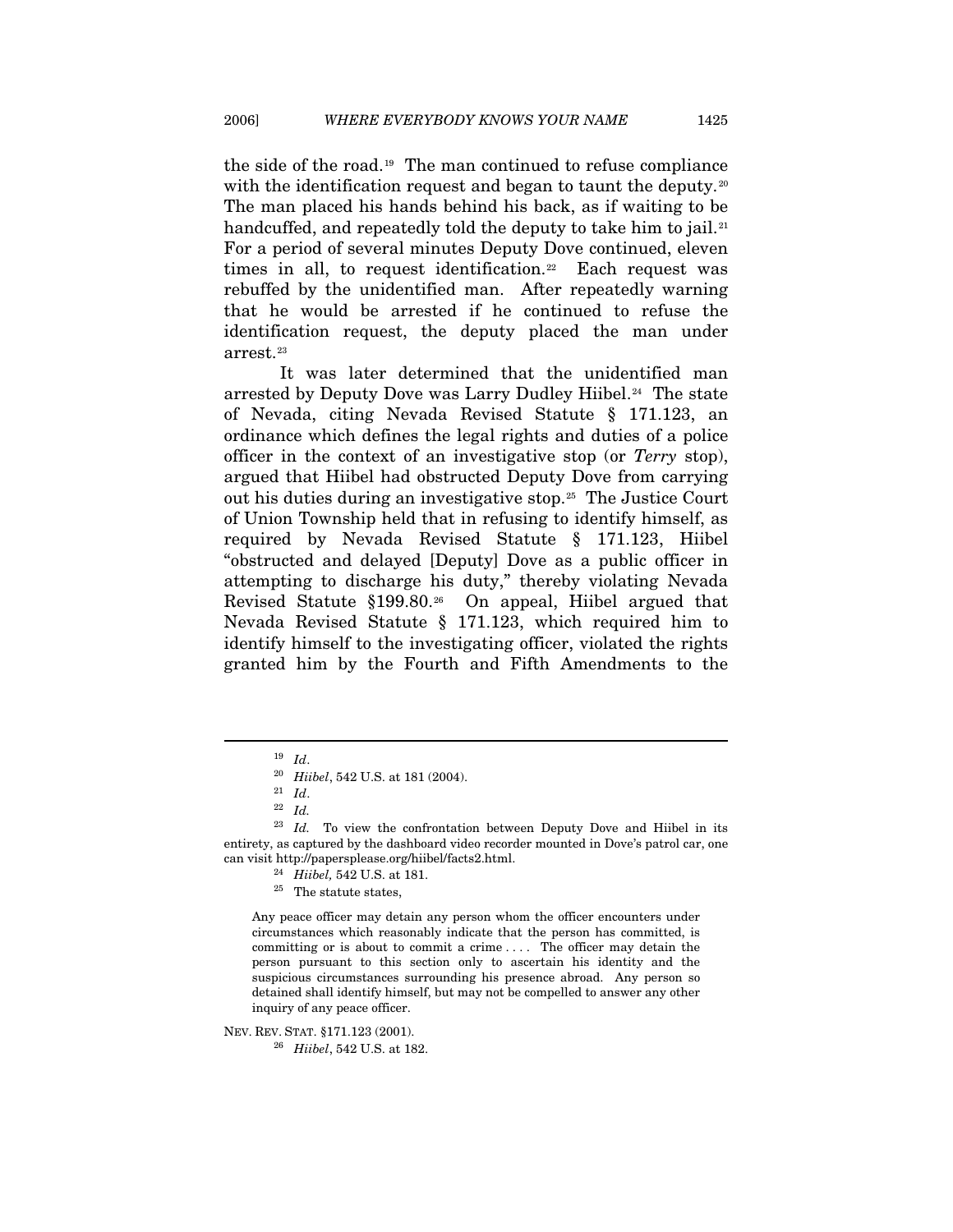United States Constitution.<sup>[27](#page-6-0)</sup> Unmoved by Hiibel's argument, Nevada's intermediate appellate court affirmed the trial court's ruling.[28](#page-6-1) The Supreme Court of Nevada issued a divided opinion rejecting Hiibel's challenge.[29](#page-6-2) Subsequently, the United States Supreme Court granted certiorari.[30](#page-6-3)

#### III. THE *HIIBEL* MAJORITY'S RATIONALE

In upholding the Nevada statute as constitutional, the Supreme Court began its analysis by setting forth the general proposition that posing questions to a person suspected of criminality comprises an essential component of police investigatory powers.<sup>[3](#page-6-4)1</sup> After retracing fundamental aspects of its *Terry* stop jurisprudence, the *Hiibel* Court concluded that "the principles of *Terry* permit a State to require a suspect to disclose his name in the course of a *Terry* stop."[32](#page-6-5) Thus, the Nevada statute, which requires a suspect to identify himself to an investigating officer acting pursuant to a reasonable suspicion of criminality, was deemed constitutional.<sup>[3](#page-6-6)3</sup> In justifying its conclusion, the Court stated that the reasonableness of a *Terry* stop seizure is determined "by balancing its intrusion on the individual's Fourth Amendment interests against its promotion of legitimate government interests."[34](#page-6-7) The *Hiibel* Court concluded that the Nevada statute satisfied this balancing test because the identity request had an "immediate relation to the purpose, rationale, and practical demands of a *Terry* stop."[35](#page-6-8) The Court deemed the identification request a mere "commonsense inquiry"[36](#page-6-9) which served important government interests, including allowing the officer to gain knowledge regarding a suspect's past criminal activity, propensity for violence, and history of mental disorder. [3](#page-6-10)7 The Court further stated that knowledge of

<span id="page-6-7"></span><span id="page-6-6"></span><span id="page-6-5"></span><span id="page-6-4"></span><span id="page-6-3"></span><span id="page-6-2"></span><span id="page-6-1"></span><span id="page-6-0"></span><sup>&</sup>lt;sup>27</sup> *Id.* The sheer number and complexity of the Firth Amendment issues raised in *Hiibel* prevent in-depth discussion of such concerns within the confines of this note. 28 *Id.* at 182. 29 Hiibel v. Sixth Jud. Dist. Ct. of Nev., 59 P.3d 1201, 1202, 1207 (Nev. 2002).

<sup>30</sup> Hiibel v. Sixth Jud. Dist. Ct. of Nev., 540 U.S. 965 (2003).

<sup>31</sup> *Hiibel*, 542 U.S. at 185. 32 *Id.* at 187. 33 *Id.* at 182-83, 189-91. 34 *Id.* at 188 (quoting Delaware v. Prouse, 440 U.S. 648, 654 (1979)).

<span id="page-6-9"></span><span id="page-6-8"></span><sup>35</sup> *Id.* at 188. 36 *Hiibel*, 542 U.S. at 189. 37 *Id.* at 186.

<span id="page-6-10"></span>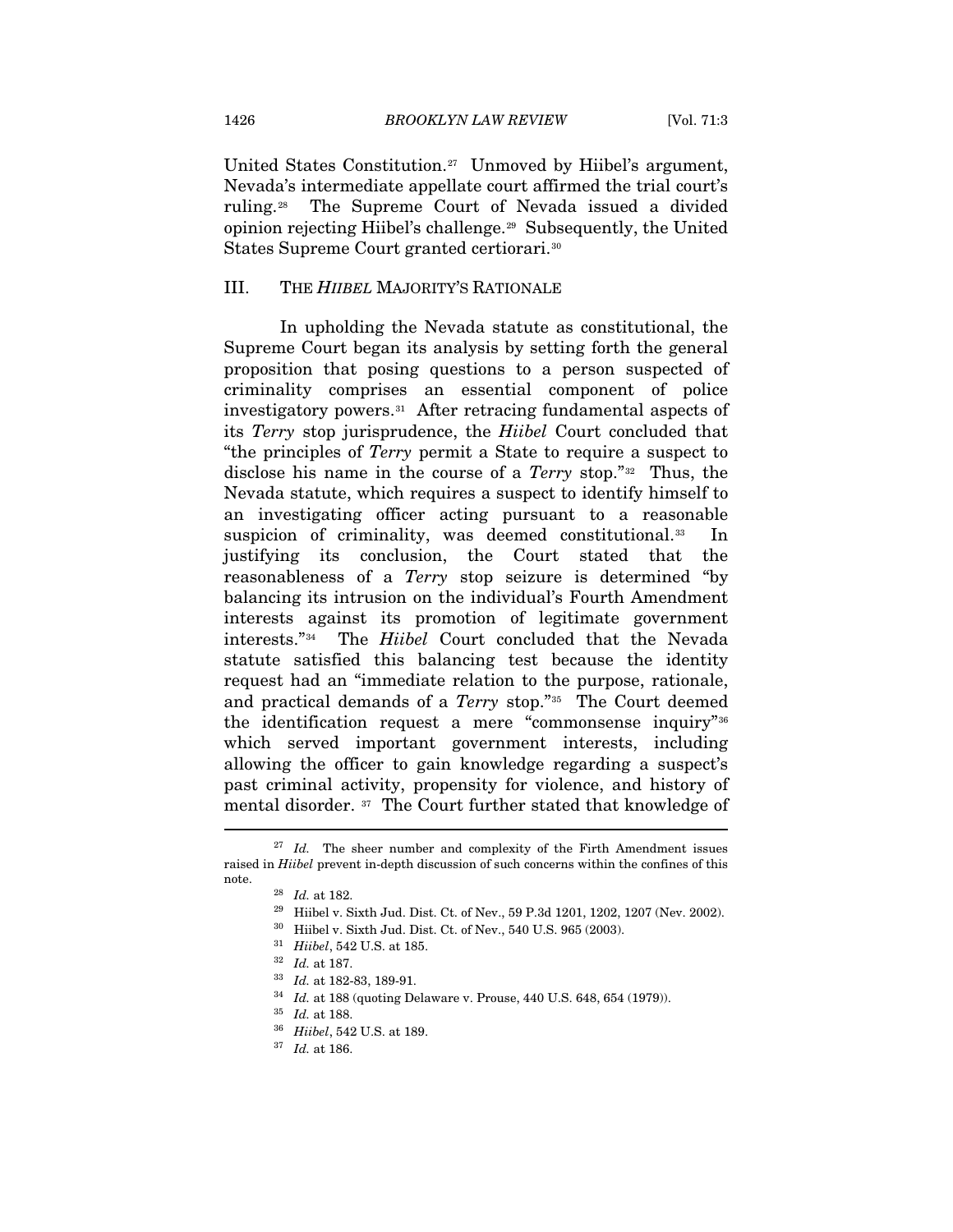a suspect's identity "may help clear a suspect and allow the police to concentrate their efforts elsewhere."[3](#page-7-0)8 The threat of arrest and criminal sanction was deemed necessary in order to ensure that the identity request did not become a legal nullity.[39](#page-7-1) The *Hiibel* majority concluded that because it did not change the duration or location of the detention, the compulsory name requirement did not alter the fundamental nature of the actual *Terry* stop.[4](#page-7-2)0

Additionally, the Court went on to dispense with the argument that the compulsory identification requirement allowed law enforcement to perform an end-run around the probable cause requirement,[4](#page-7-3)1 in effect permitting an officer to arrest a person merely for appearing suspicious.<sup>[42](#page-7-4)</sup> The majority stated that the individual is protected from arbitrary police intrusion by the "requirement that a *Terry* stop must be justified at its inception and 'reasonably related in scope to the circumstances which justified' the initial stop."[4](#page-7-5)3 An officer is prevented from placing a suspect under arrest for refusing to identify himself if the request was not sufficiently related to the circumstances justifying the stop.<sup>[44](#page-7-6)</sup> The Court concluded that Deputy Dove's request for identification was reasonably related to the circumstances which justified the stop. The deputy was seeking to further his investigation into an alleged assault and thus was not seeking to obtain an arrest for failure to identify after the *Terry* stop yielded insufficient evidence.<sup>[45](#page-7-7)</sup> Thus, Nevada's compulsory identification requirement, which requires a suspect to disclose his identity when detained by a law enforcement officer conducting an investigative stop pursuant to a finding of reasonable suspicion, was found to be consistent with the Fourth Amendment's prohibition against unreasonable searches and seizures.

<sup>38</sup> *Id.* 

<span id="page-7-7"></span><span id="page-7-6"></span><span id="page-7-5"></span><span id="page-7-4"></span><span id="page-7-3"></span><span id="page-7-2"></span><span id="page-7-1"></span><span id="page-7-0"></span> $^\mathrm{40}$   $Id.$  at 188.  $^\mathrm{41}$  Probable cause exists where the "facts and circumstances within [the officer's] knowledge and of which they had reasonably trustworthy information [are] sufficient in themselves to warrant a man of reasonable caution in the belief that an offense had been or is being committed." BLACK'S LAW DICTIONARY 1239 (Bryan A. Garner ed., 8th ed. 2004). 42 *Hiibel*, 542 U.S. at 188.

<sup>43</sup> *Id.* (quoting Terry v. Ohio, 392 U.S. 1, 20 (1968)). 44 *Id.* at 188. 45 *Id.* at 189.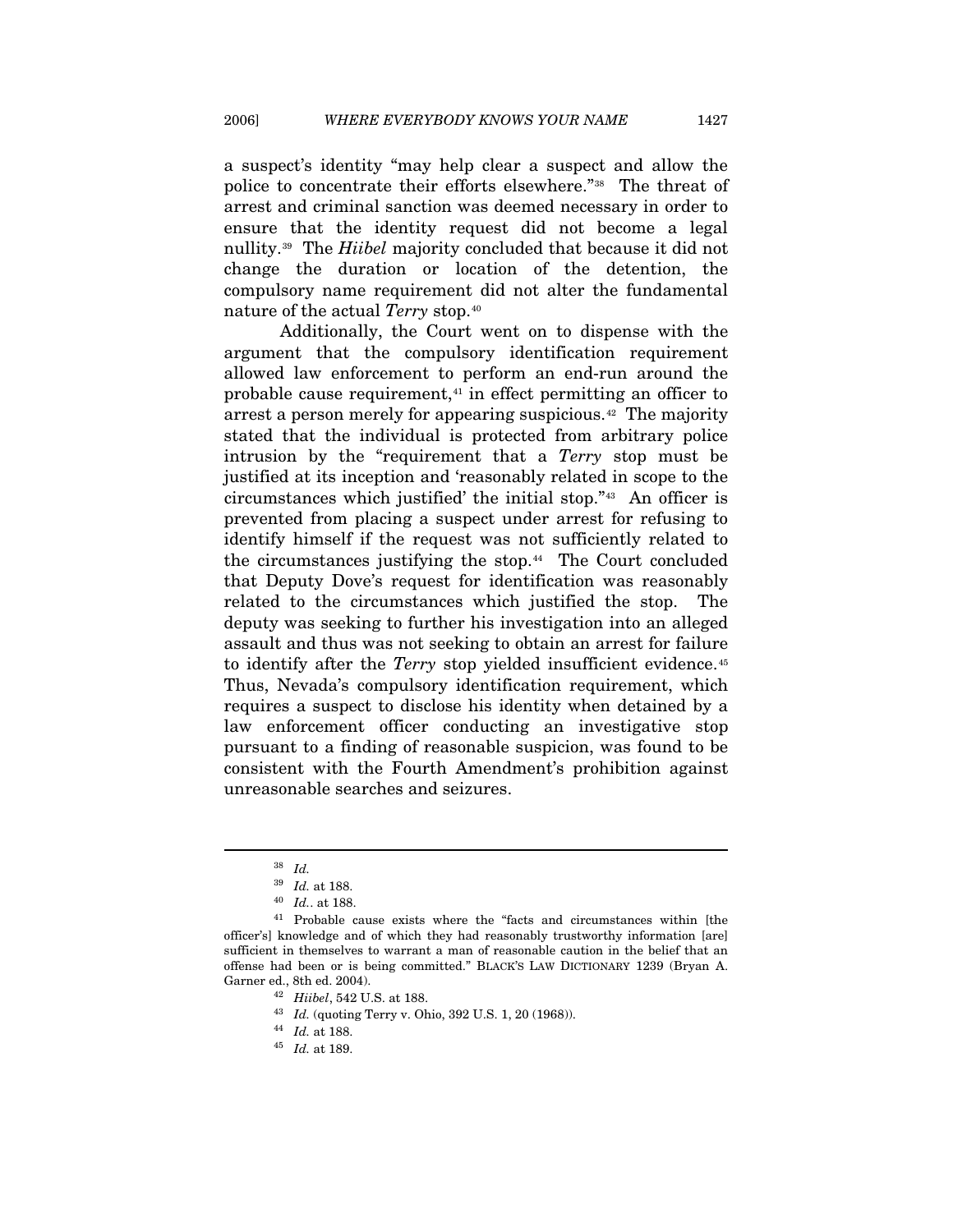#### IV. THE *HIIBEL* MAJORITY FAILED TO ADEQUATELY CONSIDER THE NATURE OF THE INTRUSION OCCASIONED BY A COMPULSORY IDENTIFICATION REQUIREMENT

## *A. The Wealth of Information Available to Law Enforcement upon Obtaining Knowledge of an Individual's Identity Constitutes a Substantial Intrusion*

The reasonableness of a seizure under the Fourth Amendment is determined "by balancing its intrusion on the individual's Fourth Amendment interests against its promotion of legitimate government interests."[4](#page-8-0)6 In *Terry*, the Court explicitly acknowledged that a frisk, when conducted during an investigatory stop initiated pursuant only to a mere reasonable suspicion, was inherently intrusive.<sup>[4](#page-8-1)7</sup> Nevertheless, the Court ultimately found that such an intrusion was consistent with the constitutional protections of the Fourth Amendment because the imposition experienced by the individual was both "limited" and "brief".[4](#page-8-2)8 However, Nevada's compulsory name requirement has the potential to be far more invasive than the limited pat-down authorized by *Terry*.

At first glance, the idea that compelled identification constitutes a serious intrusion on the individual, perhaps even more so than the degradation experienced by an individual made to endure the physical touching of a frisk, may seem a somewhat untenable proposition. After all, even a peripheral survey of American jurisprudence reveals the idea that our system of legality has long supported the notion that a person's physical sanctity is of the utmost importance.[49](#page-8-3) However, when gauging the intrusion posed by compelled identification, one must remember that the frisk authorized by *Terry* is highly constricted and subject to numerous binding restraints. Since the sole justification for the frisk is protection of law enforcement personnel and nearby citizenry, the pat-down is confined in scope to that which is necessary to determine if the

<span id="page-8-1"></span><span id="page-8-0"></span><sup>46</sup> *Id.* at 188 (quoting Delaware v. Prouse, 440 U.S. 648, 654 (1979)). 47 *Terry*, 392 U.S. at 25 (stating that even a limited search of the outer clothing "must surely be an annoying, frightening, and perhaps humiliating experience"). 48 *Id.* at 24-25, 27. 49 For example, tort law permits recovery, be it nominal, for even the

<span id="page-8-3"></span><span id="page-8-2"></span>slightest offensive touch or bodily contact sufficient to offend a reasonable sense of personal dignity. *See* AARON D. TWERSKI & JAMES A. HENDERSON, TORTS: CASES AND MATERIALS 21 (2003).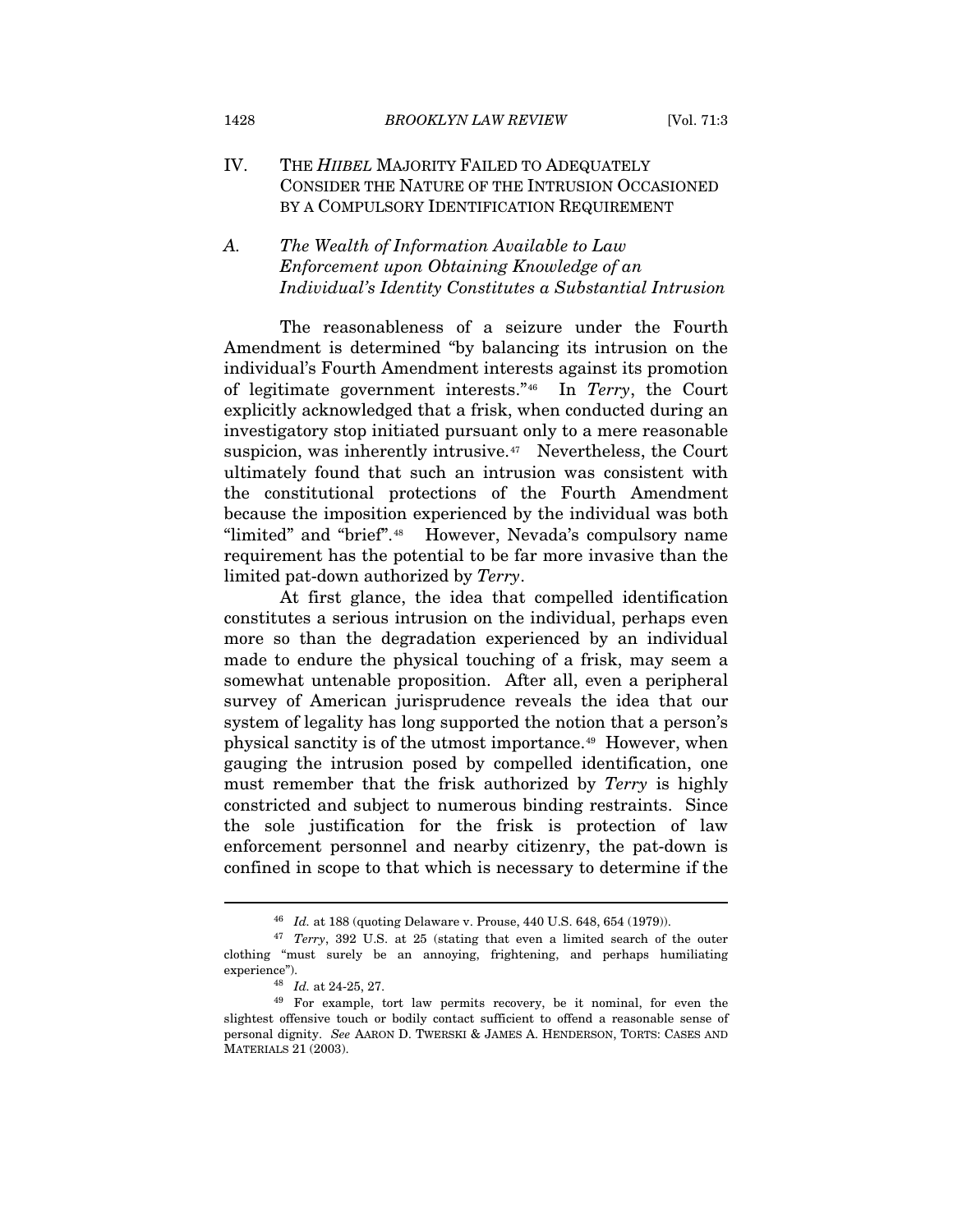suspect is concealing hidden instruments capable of inflicting harm upon the officer.<sup>[5](#page-9-0)0</sup> However, unlike the fleeting, limited, highly regulated frisk authorized by the *Terry* Court, the compulsory name requirement at issue in *Hiibel* authorizes a totally unrestrained intrusion.

Writing during a far simpler time, Shakespeare once rhetorically pondered "What's in a name?"[5](#page-9-1)1 In this unprecedented era of information, knowledge of one's name, particularly in the hands of law enforcement personnel, has far greater significance than at any other time in human history, certainly more so than it did in Elizabethan England. While Shakespeare sought to impress upon his audience that a name can be relatively inconsequential, $52$  $52$  in the context of a twentyfirst century citizen/police encounter, one's identity is of the utmost significance. Today's technological society allows for instant access to seemingly endless quantities of highly personal information. A name is no longer just a verbal construct used merely for identification purposes, but instead provides the password for an innumerable array of both public and private cross-referenced databases, each capable of exposing the most intimate details of an individual's life.<sup>[53](#page-9-3)</sup>

For instance, Massachusetts State Troopers, recently equipped with mobile Black-Berry devices, can instantaneously link to databases containing information on an estimated ninety-eight percent of adults residing in the United States.<sup>[54](#page-9-4)</sup>

<span id="page-9-0"></span> $50$  Terry v. Ohio, 392 U.S. 1, 29 (1968) ("The sole justification of the search in the present situation is the protection of the police officer and others nearby, and it must therefore be confined in scope to an intrusion reasonably designed to discover guns, knives, clubs, or other hidden instruments for the assault of the police officer.").

<span id="page-9-1"></span> $51$  WILLIAM SHAKESPEARE, ROMEO AND JULIET act 2, sc. 2, line 43 (G. Blakemore Evans ed., Cambridge University Press) (2003). 52 Shakespeare's Juliet further states "That which we call a rose, by any

<span id="page-9-2"></span>other word would smell as sweet." *Id.* The contention is that in this passage Juliet seeks to imply that a name is an artificial and meaningless convention. *See William Shakespeare*, *Romeo and Juliet, Famous Quotes*, http://www.enotes.com/romeo/276 (last visited Nov. 17, 2005). 53 Brief of Amici Curiae Electronic Privacy Information Center (EPIC) et al.

<span id="page-9-3"></span>at 3, Hiibel v. Sixth Jud. Dist. of Nev., 542 U.S. 177 (2004) (No. 03-5554). Certainly, concerns about the degree of information accessible to officers when supplied with a suspect's name were central to Justice Steven's dissenting opinion, in which he wrote "A name can provide the key to a broad array of information about [a] person, particularly in the hands of a police officer with access to a range of law enforcement databases." *Hiibel*, 542 U.S. at 196 (Stevens, J., dissenting). 54 Keith Reed, *Logan Troopers To Get Roving Database Access*, BOSTON

<span id="page-9-4"></span>GLOBE, June 22, 2004, at F1. In the article, Reed quotes Jon Latorella, chief executive of LocatePlus, a company that collects records about individuals and rents access to this information to various law enforcement agencies, as stating "A name, that's all [a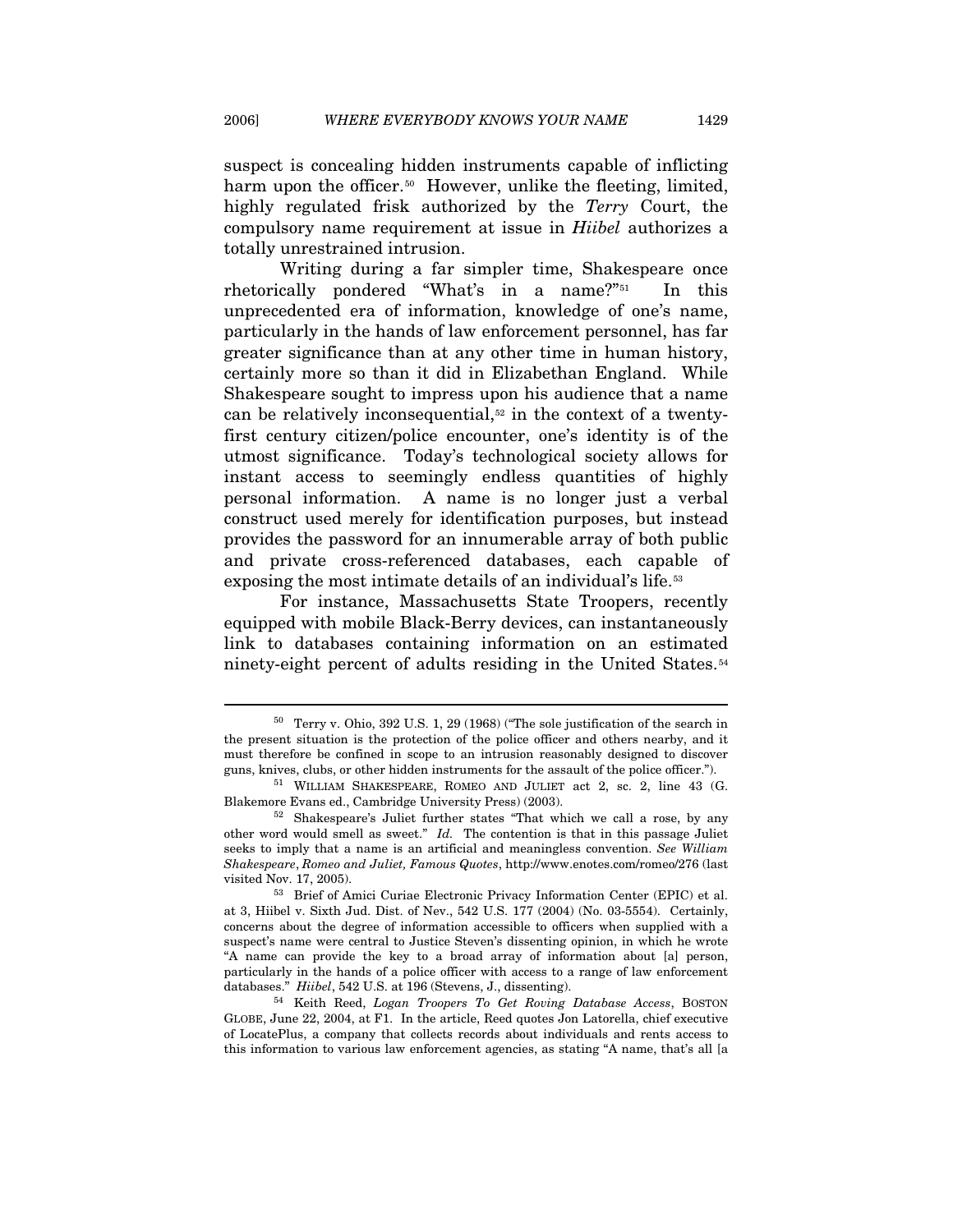Provided only with a person's name, the troopers access a wealth of personal information, ranging anywhere from Social Security numbers to unlisted telephone numbers to names on a lease.[5](#page-10-0)5 As information linked to identification has increasingly become part of daily life in America, it is now apparent that there is seemingly no limit to the information available to properly equipped officers of the law.[56](#page-10-1) With terrorism prevention occupying a prominent place of concern for the collective law enforcement community, it would seem likely that funding will only become more readily available for municipalities wishing to upgrade their intelligence gathering and information sharing capabilities.[5](#page-10-2)7 Such technological proliferation has eroded many of the traditional barriers that once inhibited efficient information sharing amongst various members of the law enforcement community. For example, both New York and Vermont recently announced participation in a new multi-jurisdictional law enforcement program which provides field officers with the capability to relay information about a suspect to a command outpost, which can then instantaneously cross-reference such information across numerous databases and law enforcement information repositories.[5](#page-10-3)8 To be certain, information sharing is not a new phenomenon. An informal national network of identification systems has long been in development, spurred by the intricate intermingling of government databases and identification requirements which accompanied several federal legislative initiatives that combined demands for identification with

police officer] needs. . . . [The officer] can find out who you lived with, where you lived, anything about you." *Id.* 

<span id="page-10-1"></span><span id="page-10-0"></span><sup>55</sup> *Id*. 56 *See* Daniel J. Steinbock, *National Identity Cards: Fourth and Fifth Amendment Issues*, 56 Fla. L. Rev. 697, 706 (2004) (discussing, in the context of the potential for a national identification card requirement, the degree to which information gathering by both public and private entities has become common-place in

<span id="page-10-2"></span>American society). 57 *See* Brendan Lyons, *Albany Initiative Aims to Break Down Barriers to Sharing Anti-Terror Reports*, TIMES UNION, May 26, 2004, at A1 (reporting that a counter terrorism intelligence initiative aimed at facilitating information sharing and involving collaboration between federal and state authorities, recently instituted in New York and Vermont, might be expanded to other states in the Northeast and across the nation). 58 *Id*. In Lyon's article Robert Mueller, director of the Federal Bureau of

<span id="page-10-3"></span>Investigation, promised that the newly instituted information systems installed in New York and Vermont would provide a "'seamless flow of intelligence' to street level cops in 'real time.'" *Id.*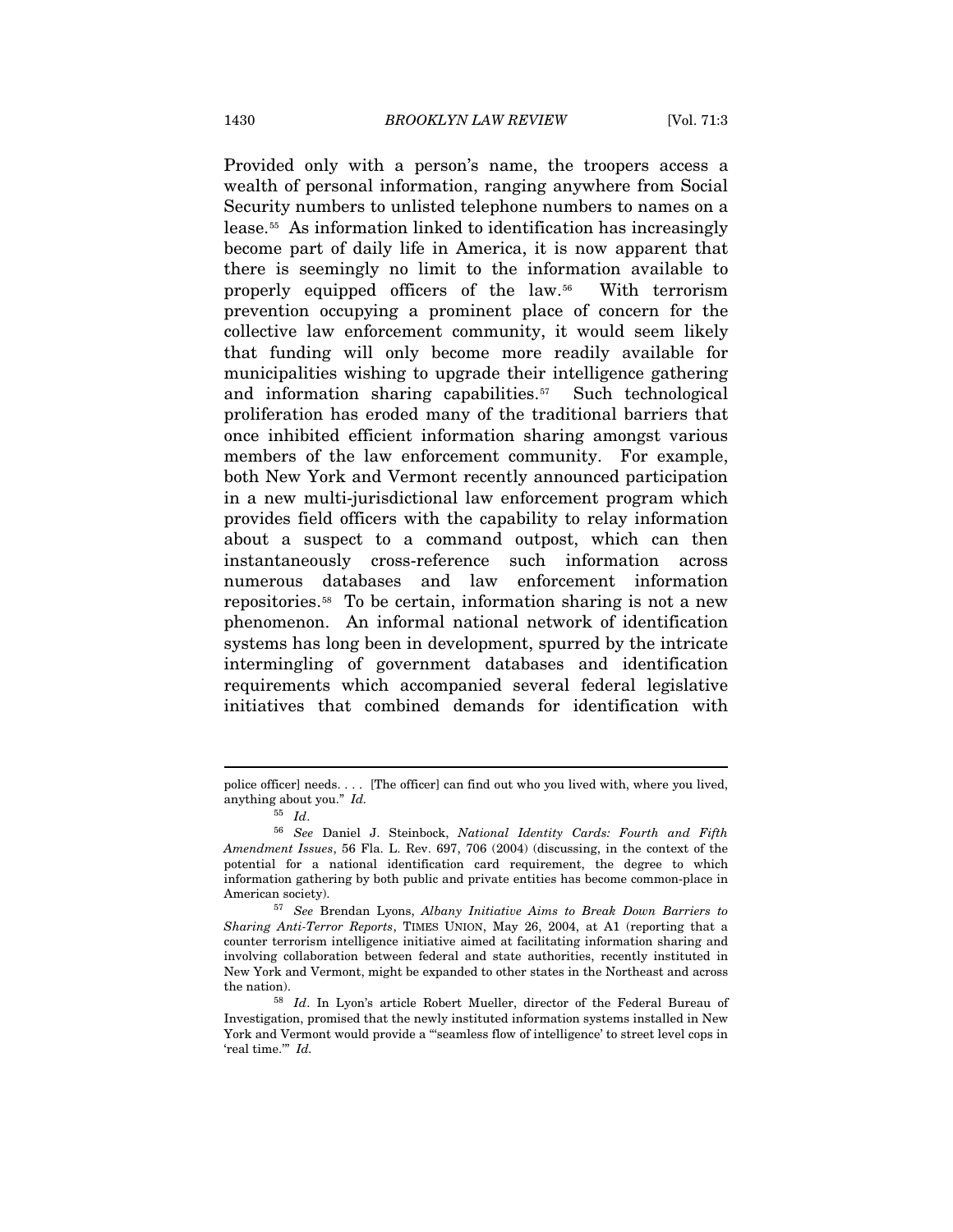extensive computerized records.[5](#page-11-0)9 The effect of this intermingling of stored data is that the most intimate details of a person's existence, ranging anywhere from travel habits to financial status, are readily accessible to law enforcement agencies. When authorizing a seizure predicated only upon a mere reasonable suspicion of criminality, the *Terry* Court, in all likelihood, never intended that their decision would lay the framework for such a substantial, seemingly limitless intrusion.

Unfettered access to limitless sources of information cannot coexist with the ideals of restraint and individual autonomy embodied in the Fourth Amendment and advanced in the *Terry* decision. For illustrative purposes, consider the specific facts of *Terry.* Having observed Terry and his cohorts behaving in what appeared to be the preparatory stage of an armed robbery, it was deemed a perfectly logical and appropriate exercise of his law enforcement duties for the investigating officer to question the men about their purpose for being on the street and their particular interest in the jewelry shop's storefront. The *Terry* Court concluded that inquiries made during an investigative stop were to be "reasonably related in scope to the circumstances which justified" the initial stop.<sup>[6](#page-11-1)0</sup> Thus, the *Terry* Court advanced the proposition that investigative detention predicated upon a mere finding of reasonable suspicion was to be limited to that necessary to confirm or dispel suspicion.<sup>[6](#page-11-2)1</sup> However, in seeming total disregard for the guidelines advanced in *Terry*, there exists no limit whatsoever to the information available when a suspect is compelled to reveal his identity. Thus, the practical result of the *Hiibel* decision is that, rather than limit law enforcement inquiry to that necessary to dispel suspicion, police are now empowered to gain access to highly personal information totally unrelated to the circumstances of the stop. Such information might include: where the suspect used to live, l

<span id="page-11-1"></span><span id="page-11-0"></span><sup>59</sup> Richard Sobel, *The Demeaning of Identity and Personhood in National Identification Systems*, 15 HARV. J.L. & TECH. 319, 323 (2002) (identifying legislation contributing to the formation of a de facto national information and identification system as including the Immigration Reform and Control Act of 1986, the Illegal Immigration Reform and Immigrant Responsibility Act of 1996, the Personal Responsibility and Work Opportunity Reconciliation Act of 1996, the Health Insurance Portability and Accountability Act of 1996, and the Transportation Security Administration's ID requirement and Computer Assisted Passenger Pre-Screening System). 60 Terry v. Ohio, 392 U.S. 1, 20 (1968). 61 *Id.* at 30.

<span id="page-11-2"></span>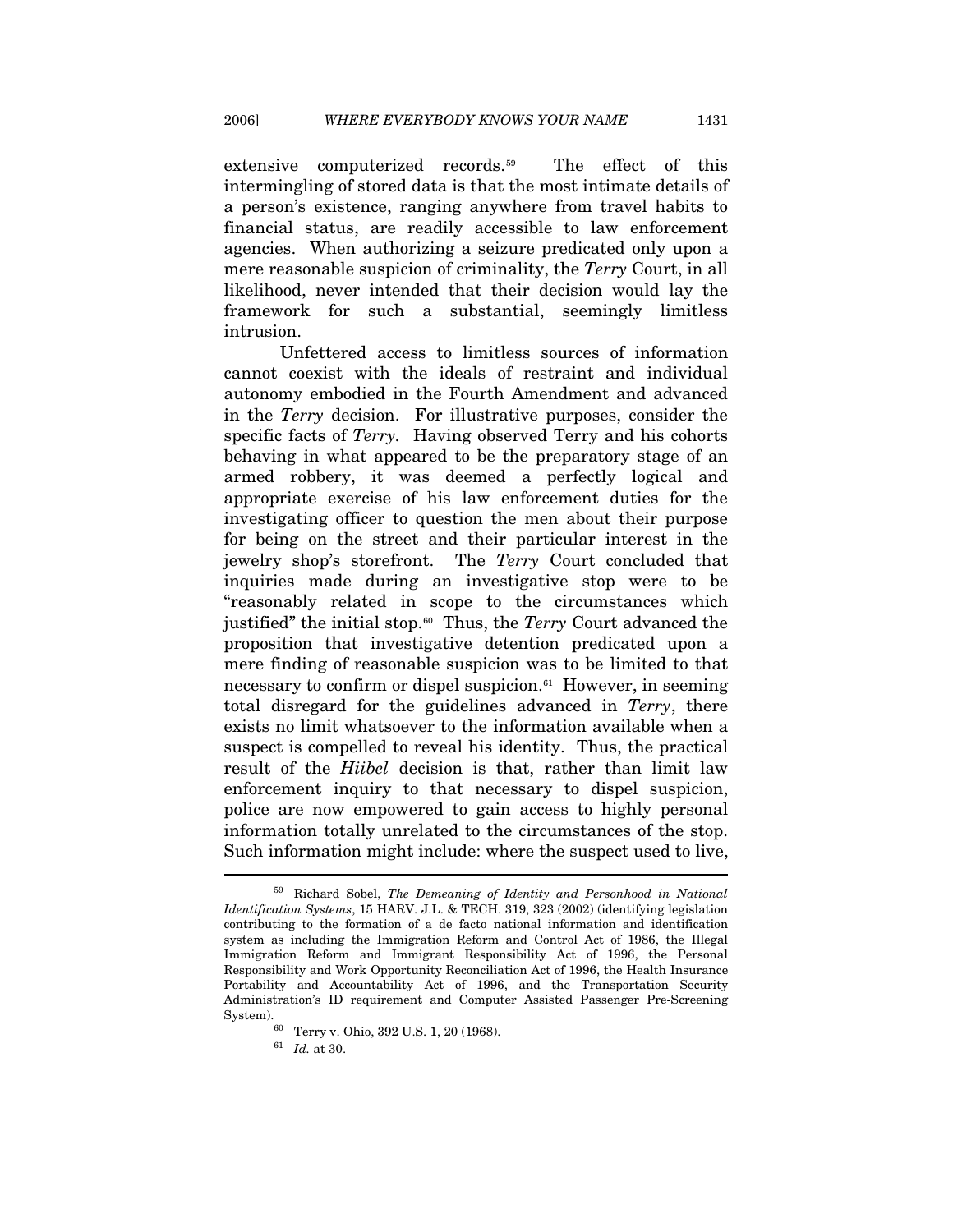where he currently resides, with whom he resides, his phone number, his license plate, his financial history, and even his travel habits.[62](#page-12-0) Indeed, this seemingly extensive list constitutes merely a sampling of the potential information available to law enforcement upon production of one's identity.<sup>[63](#page-12-1)</sup>

Respect for personal autonomy, an idea which inherently encompasses the ability to remain as a relatively anonymous individual absent a truly worthy government interest which might justify a limited intrusion, is an essential component of the protection of personal integrity at the very heart of the Fourth Amendment. *Terry* sought to ensure that persons detained pursuant to a mere reasonable suspicion of criminality would not be made to relinquish their entitlement of substantial protection from invasions of their individual integrity. Certainly, rational persons concerned with crime prevention would agree that access to information is an important and necessary component of effective policing. We all are fortunate to live in an age where law enforcement has at their disposal numerous technological tools with which they can combat societal ills. However, the sheer wizardry of today's technological age is such that providing a name to law enforcement has a fundamentally different connotation than it did even a mere 20 years ago. Due to the special significance associated with a name in the hands of law enforcement in this era of unprecedented information, compelled identification pursuant to a mere reasonable suspicion is fundamentally incompatible with the protection of personal integrity embodied in the Fourth Amendment and advanced in the *Terry* decision.

l

<span id="page-12-0"></span><sup>62</sup> *See, e.g.,* Keith Reed, *Logan Troopers To Get Roving Database Access*, BOSTON GLOBE, June 22, 2004, at F1. *See also* Brief of Amici Curiae Electronic Privacy Information Center (EPIC) et al. at 5, Hiibel v. Sixth Jud. Dist. of Nev., 542 U.S. 177 (2004) (No. 03-5554) (commenting that "[p]olice officers today have access to an extraordinary range of detailed personal information" and detailing, with specific examples, the extensive information available to law enforcement). 63 *See* Brief of Amici Curiae Electronic Privacy Information Center (EPIC) et

<span id="page-12-1"></span>al. at 3,5, Hiibel v. Sixth Jud. Dist. of Nev., 542 U.S. 177 (2004) (No. 03-5554). The amicus brief submitted by the Electronic Privacy Information Center documents the vast array of personal information available to law enforcement upon accessing various databases. *Id.*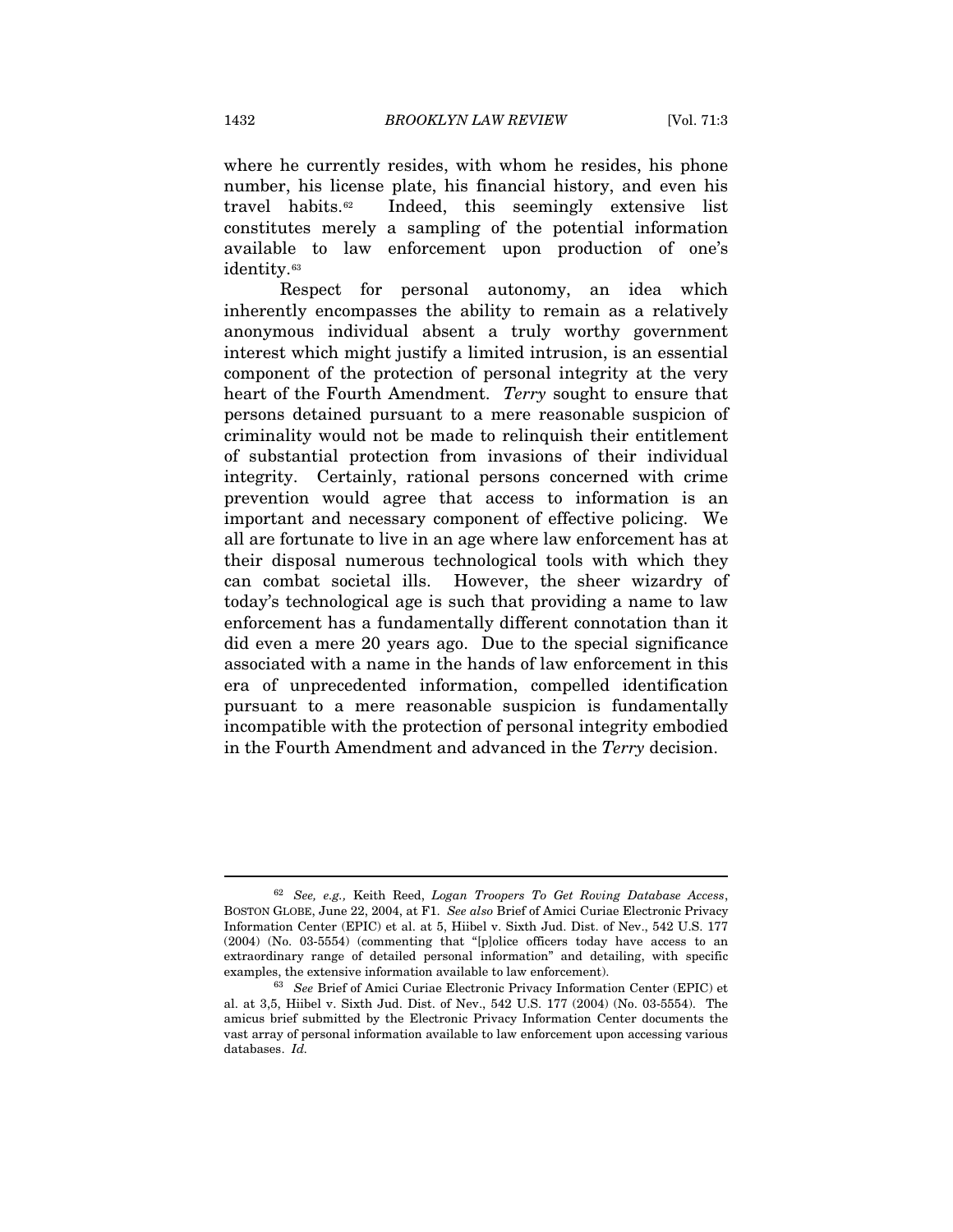# *B. Compelled Identification Leads to a Permanent Record of the Citizen/Police Interaction, Thereby Heightening the Intrusion Occasioned by Compelled Identification Such That It Is Unreasonable*

Furthering the intrusion constituted by the compulsory identification requirement at issue in *Hiibel* is the fact that compelled identification leads to a permanent, everlasting record of the citizen/police encounter. There is no disputing that all *Terry* stops, irrespective of the circumstances, constitute an intrusion upon the individual.[64](#page-13-0) However, prior to *Hiibel*, when the limited investigation that accompanied the stop failed to create circumstances amounting to probable cause which would justify further, heightened police/citizen interaction, the individual was free to go on his way. Notwithstanding the brief intrusion, and the psychic harm which inevitably accompanies the situation where an individual is confronted by adversarial law enforcement personnel,[6](#page-13-1)5 the individual emerged from the encounter relatively unscathed. Barring voluntary identification, there was frequently no record of the stop which would forever link the individual with his detainment at the hands of police. However, following the ruling in *Hiibel*, an individual detained pursuant to reasonable suspicion will no longer possess the ability to carry on after the stop as a relatively anonymous individual.

When an investigative stop pursuant to reasonable suspicion is accompanied by a compulsory identification requirement, every such detention will result in a permanent record of the encounter. According to Mary Hoffman, a staff attorney with the Electronic Privacy Information Center, the reality of a compulsory identification requirement like that at issue in *Hiibel* is that every *Terry* stop will be recorded and added to information gathering systems.<sup>[66](#page-13-2)</sup> Therefore, stop and

<span id="page-13-0"></span><sup>64</sup> Chief Justice Warren opinioned that a *Terry* stop, particularly when accompanied by a frisk, is a "severe, though brief, intrusion upon cherished personal security." *Terry,* 392 U.S. at 24-25. Justice Warren further stated "it must surely be an annoying, frightening, and perhaps humiliating experience." *Id.* at 25. 65 *See* Steinbock, *supra* note 56 at 740 ("Identification checkpoints, it may be

<span id="page-13-1"></span>argued, have an additional subjective effect on a grand scale: the psychic harm to free people of having to 'show your papers'....").  $\frac{66}{100}$  Ms. Hofman stated "Every little time something like this happens, the

<span id="page-13-2"></span>police question you and want to know who you are, it's an incident that gets put into a database. And there will be a record of it thereafter, regardless of whether you did anything wrong." Gabriel Syme, *Fighting For Right Not to Show ID*, White Rose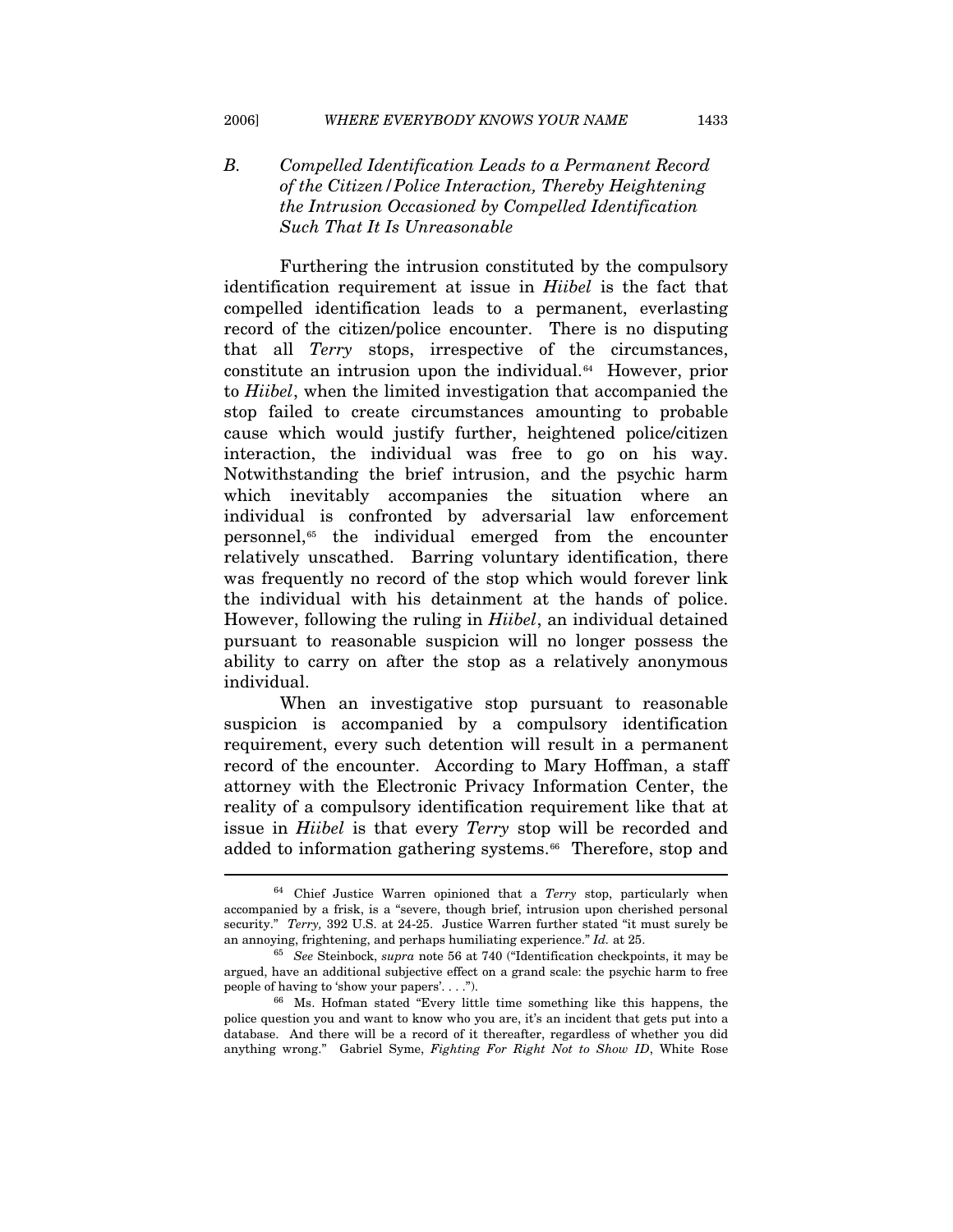identify statutes not only provide law enforcement with an opportunity to check existing databases, they also generate new data by continuously inputting additional, increasingly detailed information about the detained individual.<sup>[67](#page-14-0)</sup> Every subsequent *Terry* stop would present a new opportunity for law enforcement to input additional information into database receptacles, thereby facilitating increased government surveillance of a person's behavior.<sup>[68](#page-14-1)</sup> Such intrusive data compilation resulting from an investigatory stop greatly increases the imposition experienced by the individual subjected to the encounter.<sup>[6](#page-14-2)9</sup>

Feelings of a loss of personal anonymity are especially heightened when the investigative detainment fails to escalate to a degree warranting arrest. The individual, having already endured the harrowing experience of detention by adversarial authorities, is further intruded upon in that they compile a documented police record, even though his behavior proved entirely insufficient to warrant an arrest, let alone an indictment or conviction.[70](#page-14-3) While it recognized that an investigatory stop pursuant to a mere reasonable suspicion was an "annoying, frightening, and perhaps humiliating experience,"[7](#page-14-4)1 the *Terry* Court nevertheless authorized detainment pursuant to a reasonable suspicion of criminality because it deemed the intrusion upon the individual to be both "brief" and "limited."[72](#page-14-5) However, contrary to *Terry*, compelled identification pursuant only to a mere reasonable suspicion of criminality has the practical effect of turning a highly restrained intrusion into an everlasting, ceaseless intrusion in the form of a permanent police record which will forever follow

<span id="page-14-0"></span>Privacy Archives, *available at* http://whiterose.samizdata.net/archives/005632.html (last visited Jan. 3, 2005). 67 Steinbock, *supra* note 56, at 744-58 (discussing, in the context of the

potential for a national identification card requirement, the various ways in which data is generated, collected, and retained).  $68$  *Id.* at 709 ("Each identification encounter would be an occasion to add

<span id="page-14-1"></span>information to the central database, facilitating government surveillance of movement and activity.").<br><sup>69</sup> *Id.* at 755 ("There is no question that retaining data from a stop adds to its

<span id="page-14-2"></span>intrusiveness when that data is linked to a particular person."). 70 *Id.* at 755 (Commenting that feelings of intrusion become especially

<span id="page-14-5"></span><span id="page-14-4"></span><span id="page-14-3"></span>palpable when an "investigative stop does not lead to arrest; an individual could acquire a police 'record' for activities that were not criminal enough to produce an arrest, much less a conviction.").

<sup>&</sup>lt;sup>71</sup> Terry v. Ohio, 392 U.S. 1, 25 (1968). <sup>72</sup> *Id.* at 25-26.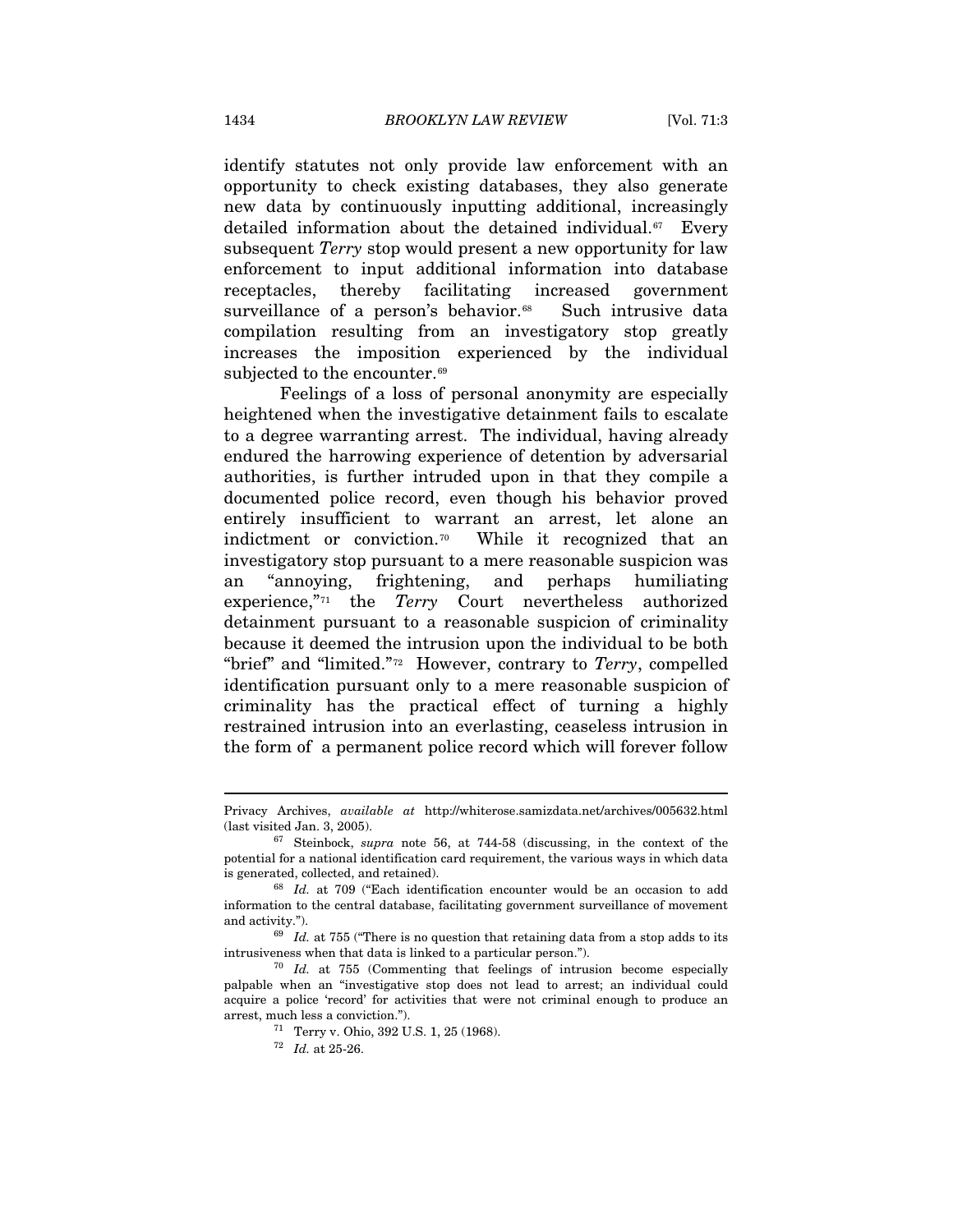the individual.[7](#page-15-0)3 Such an effect is entirely contrary to the implicit principles of government restraint and protection from over-intrusive, unreasonable invasions of individual autonomy which lie at the very heart of the *Terry* Court's Fourth Amendment jurisprudence.

# *C. The* Hiibel *Majority Failed to Consider the Degree to Which the Intrusion Occasioned by a Compulsory Identification Requirement Will Disproportionately Affect Minority Citizenry*

The intrusiveness of a statute authorizing compelled identification pursuant to reasonable suspicion, especially in light of the potential for unfettered, highly invasive data collection, will disproportionately affect the minority citizenry. The Warren Court, which decided *Terry*, presided during one of the most trying periods in American history<sup> $74$  $74$ </sup> and thus was greatly influenced by the social landscape of the time. The Court's criminal procedure jurisprudence, in particular its decision in *Terry*, was swayed by the civil rights movement which had come to dominate the headlines throughout the 1950's and 1960's.[7](#page-15-2)5 A prominent concern in the struggle for racial equality was the widespread, pervasive mistreatment of African-Americans perpetrated by police departments across the nation.[76](#page-15-3) The abuses perpetrated on African-Americans by

<span id="page-15-0"></span><sup>73</sup> Steinbock, *supra* note 56, at 755 ("[D]ata collection and retention clearly adds to the imposition of a *Terry* stop. Now, instead of the 'brief intrusion' described by the Court in *Terry*, the individual has a 'brief intrusion' plus an endless record, not only of having been in a particular place at a particular time but also perhaps of having generated reasonable suspicion of criminal activity. Because *Terry* was decided by balancing the governmental need for investigative stops against their degree of individual intrusion, this additional imposition threatens to upset *Terry*'s balance."). 74 David A. Harris, *Frisking Every Suspect: The Withering of Terry*, 28 U.C.

<span id="page-15-1"></span>DAVIS L. REV. 1, 7 (1994) (commenting that when *Terry* reached the Supreme Court, "American society seemed to be fraying at the edges. A palpable climate of unrest had

<span id="page-15-2"></span><sup>&</sup>lt;sup>75</sup> *Id.* at 43 ("[T]he civil rights struggles of the 1950's and 1960's were part of the reason (if not the reason) for the Warren Court's concern with criminal procedure in general and with stop and frisks in particular."); A. Kenneth Pye, *The Warren Court and Criminal Procedure*, 67 MICH. L. REV. 249, 256 (1969) ("The Court's concern with criminal procedure can be understood only in the context of the struggle for civil rights."). 76 Harris, *supra* note 74, at 8 (discussing the mistreatment of African-

<span id="page-15-3"></span>Americans by police as a backdrop for the *Terry* decision); Pye, supre note 75, at 256 ("If the Court's espousal of equality before the law was to be credible, it required not only that the poor [African-American] be permitted to vote and to attend school with whites, but also that he and other disadvantaged individuals be able to exercise, as well as posses, the same rights as the affluent white when suspected of crime.").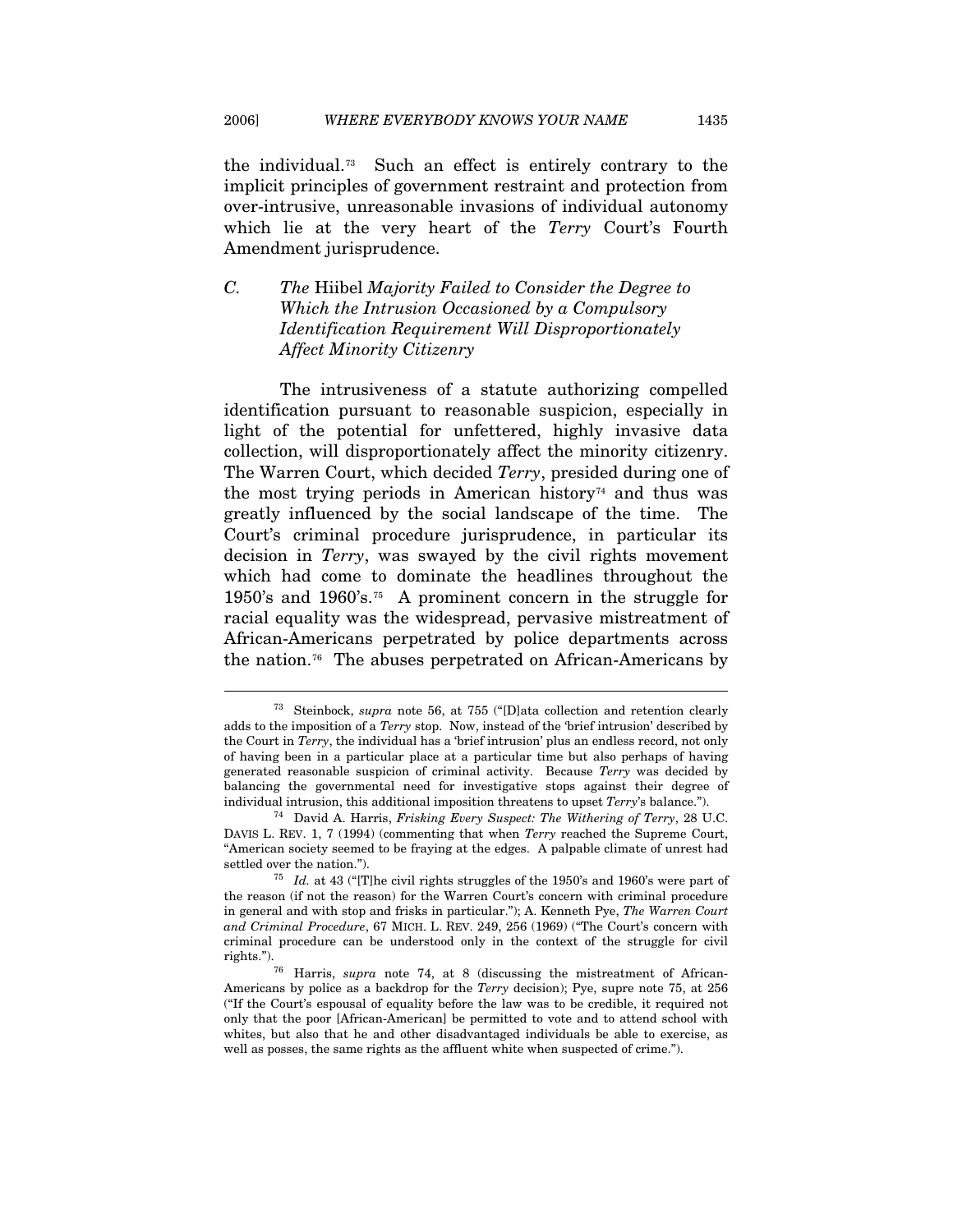law enforcement authorities, particularly through the rampant use of over-aggressive, unregulated stop and frisks, had come to dominate the collective American consciousness. The President's Commission on Law Enforcement and Administration of Justice directly acknowledged the proliferation of such ill-treatment inflicted upon minorities by police conducting investigatory stops, stating: "Misuse of field interrogations . . . is causing serious friction with minority groups in many localities. This is becoming particularly true as more police departments adopt 'aggressive patrols' in which officers are encouraged to routinely stop and question persons on the street  $\dots$ ."<sup>[77](#page-16-0)</sup> Through the annunciation of clear constitutional guidelines regulating investigatory stops, the *Terry* Court sought to revitalize the deteriorating relationship between African-Americans and the law enforcement community.[78](#page-16-1) However, a compulsory identification requirement such as that which exists in Nevada is inconsistent with the inherent ideals of *Terry* in that such statutes will only heighten tensions between minorities and the police, thereby directly escalating the very problem the *Terry*  Court intended to combat.

Unfortunately, racism in the criminal justice system, especially in the context of contemporary stop and frisk law, is an intractable, highly corrosive social ill. Numerous studies have demonstrated that in practice, police frequently utilize race as a proxy for criminality when deciding whether to stop a potential suspect.[7](#page-16-2)9 Further escalating the perception of an apparent racial bias in the methodology of criminal law enforcement, contemporary criminal procedure jurisprudence has begun to whittle away at the *Terr*y Court's attempt to improve minority/police relations through the establishment of

<span id="page-16-0"></span><sup>77</sup> TASK FORCE ON THE POLICE, PRESIDENT'S COMMISSION ON LAW ENFORCEMENT AND ADMINISTRATION OF JUSTICE, TASK FORCE REPORT: THE POLICE 184 (1967).

<span id="page-16-1"></span><sup>184 (1967). 78</sup> *See* Pye, *supra* note 75, at 256 (commenting that the Warren Court could not "ignore the clear evidence that members of disadvantaged groups generally bore the brunt of most unlawful police activity"). 79 Harris, *supra* note 74, at 4. *See also* MICHAEL K. BROWN ET AL.,

<span id="page-16-2"></span>WHITEWASHING RACE: THE MYTH OF A COLOR-BLIND SOCIETY, 149-50 (2003) (reporting, in the context of a discussion concerning the findings of various studies documenting the disproportionate representation of racial minorities in the American criminal justice system, that "blacks and those otherwise fitting the delinquent stereotype were more likely to be stopped and interrogated 'often even in the absence of evidence that an offense has been committed'"); Sheri L. Johnson, *Race and the Decision to Detain a Suspect*, 93 YALE L.J. 214, 214 (1983) ("Police still view race as an important factor in the decision to detain a suspect.").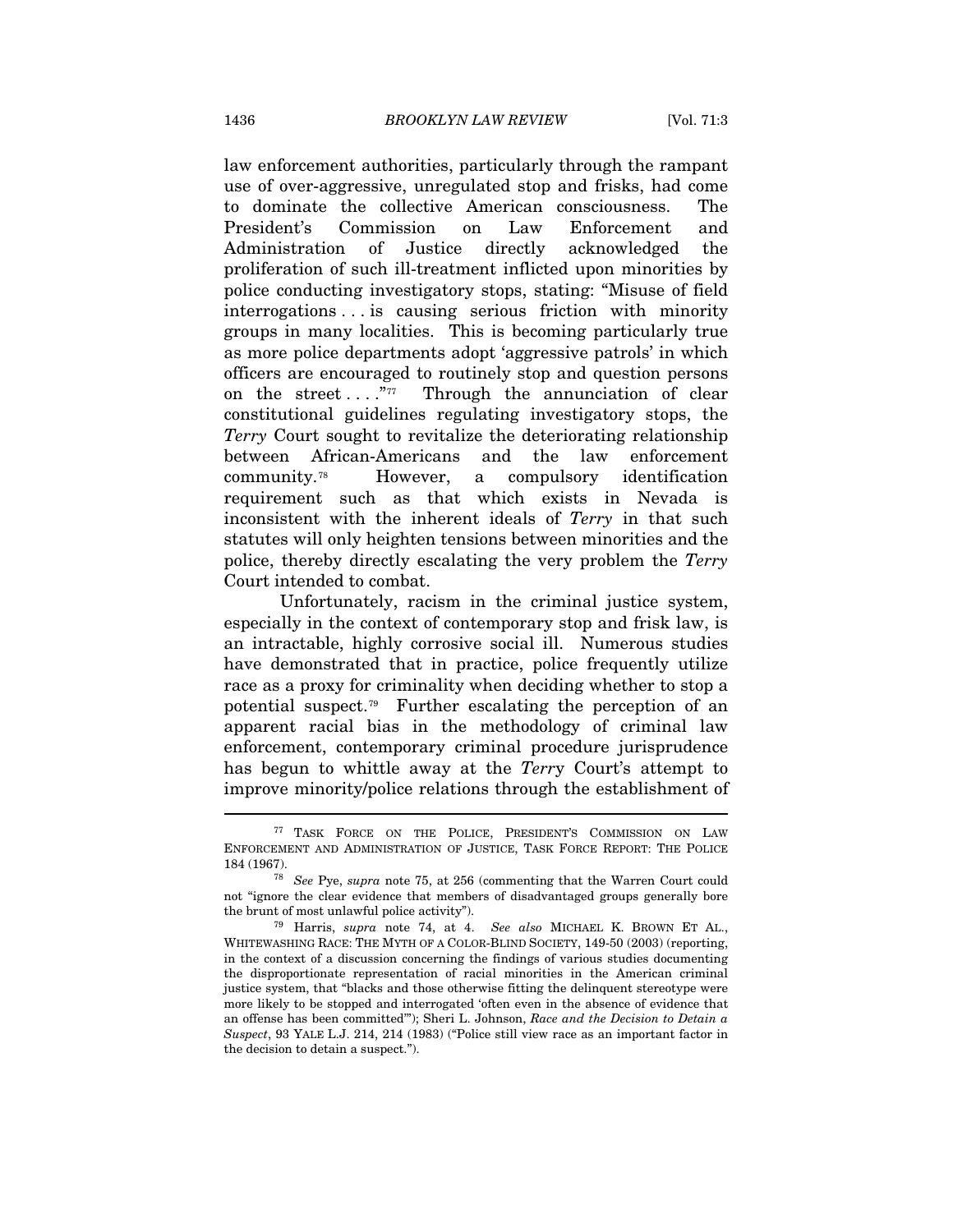strict guidelines regulating investigatory stops not predicated upon a finding of probable cause.<sup>[8](#page-17-0)0</sup> A prime example of such activity can be seen in the fact that courts dispersed throughout the nation have upheld *Terry* stops based merely on an individual's presence in a high-crime locale, coupled with an observation of the individual exhibiting evasive behavior towards the police.[81](#page-17-1) The result of this judicial acquiescence, of what, at best, might be termed questionable justification for an investigative stop is that a vastly inordinate number of *Terry* stops now occur in predominately minority neighborhoods, which in urban settings tend to have a higher crime rate.<sup>[82](#page-17-2)</sup> Authorizing the "location plus evasion matrix" as a justification for the finding of a reasonable suspicion ignores the well documented fact that many persons of color residing in the United States, for historic reasons, entertain an entirely reasonable fear of police authority.<sup>[83](#page-17-3)</sup> Thus, such persons are behaving rationally when they seek to employ evasive measures designed to avoid unnecessary, unwarranted police I

<span id="page-17-2"></span>in "so-called high crime areas"). 83 *Id.* at 681 (Noting that blacks and Hispanics have "become caught in a

<span id="page-17-0"></span><sup>80</sup> David A. Harris, *Factors For Reasonable Suspicion*, *When Black and Poor Means Stopped and Frisked*, 69 IND. L.J. 659, 660 (1994) (explaining that in the twenty five years that followed the decision in *Terry*, case law gradually began to exceedingly

<span id="page-17-1"></span>require less evidence to justify a investigative stop). 81 *Id.* at 680 (1994). *See also* United States v. Alexander, 907 F.2d 269 (2d Cir. 1990) (discussing how under federal law principles, the "location plus evasion matrix" is sufficient to justify police intrusion). Alexander's car was double-parked in a neighborhood known for the sale of illicit narcotics. Upon emerging from a residence, Alexander got in his car and proceeded to drive while frequently looking in the rear view mirror, allegedly indicating a fear of law enforcement surveillance, thereby providing sufficient justification for the resultant *Terry* stop conducted by federal agents under the authority of the Drug Enforcement Agency. *Id.* New York courts have been rather progressive on this issue in that the state judiciary has recognized the damaging effect of upholding such a basis for reasonable suspicion and accordingly have exercised resistance to the theory that location plus evasion is sufficient to justify an investigatory stop. *See* People v. Howard, 542 N.Y.S.2d 536, 540 (1989) (cautioning against placing excessive weight on an individual's location in finding reasonable suspicion and stating that location "cannot serve as the justification for untoward or excessive police behavior against those of our citizens who happen to live, work, or travel in what are characterized as 'high crime areas.'"); People v. Powell, 667 N.Y.S.2d 725, 728 (1998) (finding insufficient grounds for a determination of reasonable suspicion where stop was based on defendant's alleged evasive answers to police questioning along with an observation of defendant walking swiftly with stiff arm movements in a high crime area); In re James, 559 N.E.2d 1273, 1274, 560 N.Y.S.2d 114, 115 (1990) (stop of defendant was not justified where defendant was carrying a heavy bag in an area prone to drug crime and weapons activity and defendant's companions fled upon the appearance of police officers). 82 Harris, *supra* note 80, at 660 (stating that minorities are more likely to live

<span id="page-17-3"></span>vicious cycle . . . . Feeling understandably harassed, they wish to avoid the police and act accordingly. This evasive behavior in (their own) high crime neighborhoods gives the police that much more power to stop and frisk.").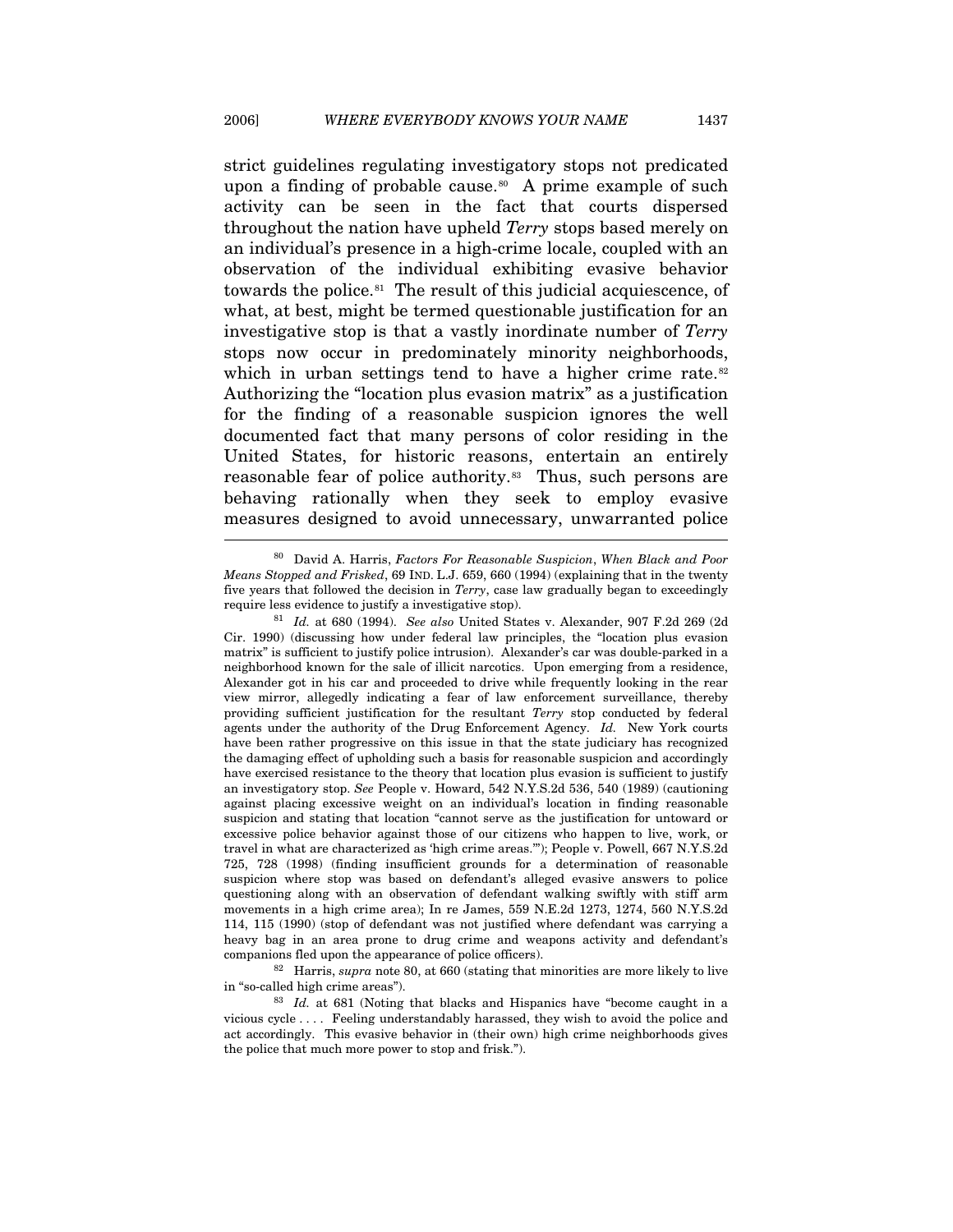interaction. Use of police tactics which dictate that a subclass of citizens will be stopped more often merely because of their race or ethnicity forces the minority populace to pay a far higher price, in terms of sacrifice of individual integrity and loss of autonomy, than their white counterparts.<sup>[8](#page-18-0)4</sup> The *Hiibel* ruling will only exacerbate this unfair disposition.

As acknowledged by the *Terry* Court, but nevertheless inexplicably disregarded by the majority in *Hiibel*, feelings of unwarranted harassment heighten tensions between minority citizens and police.[8](#page-18-1)5 Such unrest, already heightened by contemporary *Terry* stop procedures which disproportionately target persons of color, will be substantially escalated due to the *Hiibel* ruling. Minority citizens will now have to endure not only the denigration associated with repeated, unwarranted investigatory stops, but will also be forced to tolerate the additional degradation of compelled identification. When confronted with persistent police harassment, much of the psychological armor which protects one's self-dignity is comprised of the ability to remain anonymous. The Supreme Court implicitly seemed to agree with such a rationale, when, prior to its decision in *Hiibel*, the Court stated that *Terry* stops have a "non-threatening" character, in part because the detained suspect "is not obliged to respond."[8](#page-18-2)6 Indeed, even the individual willing to accept subjection to a *Terry* stop as a necessary intrusion in a society which seeks to promote obedience of the law surely takes great solace in the knowledge that when the detainment is over, he can, at the very least, go on his way in a state of relative anonymity. *Hiibel* has the effect of stripping away this last remaining refuge for minority citizens.

It seems an entirely logical conclusion that, especially in blighted neighborhoods, a beat officer's knowledge of a person's identity is a powerful law enforcement tool, so much so that it

<span id="page-18-1"></span><span id="page-18-0"></span> $^{84}$  See Harris, *supra* note 74, at 43-44.  $^{85}$  Terry v. Ohio, 392 U.S. 1, 14 (1968) (stating that African-Americans have been subjected to "wholesale harassment by certain elements of the police community"). 86 Berkemer v. McCarty, 468 U.S. 420, 439-40 (1984) (explaining why *Terry* 

<span id="page-18-2"></span>stops do not require the investigating officer to issue Miranda warnings). The *Hiibel*  majority held that *Berkemer* was not controlling because the cited statement merely indicated that the Fourth Amendment itself cannot compel a suspect to answer questions. The source of the legal obligation at issue in *Hiibel* arose not from the Fourth Amendment, but from a state statute. Hiibel v. Sixth Jud. Dist. of Nev., 542 U.S. 177, 187 (2004).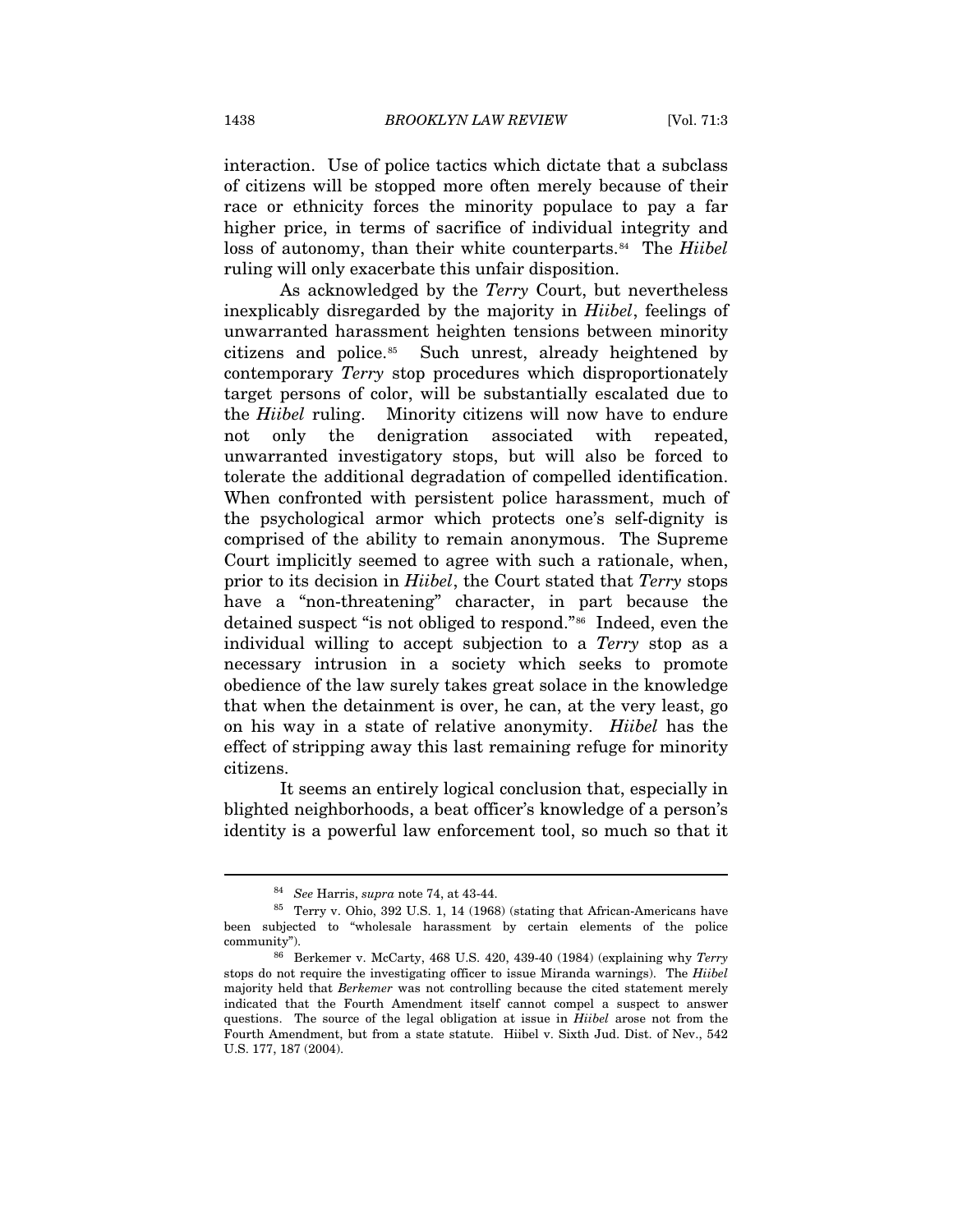can lead to misuse and outright abuse. $87$  $87$  Investigative reporting performed by the *Los Angeles Times* in the wake of erupting racial tensions in the city's minority communities revealed a commonly employed police tactic described by local black residents as "The Routine."[88](#page-19-1) Young black males were made to kneel with their fingers laced behind their head while officers performed a pat-down frisk and conducted an investigation.<sup>[8](#page-19-2)9</sup> Even where such interaction may fail to result in arrest, it would seem that use of such tactics present police officers with the opportunity to incrementally increase their knowledge of suspected criminals and the activities in which they engage. Certainly, it is of prominent importance that police officers have the ability to collect information which will aid in combating crime.<sup>[9](#page-19-3)0</sup> However, such a mindset produces an inevitable paradox in that the "the more intrusive data collection and retention, the greater its effectiveness is likely to be."[9](#page-19-4)1 Thus, even the most well-meaning members of the law enforcement community will inevitably feel the need to collect and retain ever increasing amounts of information about an individual suspect. This is quite troubling in that it disregards the fact that the actual number of criminals dispersed in the minority populace is undoubtedly relatively small, and furthermore, the number likely to be successfully apprehended by a *Terry* stop accompanied by compelled identification is even smaller.<sup>[92](#page-19-5)</sup> The likelihood for mistaken stops that nevertheless result in the loss of anonymity and the input of information regarding an entirely innocent individual, an individual stopped, at least in part, because of ethnicity and the socio-

<span id="page-19-0"></span><sup>87</sup> *See* Anne M. Coughlin, *Simple Question, Big Implications*, WASH. POST, March 28, 2004, at B5 (speculating that police seeking to combat crime might unnecessarily compel identification in a broad array of instances, including those where the grounds for suspicion rests primarily upon the suspect's race). <sup>88</sup> Harris, *supra* note 74, at 3. <sup>89</sup> *Id.* at 3-4.

<span id="page-19-3"></span><span id="page-19-2"></span><span id="page-19-1"></span><sup>&</sup>lt;sup>90</sup> In theory, the greater the amount of information available to law enforcement, the more likely it is that police will be able to anticipate and prevent crime. *See* Steinbock, *supra* note 56, at 736 (discussing, in the context of national identity cards, collection of data in an effort to create a terrorist profile in order to foil terrorist activity). 91 *Id.*

<span id="page-19-5"></span><span id="page-19-4"></span><sup>92</sup> *Cf. id.* at 735-36 (commenting, within the context of a national identification requirement as a means of terrorism prevention, that identification requirements would have a relatively miniscule success rate because the number of terrorists dispersed amongst the populace is small, and the number of those likely to be apprehended by an identification requirement is even smaller).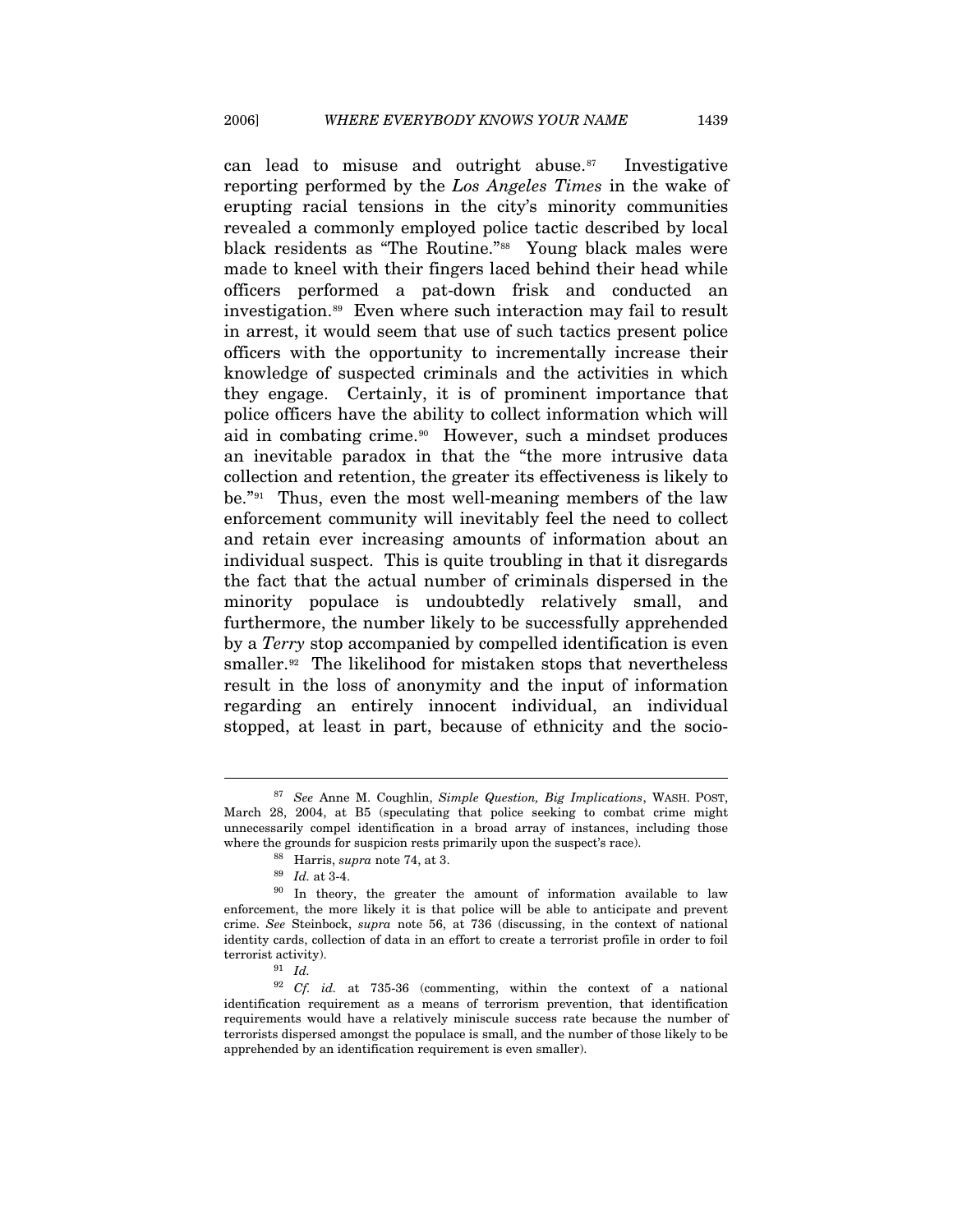economic status of their community, is sure to be a far too frequent occurrence.<sup>[9](#page-20-0)3</sup>

Minorities in the United States, particularly African-Americans, have endured a long, tragic legacy of police abuse and ill-treatment. The *Terry* Court sought to combat such unfair police practices when it enacted strict guidelines to regulate police investigatory stops predicated upon a mere suspicion of criminality. *Hiibel*, in authorizing a practice that will inevitably worsen police/minority relations through the disproportionate infliction of an unquantifiable, but nevertheless harmful intrusion upon minority citizens, represents a movement toward the very worst of pre-*Terry*  police/citizen interaction.

# *D. Compelled Identification Inhibits Individual Spontaneity, Thereby Greatly Amplifying the Intrusion*

The noxious effect of a statute like that at issue in *Hiibel*, while disproportionately effecting people of color, will not be limited to predominately minority communities. The pervasive feelings of intrusiveness that accompany a compulsory identification requirement are far-reaching and are likely to have the effect of curbing the spontaneity of existence and the spirit of unencumbered individuality which has long been an essential characteristic of life in the United States. Freedom of existence, the ability to live, associate, and move about free from over-bearing government intrusion is a key component of the American existence.<sup>[94](#page-20-1)</sup> In accordance with this

<span id="page-20-0"></span><sup>93</sup> *See id.* (discussing how even with all the data available through terrorist profiling software like CAPPS, a threat-detection passenger screening system employed by commercial airlines operating in the United States, the occurrence of "false positives" is frequent).

<span id="page-20-1"></span><sup>&</sup>lt;sup>94</sup> Americans have long cherished the ability to move freely, anonymously, and unfettered throughout the vast confines of the nation's territories. Since the earliest days of our country Americans have possessed an explorative, free-spirited nature. Lewis and Clark's historic trek across the continent is forever engrained in American lore. *See, e.g.,* STEPHEN E. AMBROSE, UNDAUNTED COURAGE: MERIWETHER LEWIS, THOMAS JEFFERSON, AND THE OPENING OF THE AMERICAN WEST (1996). Famed American author Jack Kerouac documented a generation of free-spirited beatniks who journeyed across the continent in search of adventure and self-enlightenment, thereby continuing the American tradition of spontaneity of existence. *See, e.g.,* JACK KEROUAC, ON THE ROAD (1957). The proliferation of the automobile, an invention which would eventually take its place as a staple of American life, coupled with the boost in interstate highway construction undertaken by the Eisenhower administration, spurred countless individuals to take to "Route 66" and travel the nation unfettered. *See, e.g.*, TOM LEWIS, DIVIDED HIGHWAYS: BUILDING THE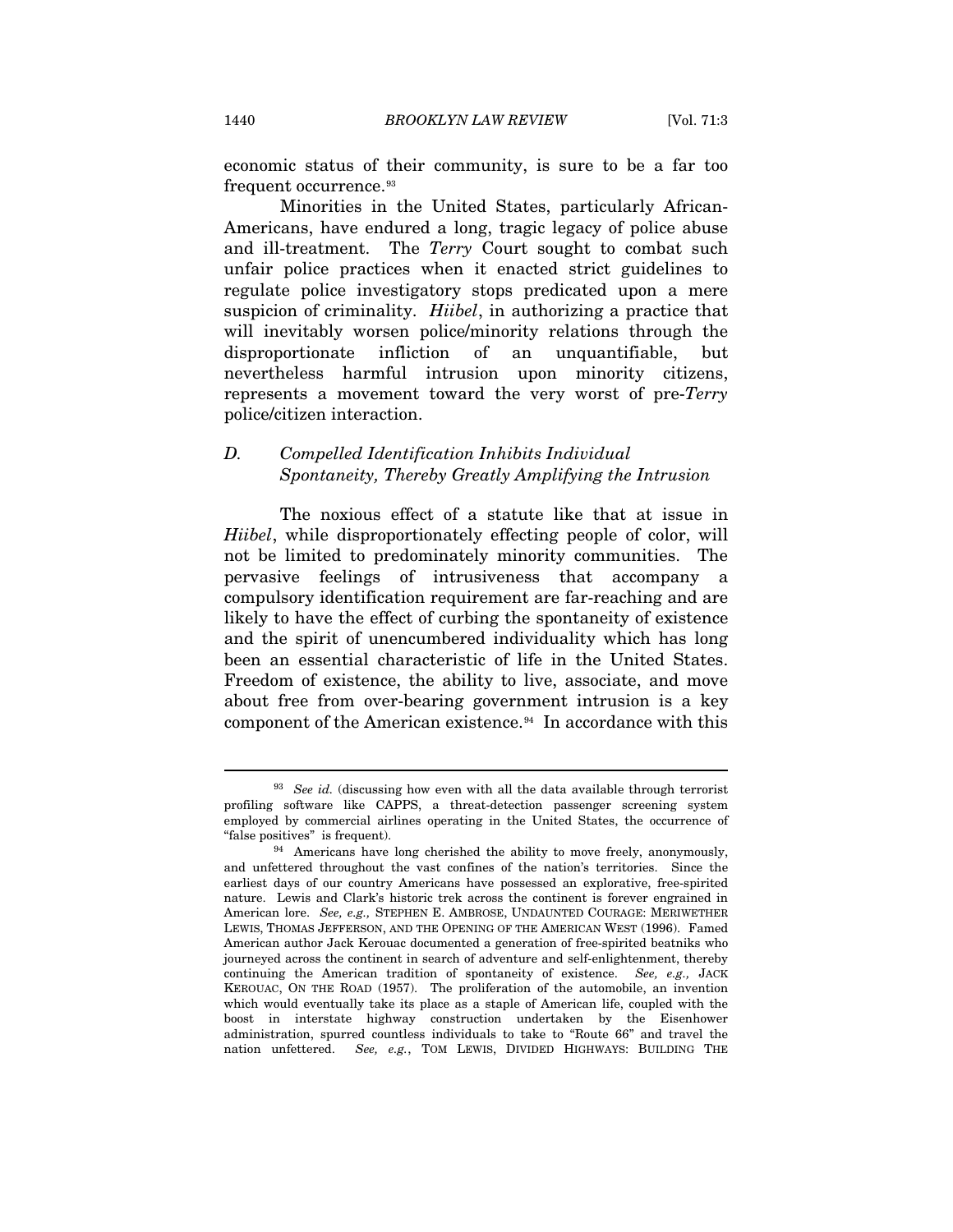deeply cherished tradition, the judiciary has consistently acknowledged the fundamental role that freedom of movement and spontaneity of existence has long occupied in our society.[95](#page-21-0) However, compulsory identification requirements threaten to stifle the unbridled existence which comprises an essential component of American life. The compulsory identification requirement at issue in *Hiibel* has the adverse effect of substantially constricting freedom of movement and suppressing spontaneity of existence, thereby heightening the intrusion imposed upon the individual to a level entirely inconsistent with the ideals espoused in the Fourth Amendment and advanced in *Terry*.

Stop and identify statutes, and their close relative, antiloitering statutes, have their roots in centuries old English laws specifically formulated to limit the behavior and stifle the movement of society's least fortunate.<sup>[96](#page-21-1)</sup> Thus, the history of

 $\overline{a}$ 

This Court long ago recognized that the nature of our Federal Union and our constitutional concepts of personal liberty unite to require that all citizens be free to travel throughout the length and breadth of our land uninhibited by statutes, rules, or regulations which unreasonably burden or restrict this movement.

*Id.* at 629. *See also* Katzenbach v. Morgan, 379 U.S. 294 (1964) (citing the burden and restriction on interstate travel occasioned by racial discrimination in restaurants in finding that eateries which refused to serve African-American patrons were in violation of the Title II of the Civil Rights Act of 1964). *See also* Papachristou v. City of Jacksonville, 405 U.S. 156, 164 (1972):

Persons "wandering or strolling" from place to place have been extolled by Walt Whitman and Vachel Lindsay….[T]hese activities are historically part of the amenities of life as we have known them. They are not mentioned in the Constitution or in the Bill of Rights. These unwritten amenities have been in part responsible for giving our people the feeling of independence and self-confidence, the feeling of creativity. These amenities have dignified the right of dissent and have honored the right to be nonconformists and the right to defy submissiveness. They have encouraged lives of high spirits rather than hushed, suffocated silence. They are embedded in Walt Whitman's writings, especially in his "Song of the Open Road." They are reflected, too, in the spirit of Vachel Lindsay's "I Want to Go Wandering", and by Henry David Thoreau.

<span id="page-21-1"></span>96 Jocelyn L. Santo, *Down on the Corner: An Analysis of Gang-Related Antiloitering Laws,* 22 CARDOZO L. REV. 269, 270-71 (2000) (discussing how the demise of feudal Europe created a population of impoverished vagrants who wandered the streets in search of work, prompting the ruling class to enact laws targeting this perceived "menace to society").

INTERSTATE HIGHWAYS, TRANSFORMING AMERICAN LIFE 86-91 (1997); MICHAEL WALLIS, ROUTE 66: THE MOTHER ROAD 2 (1990).

<span id="page-21-0"></span><sup>95</sup> *See, e.g.*, Shapiro v. Thompson, 394 U.S. 618 (1969) (establishing that the right to travel is a fundamental right in holding unconstitutional a California statutory provision which denied welfare assistance to residents who have not resided within the given jurisdiction for at least one year). The *Shapiro* court stated: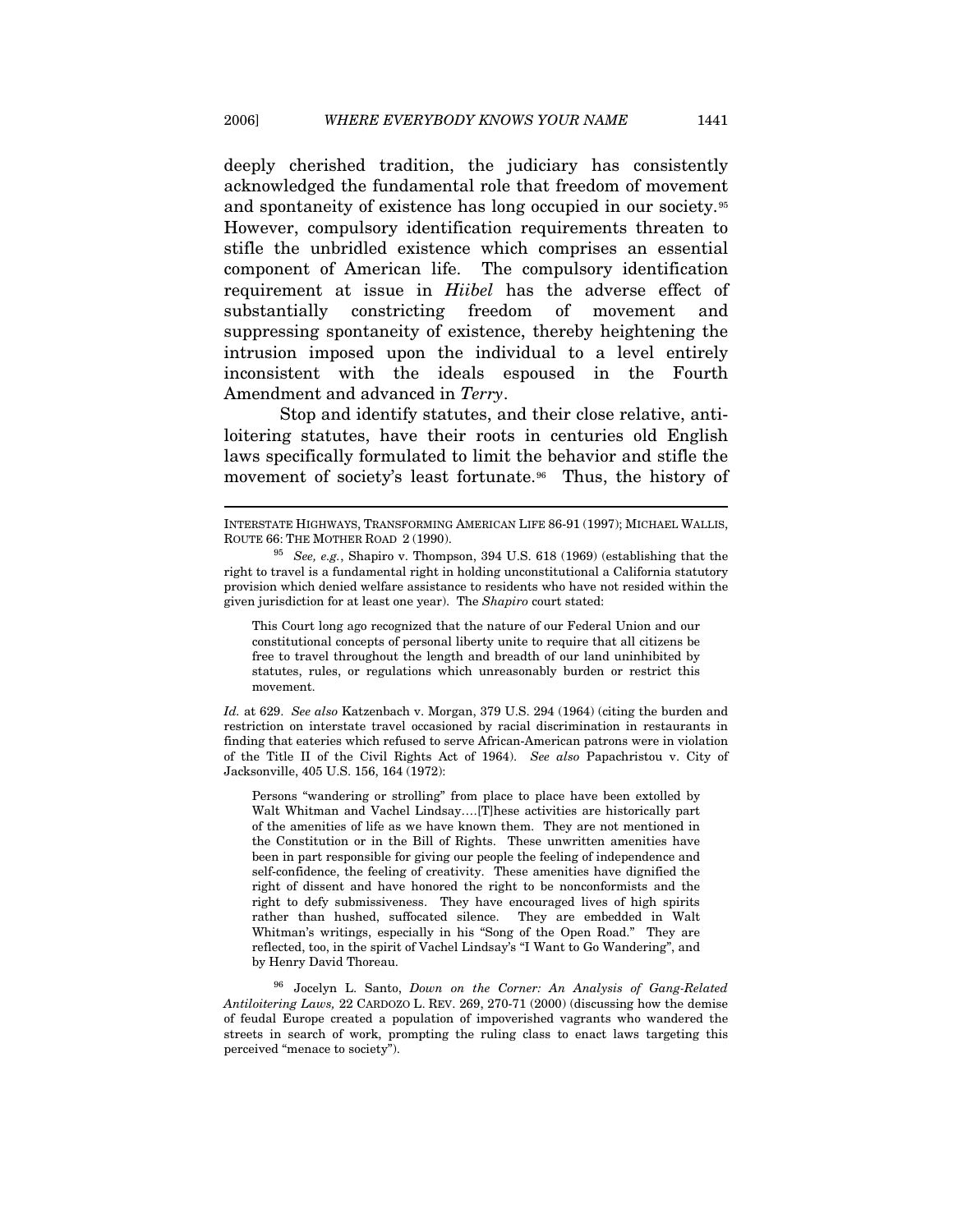compelled identification statutes reveals that they were first promulgated with the explicit intention of limiting the movement and activities of individuals deemed undesirable. Today, compulsory identification requirements remain an effective way to confine the populace and restrict the individual's existence. Requests for identification inflict substantial, be it unquantifiable, "psychic harm" on the individual in that such requests inevitably damage one's sense of personal freedom.[9](#page-22-0)7 The idea that compelled identification has become an omnipresent component of the societal landscape inevitably reduces one's invaluable feeling of general liberty.[9](#page-22-1)8 Even individuals entirely innocent of wrongdoing, but nevertheless unfortunate enough to elicit a reasonable suspicion of criminality in well-intentioned law enforcement officers, will inevitably experience considerable trepidation at the prospect of having to identify oneself.[99](#page-22-2) The perception that the government might have cause to document one's movements and activities has the potential to dramatically alter behavioral patterns, "not for fear of being caught doing something illegal but because [individuals are] reluctant to contribute to a permanent, government-held record of their actions."[10](#page-22-3)0 The unavoidable effect is suppression of one's inquisitive nature and the gradual reduction of individual vitality and spontaneity. This imposition on the conscience inevitably leads society down the path of a more Orwellian existence. Such a lifestyle not only stands juxtaposed with the implicit ideals contained in the Fourth Amendment as

<span id="page-22-0"></span><sup>97</sup> Steinbock, *supra* note 56, at 740 ("Identification checkpoints, it may be argued, have an additional subjective effect on a grand scale: the psychic harm to free people of having to 'show your papers.'"). While the cited portion of Steinbock's commentary focuses on the potential effects of law enforcement checkpoints established to combat crime and primarily deals with demands for the production of tangible identity documents (a demand outside the context of *Hiibel*), I submit that the effects on the individual consciousness and sense of freedom detailed by Steinbock are highly relevant to the overall discussion of compulsory identification requirements. 98 *See* Andrew E. Taslitz, *The Fourth Amendment in the Twenty-First* 

<span id="page-22-1"></span>*Century: Technology, Privacy, and Human Emotions*, 65 LAW & CONTEMP. PROBS. 125, 131 (2002) (concluding that an appropriate definition of privacy must account for a person's emotional and psychological response to surveillance). 99 *See* Mich. Dep't of State Police v. Sitz, 496 U.S. 444, 451 (discussing the

<span id="page-22-2"></span>inevitable subjective feelings of intrusion that arise in an innocent motorist compelled to stop at a sobriety checkpoint). 100 *See* Steinbock, *supra* note 56, at 745. *See also*, Christopher Slobogin,

<span id="page-22-3"></span>*Public Privacy: Camera Surveillance of Public Places and the Right to Anonymity, 72* MISS. L.J. 213, 251 (2002) (discussing how persons fearful of the potential for government surveillance tend to develop a reduced sense of individualism which can inhibit their conduct, associations, and activities).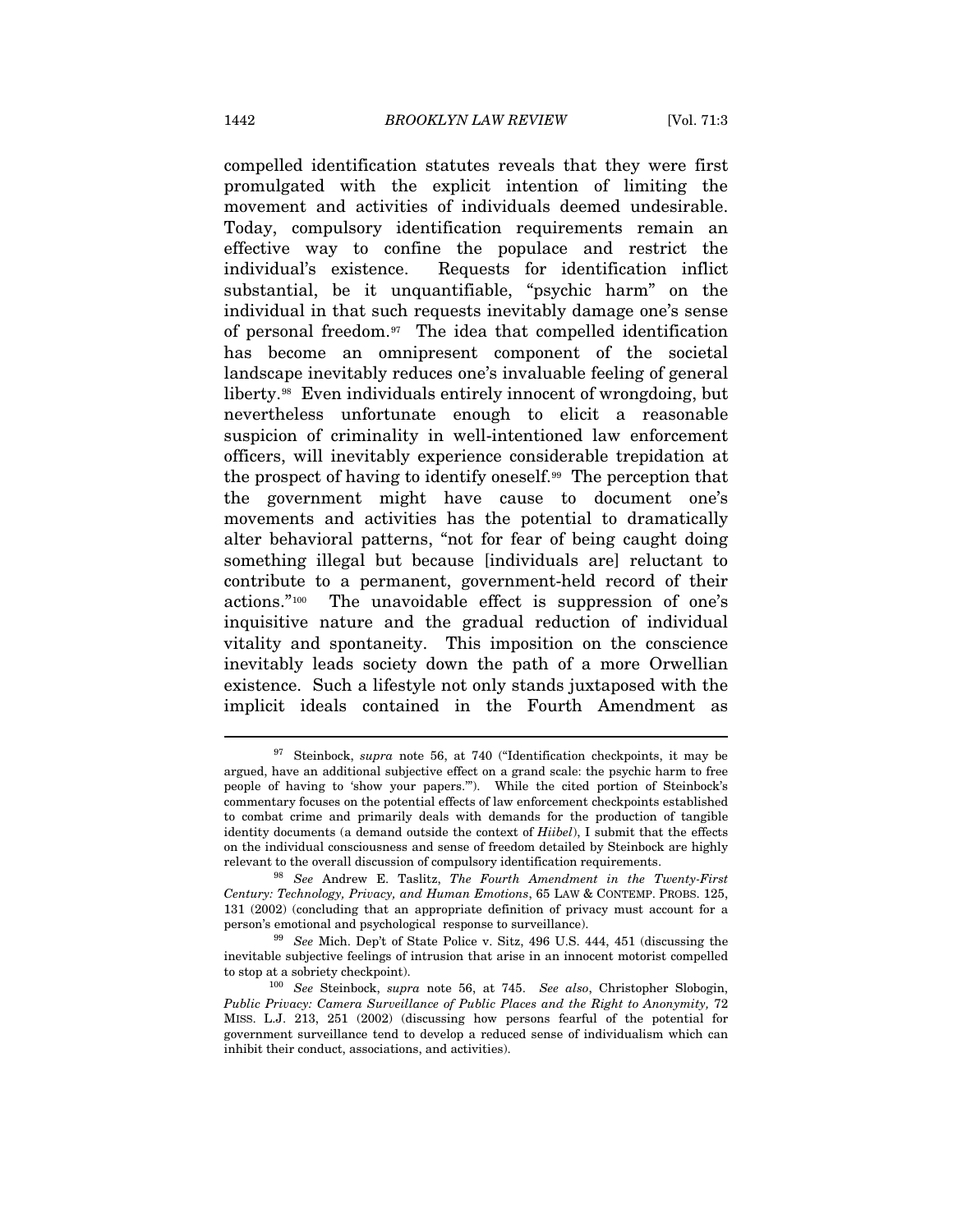espoused in *Terry*, but also is entirely incompatible with the fundamental nature of the American existence.

A free society which purports to value the sanctity of the individual must protect the ability to move and associate in relative anonymity without the fear of unreasonable government intrusion. Indeed, some of the worst regimes mankind has ever known utilized identification requirements to maintain tabs on the citizenry, thereby limiting the ability to associate freely and restricting all movement and activity deemed undesirable.[1](#page-23-0)01 To be certain, the compulsory identification requirement at issue in *Hiibel* is a far cry from the oppression associated with authoritative regimes like that which presided in the former Soviet Union and the satellite states of the Eastern European communist bloc. Nevertheless, even a peripheral study of world history reveals that freedom of movement, and the invaluable spontaneity of existence which inherently accompanies such freedom, is inevitably stifled when there exists a persistent fear of having to identify oneself to state authorities. The *Hiibel* majority failed to adequately consider the ramifications of Nevada's compulsory identification requirement on a person's subjective feelings of constriction, and the degree to which this emotional response will manifest itself by inhibiting the extemporaneousness movement which has long constituted an essential component of American life. Such imposition upon the individual weighs heavily in upsetting the delicate balance between legitimate state interest and intrusion upon personal sanctity which the *Terry* Court sought to strike when it authorized a brief and substantially restrained intrusion pursuant to a mere reasonable suspicion.

l

<span id="page-23-0"></span> $101$  Perhaps one of the most enduring impressions of a restricted populace is that of the infamous Berlin Wall, and numerous other images of the oppression associated with the satellite states of the former Soviet Union. However, demands for identification also played a role in limiting the movement of blacks in segregated South Africa and were utilized by the Nazis to prevent the flight of Holocaust victims. *See*  Sobel, *supra* note 59, at 344-47.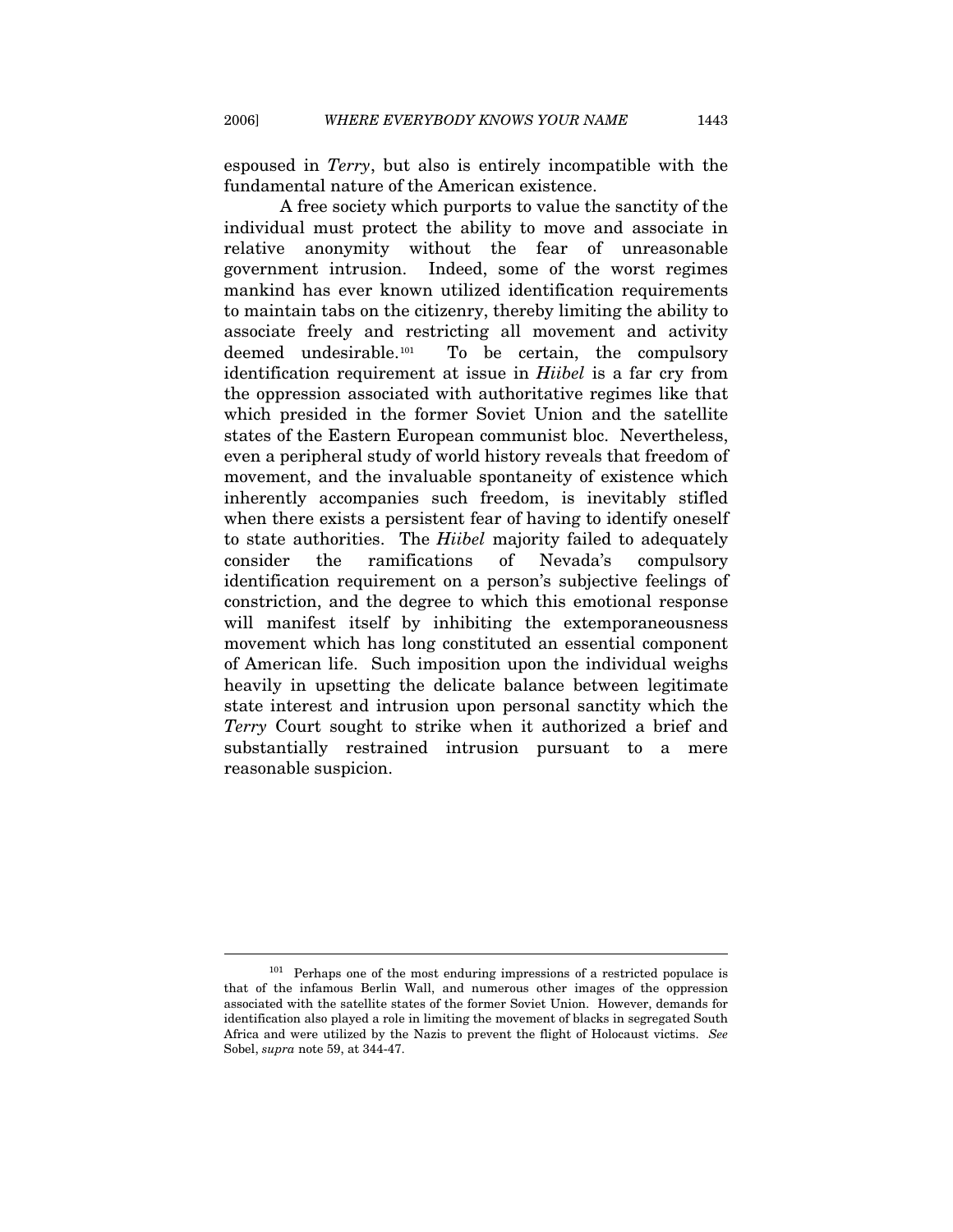- V. THE COMPULSORY IDENTIFICATION STATUTE AT ISSUE IN *HIIBEL* IS FAR TOO BROAD IN SCOPE
- *A. The Ideals of the Fourth Amendment As Advanced in*  Terry *Demand That a Compulsory Identification Statute Require Additional Justification Beyond That Which Occasioned the Initial Investigative Stop*

The compelled identification requirement at issue in *Hiibel* requires identification from a detained suspect without any individualized justification and therefore is incompatible with the *Terry* Court's Fourth Amendment jurisprudence*.* The *Terry* Court explicitly declined to empower police with an automatic right to frisk during every investigatory stop.[10](#page-24-0)2 Rather, in a carefully formulated opinion, the Court clearly outlined the limited circumstances in which officers were permitted to perform a frisk pursuant to a finding of reasonable suspicion.[1](#page-24-1)03 While an officer's finding of reasonable suspicion was deemed a sufficient predicate for performing the initial stop, if the officer wished to heighten the intrusive nature of the investigation by performing a frisk, additional justification beyond that which occasioned the stop was required.[1](#page-24-2)04 Nevertheless, in blatant disregard for the *Terry*  Court's requirement of heightened justification when an investigative stop escalates in intrusiveness, the Nevada statute authorizes the automatic right to demand identification during every investigative stop without any additional justification. Thus, the blanket identification requirement at issue in *Hiibel* is contrary to the Fourth Amendment principles advanced by *Terry* because it authorizes an automatic identification requirement without requiring any additional justification from the investigating officer.

The *Terry* Court intentionally stopped far short of authorizing an automatic right to frisk, instead holding that a frisk was constitutionally permissible only if the "officer is justified in believing that the individual whose suspicious behavior he is investigating at close range is armed and

<span id="page-24-2"></span><span id="page-24-1"></span><span id="page-24-0"></span><sup>&</sup>lt;sup>102</sup> Terry v. Ohio, 392 U.S. 1, 30 (1968). <sup>103</sup> *Id.* (limiting the right to frisk to instances where the police officer concludes that "the persons with whom he is dealing with may be armed and presently dangerous" and "where nothing in the initial stages of the encounter serves to dispel [the] reasonable fear for [the officer's] safety or others' safety").  $104$  *Id.*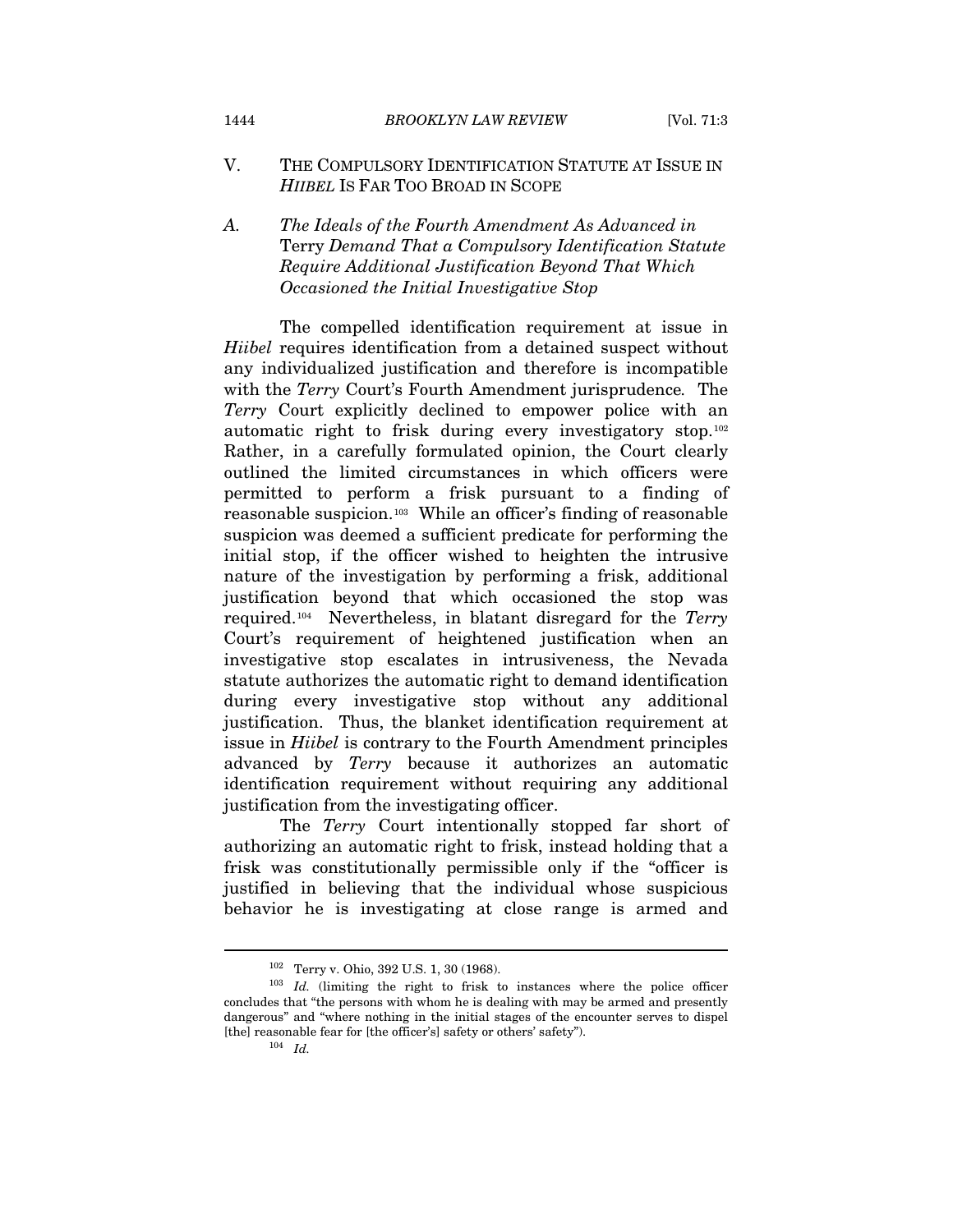presently dangerous to the officer or to others."[1](#page-25-0)05 The requirement of a reasonable fear for officer safety as a precondition for a frisk is not a mere formality. An officer's "street sense," no matter how well honed, when standing alone, is insufficient to justify a frisk.[1](#page-25-1)06 Thus, the officer must be able to articulate his basis for believing that crime is afoot and is additionally required to articulate his basis for believing that a frisk of the suspect was warranted.[10](#page-25-2)7 This requirement of a reasonable, articulable basis for conducting a frisk, beyond that which provoked the initial investigatory stop, has the effect of preventing overbroad, unnecessary, and unwarranted intrusions. The *Terry* Court stated that the "demand for specificity in the information upon which police action is predicated is the central teaching of this Court's Fourth Amendment jurisprudence."<sup>[1](#page-25-3)08</sup> By failing to require an additional individualized justification for the compelled identification requirement, the *Hiibel* Court disregarded the *Terry* Court's explicit decree requiring police to sufficiently justify actions which encroach on Fourth Amendment guarantees.

Echoing concerns identical to those raised by the authors of *Terry*, officer safety was an issue of great prominence for the drafters of the *Hiibel* opinion. Writing on behalf of the majority, Justice Kennedy concluded:

Obtaining a suspect's name . . . serves important government interests. Knowledge of identity may inform an officer that a suspect is wanted for another offense, or has a record of violence or mental disorder . . . . Officers called to investigate domestic disputes need to know whom they are dealing with in order to assess . . . the threat to their own safety  $\dots$ .<sup>[10](#page-25-4)9</sup>

Justice Kennedy is indeed correct in that the more information possessed by investigating officers, the more likely it is that an investigation can be conducted safely. However, even if compelling identification might increase officer safety incrementally in certain instances, the desire to protect and promote law enforcement safety does not permit circumvention of the Fourth Amendment. The *Terry* Court mandated that police action undertaken during an investigatory stop

<span id="page-25-1"></span><span id="page-25-0"></span><sup>105</sup> *Id.* at 24. 106 *See* Harris, *supra* note 80, at 13.

<span id="page-25-3"></span><span id="page-25-2"></span><sup>107</sup> *Terry*, 392 U.S. at 32-33. 108 *Id*. at 21 n.18. 109 *Hiibel,* 542 U.S. at 186.

<span id="page-25-4"></span>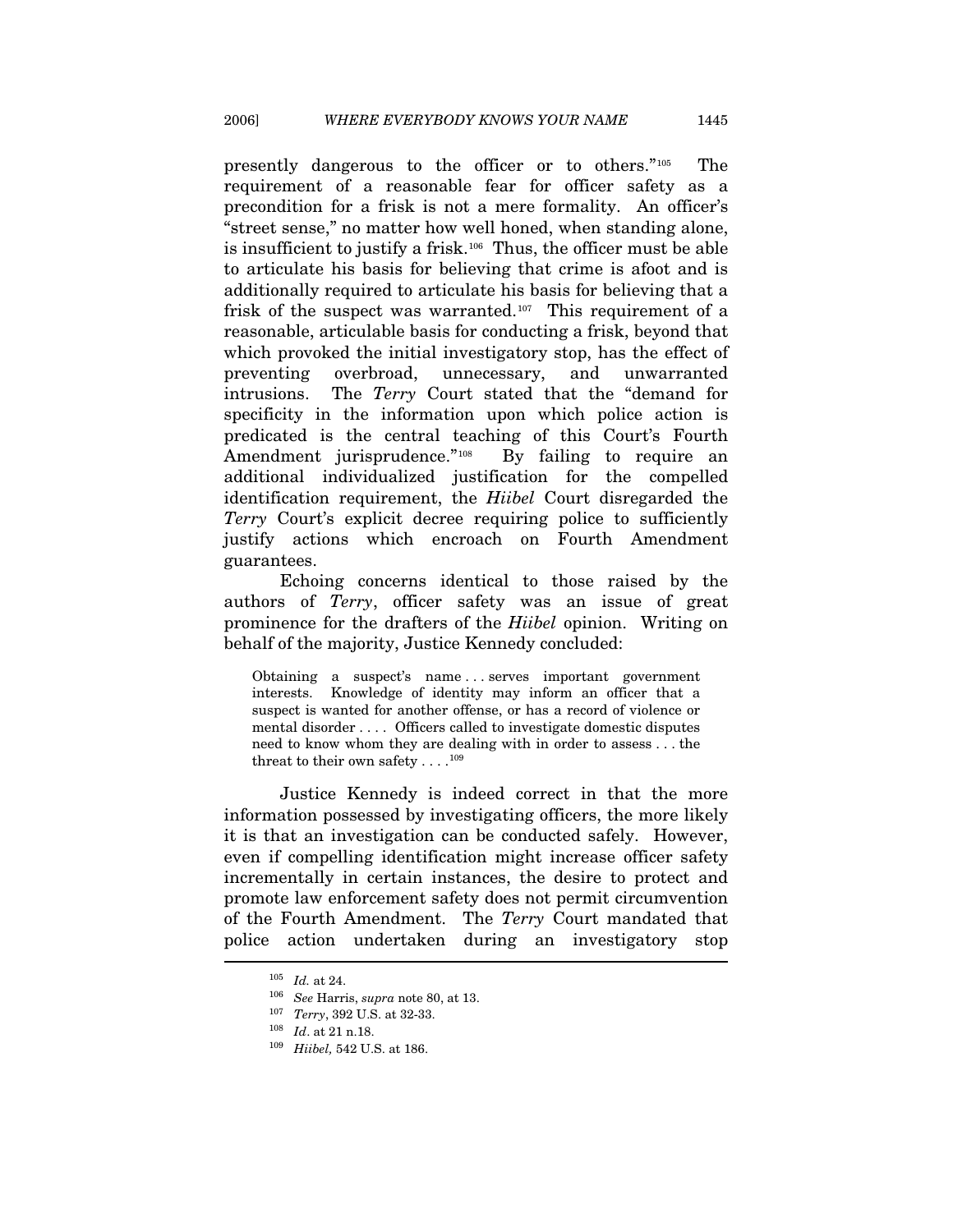conducted pursuant to a mere reasonable suspicion requires explicit justification.[11](#page-26-0)0 However, the Nevada statute fails to require any such justification, $111$  $111$  instead compelling identification from all detained suspects on the mere hunch that knowledge of identity might possibly reveal that a certain individual poses a danger. Such encroachment on the individual, requiring no reasonable justification whatsoever, can not be aligned with the standards of the Fourth Amendment as advanced in *Terry*.

All suspects are not equally dangerous, and therefore all suspects cannot be treated as such. In *Delaware v. Prouse* the Supreme Court stated that stopping an automobile and detaining the driver in order to verify license and registration is unreasonable under the Fourth Amendment if there exists no articulable, reasonable suspicion that the particular motorist is unlicensed or that the automobile is unregistered.<sup>[11](#page-26-2)2</sup> The holding in *Prouse* was dictated, at least in great part, by the fact that the police action at issue was not based upon "an appropriate factual basis for suspicion directed at a particular automobile," thereby inviting "intrusions upon constitutionally guaranteed rights based on nothing more substantial than inarticulate hunches."[11](#page-26-3)3 The *Prouse* Court went on to state that the police had chosen to rely on the flawed hypothesis that "stopping apparently safe drivers is necessary only because the danger presented by some drivers is not observable at the time of the stop."[11](#page-26-4)4 The automatic identification requirement in *Hiibel* has the effect of doing exactly that which the Court so vehemently proscribed in *Prouse.* Admittedly, the statute in *Hiibel* is tailored to a finding of reasonable suspicion, while the officer who conducted the stop in *Prouse* was not acting pursuant to any suspicion of criminal activity. However, the logic advanced in the *Prouse* opinion is intuitively quite analogous to the issues presented by *Hiibel*. Demanding identification from all suspects stopped during a *Terry* stop, absent a finding of some factual basis which confirms the necessity for such a demand, is equivalent to stopping motorists on the bare hunch that they may be unlicensed or

<span id="page-26-4"></span><span id="page-26-3"></span><span id="page-26-2"></span><span id="page-26-1"></span><span id="page-26-0"></span><sup>110</sup> *See Terry,* 392 U.S. at 30 (describing the necessary justification for a stop and detailing the instances in which police may perform a frisk).<br><sup>111</sup> *See* NEV. REV. STAT. § 171.123 (2001).

<sup>112 440</sup> U.S. 648 (1979). 113 *Id.* at 661. 114 *Id.*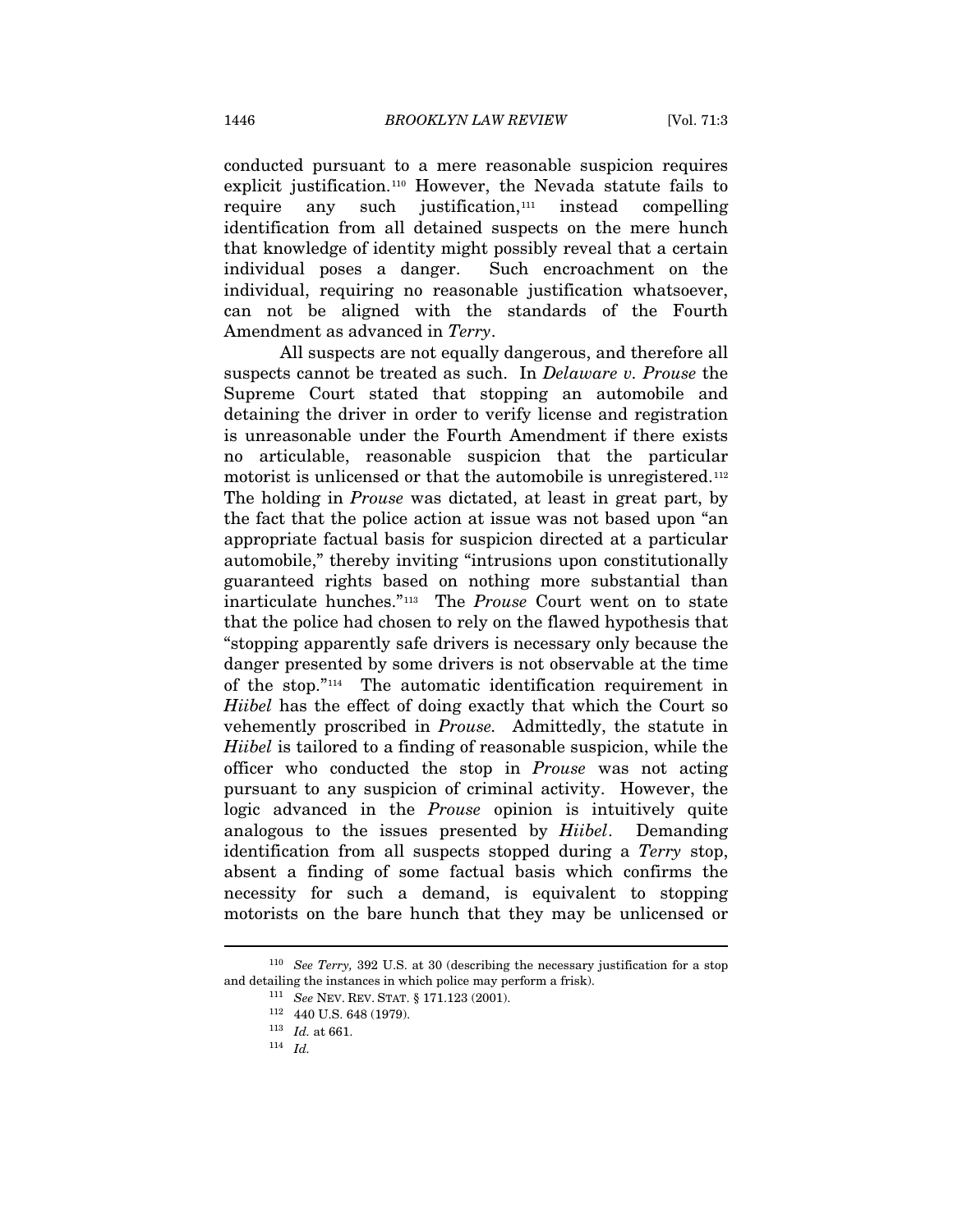otherwise unfit to operate a vehicle. Such a policy, in which all are made to endure an intrusion on the bare chance that an officer might learn of an individual posing a threat, relies on the very same "inarticulate hunches" that the Supreme Court explicitly characterized as an insufficient justification for police intrusion.

It is an unfortunate reality that present societal conditions are such that police officers routinely expose themselves to countless risks while pursuing their daily law enforcement duties. For such service and sacrifice, society should be eternally grateful. Nevertheless, the idea that a blanket, automatic compulsory identification requirement may, in certain instances, lessen the risks confronting an officer performing an investigatory stop is insufficient to supercede the mandates of the Fourth Amendment. When the *Terry*  Court rendered its decision requiring additional justification before a suspect could be compelled to undergo a frisk, the Court acknowledged that it was well aware of the numerous dangers confronting the brave men and women of law enforcement.[11](#page-27-0)5 However, even when confronted with the rampant infliction of violence on the nation's police officers, the *Terry* Court refused to articulate a rule authorizing an officer conducting an investigatory stop the automatic right to frisk. Instead, the *Terry* Court sought to remain faithful to the Fourth Amendment's prohibition against unreasonable intrusions while appeasing the competing interests which arise from an investigative stop.[11](#page-27-1)6 In authorizing compelled identification without requiring any additional justification, the *Hiibel* majority disregarded the Fourth Amendment ideals espoused in *Terry* regarding the need for additional justification when police seek to undertake action during an investigative stop which will heighten the intrusion experienced by the individual.

<span id="page-27-0"></span><sup>115</sup> *Terry*, 392 U.S. at 23-24 ("American criminals have a long tradition of armed violence, and every year in this country many law enforcement officers are killed in the line of duty, and thousands more are wounded. Virtually all of these deaths and a substantial portion of the injuries are inflicted with guns and knives."). The Court acknowledged that in the first half of the 1960's alone, some several hundred police officers were killed while performing their law enforcement duties. *Id.*  at 24 n.21. 116 The Court stated that the dual interests of consequence in *Terry* were "the

<span id="page-27-1"></span>neutralization of danger to the policeman in the investigative circumstance and the sanctity of the individual." *Id.* at 26.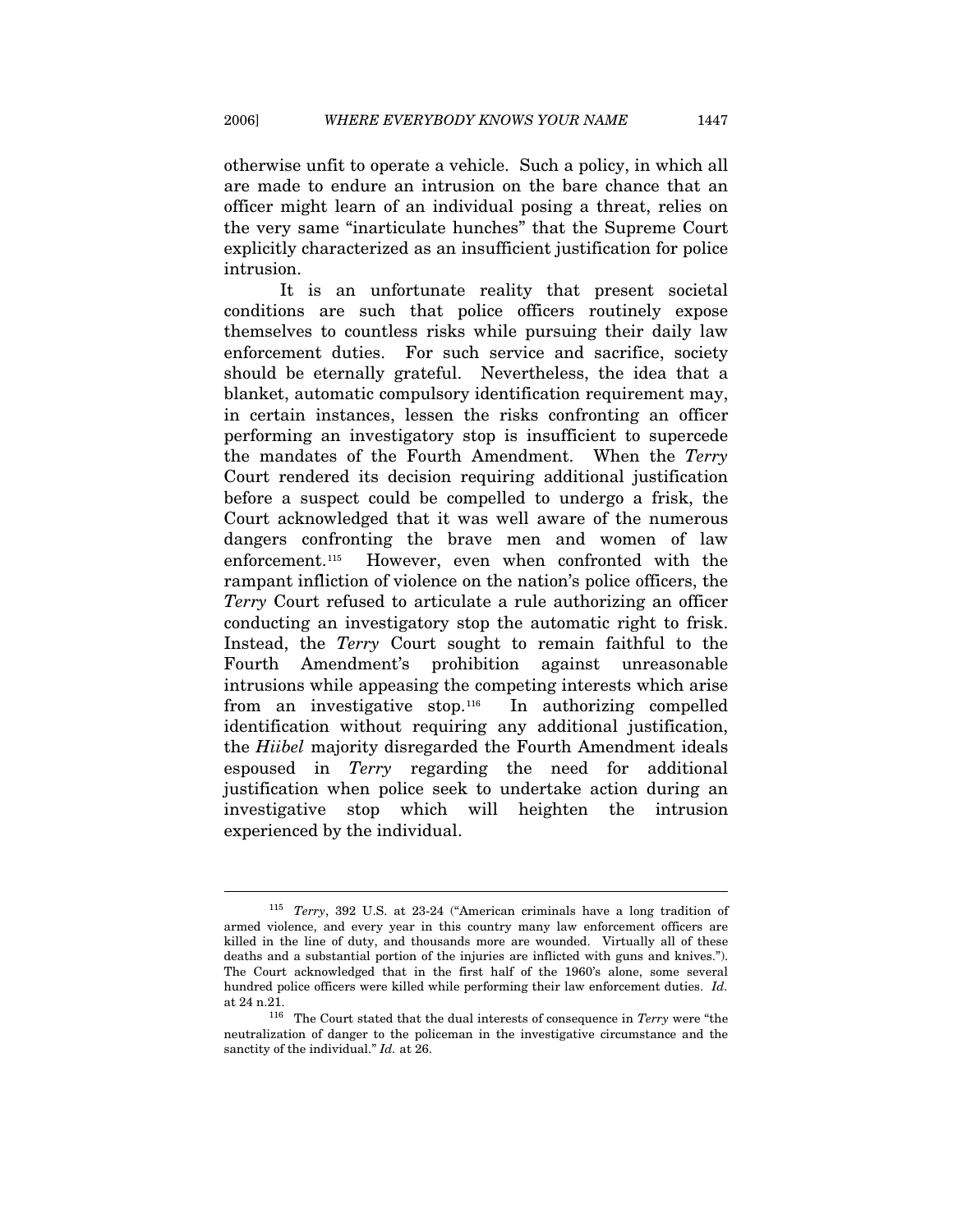# *B. The Statute at Issue in Hiibel is Insufficiently Tailored in That It Compels Identification Even When Entirely Unwarranted*

The Nevada statute at issue in *Hiibel* is far too broad in scope because it requires identification from all suspects detained pursuant to a reasonable suspicion, irrespective of the circumstances surrounding the stop. The blanket application of the compelled identification statute disregards the fact that many times an officer confronting a suspect will have his suspicion quickly dispelled, at which time compelled identification can no longer be said to be consistent with the Fourth Amendment's reasonableness requirement. For instance, suppose upon being detained by the investigating officer, Terry stated that he was simply having a great deal of trouble selecting an engagement ring from the impressive selection in the store's display window. Assuming the investigating officer found Terry's explanation for his behavior entirely credible and therefore no longer suspected Terry of "casing" the storefront in preparation for a robbery, the officer would be without the authority to continue the investigative detention. The reasonable suspicion which justified the initial stop having dissipated, continued detainment would be unreasonable.

A similar situation can easily be hypothesized in the factual circumstances of *Hiibel.* As previously discussed, Deputy Dove approached Larry Hiibel in order to investigate an alleged assault of the female passenger in the truck.[1](#page-28-0)17 For illustrative purposes, consider the following hypothetical which slightly alters the facts of the investigative stop at issue in *Hiibel*. Suppose that rather than being entirely uncooperative, Hiibel instead vehemently insisted to Deputy Dove that an assault had not taken place. His daughter's screams were not cries of pain or alarm, but merely joyous exaltations that could have easily been misinterpreted by a concerned, but uninformed, member of the public. Assume further that Hiibel's explanation is corroborated in full by his daughter. Notwithstanding the inherent difficulty associated with gauging the creditability of statements made by the possible victim of a violent domestic dispute, assuming that Deputy Dove's experience as an officer led him to conclude that Hiibel's

<span id="page-28-0"></span><sup>117</sup> Hiibel v. Sixth Jud. Dist. Ct. of Nev., 542 U.S. 177, 180 (2004).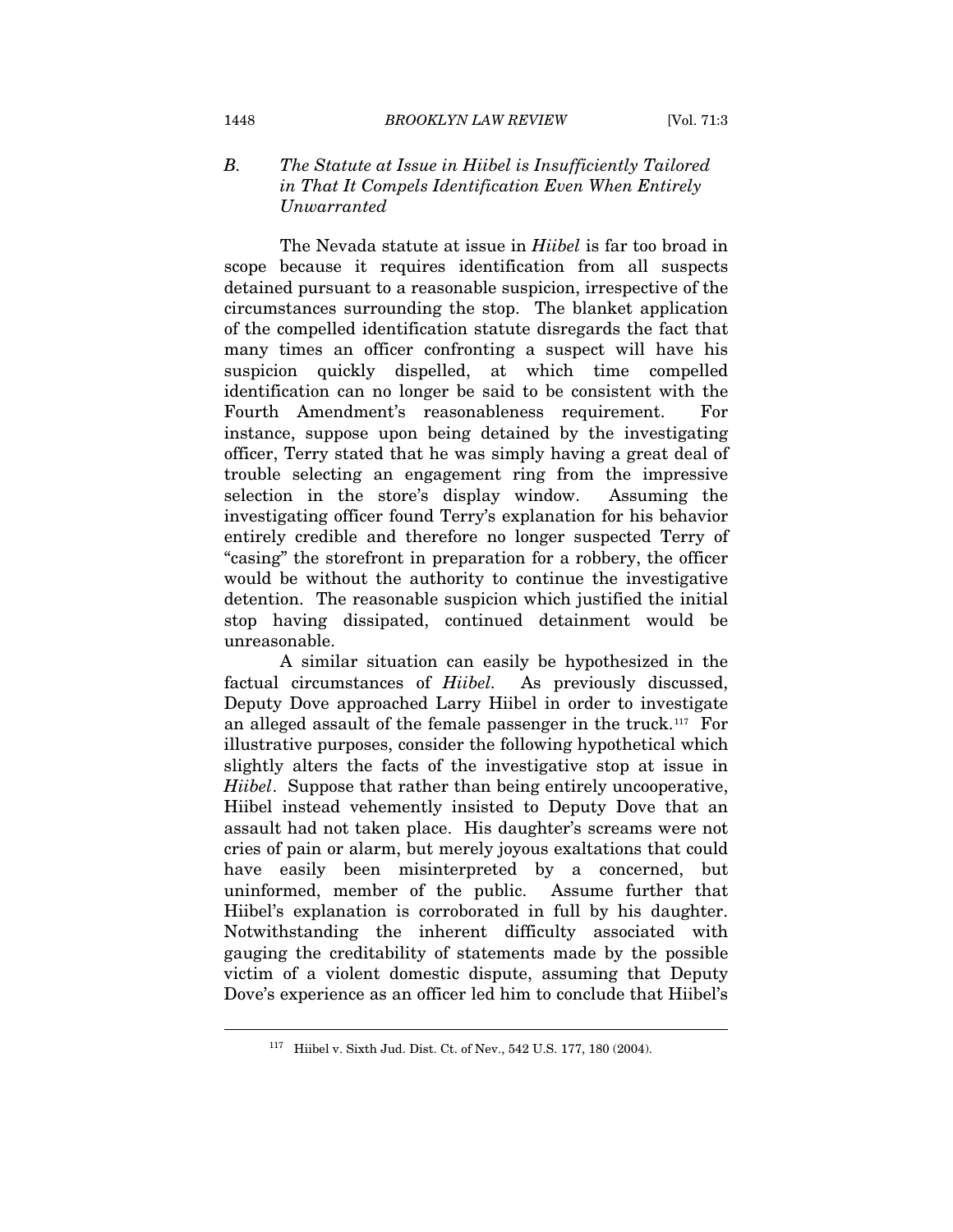explanation was entirely truthful, there would no longer be any reasonable suspicion of criminality afoot. When suspicion of criminality dissipates, there is no authority to continue an investigative detainment, let alone compel identification.

It is a settled principle of Fourth Amendment jurisprudence that police officers are not permitted to rely upon a citizen's refusal to cooperate to furnish the minimal level of objective justification required to authorize detention or seizure.[1](#page-29-0)18 However, the statute at issue in *Hiibel* authorizes exactly that. Even if the officer's suspicion quickly dissipates upon undertaking an investigation, identification can still nevertheless be compelled. A person who has alleviated the officer's suspicions of possible criminal behavior can nevertheless be made to provide identification or face arrest and criminal sanction.<sup>[1](#page-29-1)19</sup>

Such an occurrence will not be confined to classroom hypotheticals. Officers frequently stop persons who upon detainment are found to have been engaging in entirely lawful behavior. For example, in *Martiszus v. Washington County,* an officer patrolling in a police cruiser in the early morning hours observed an automobile stopped on the shoulder of the road with what appeared to be a leg emerging from the open driver-side door.<sup>[12](#page-29-2)0</sup> The officer believed that the vehicle's occupant might be drunk or perhaps involved in an assault. However, when the officer instituted an investigation, the suspect immediately explained that he was merely performing repairs on his automobile, an explanation clearly corroborated by the circumstances of the encounter (suspect was holding tools, appeared to be in the process of making repairs, etc.).  $121$  $121$ Nevertheless, apparently perturbed by the motorist's abrasive tone and dismissive demeanor, the officer continued with the *Terry* stop even after the suspect had promptly alleviated any suspicion of criminality. While the officer's initial suspicion of criminal activity was quite reasonable, his fears were quickly dispelled and no additional facts arose during the encounter to support a revitalized reasonable belief of criminality.<sup>[12](#page-29-4)2</sup>

<span id="page-29-4"></span><span id="page-29-3"></span><span id="page-29-2"></span><span id="page-29-1"></span><span id="page-29-0"></span><sup>118</sup> Florida v. Bostick, 501 U.S. 429, 437 (1991). 119 *See* NEV. REV. STAT. § 171.123 (2001) (the statutory language contains no provision which allows for circumvention of the name requirement in a situation where the officer's initial suspicion has dissipated).<br><sup>120</sup> 325 F. Supp. 2d 1160, 1163 (D. Or. 2004).<br><sup>121</sup> *Id.* at 1171.<br><sup>122</sup> *Id.*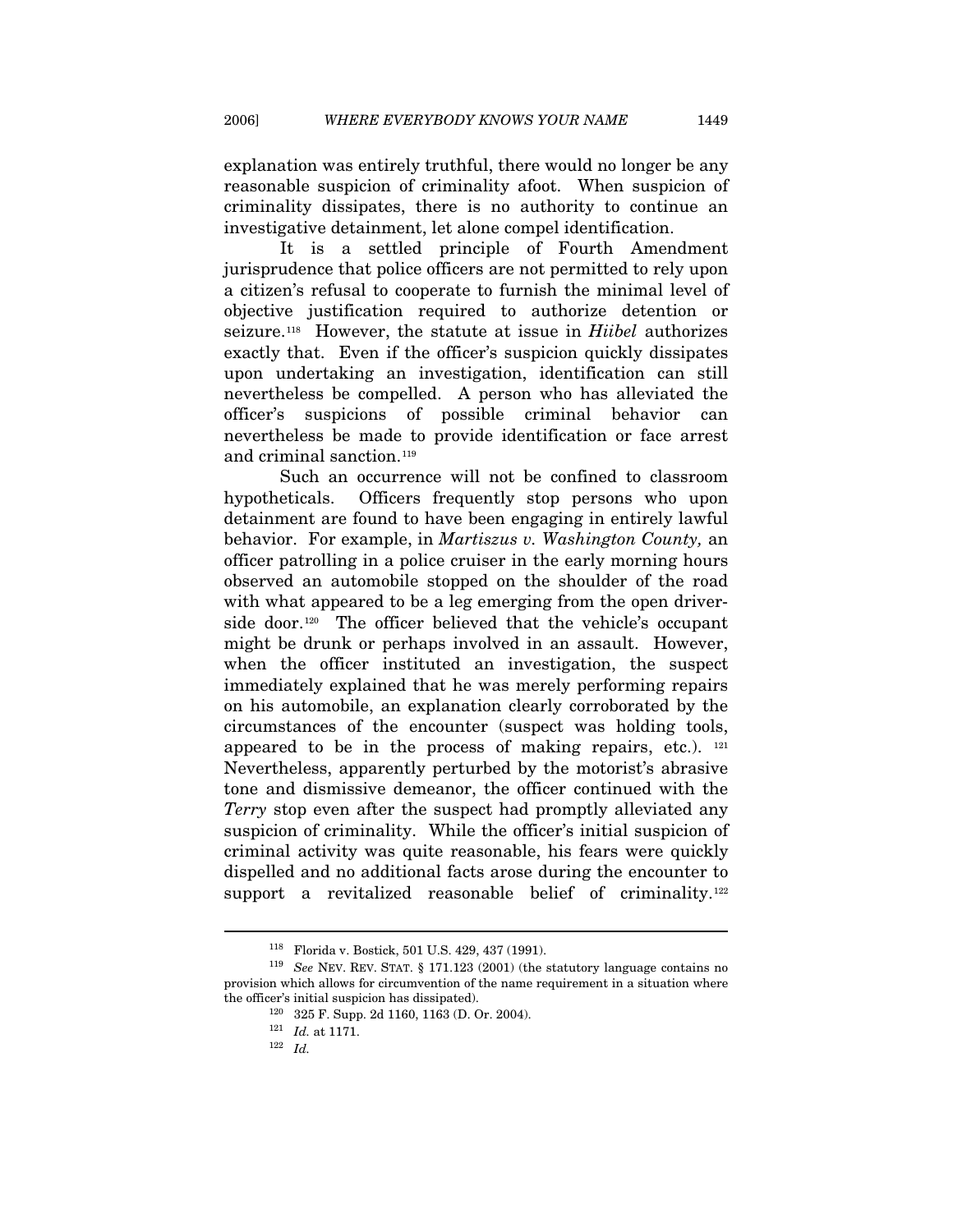Therefore, the court in *Martiszus* concluded that the intrusion was unreasonable in so far as it lasted beyond the vitality of the officer's initial finding of reasonable suspicion.[1](#page-30-0)23 As stated in *Martiszus*, "Though an officer's detention may have been justified at its inception, the detention exceeds *Terry* boundaries when it continues unreasonably despite dissipation of the officer's initial suspicion."[1](#page-30-1)24 Therefore, the statute at issue in *Hiibel* is unreasonable. Nevada's stop and identify statute impermissibly requires identification from all those detained pursuant to a reasonable suspicion of criminality, even in the far from uncommon instance where the reasonable suspicion which served as the predicate for the stop has been alleviated. The paradigm of the Fourth Amendment is entirely inconsistent with such an intrusive requirement.

#### VI. LEGISLATIVE ALTERNATIVES

If the ideals embodied in the Fourth Amendment are to be respected, compelled identification pursuant to a mere reasonable suspicion of criminality must be deemed unreasonable. However, short of an outright ban on compelled identification, there exist methods of narrowly tailoring a compulsory identification requirement so as to lessen the intrusion upon the rights of the individual. The flexibility of our federalist system of governance grants the individual states the freedom to pursue their own legislative initiatives. Admittedly, a "hundred flowers" approach<sup>[12](#page-30-2)5</sup> to a hot-button issue like crime prevention and officer safety, especially in today's charged political climate, may seem an especially combustible issue for elected officials wary of appearing weak on crime.[1](#page-30-3)26 However, if the guarantees of the Fourth

<sup>123</sup> *Id.* 

<span id="page-30-2"></span><span id="page-30-1"></span><span id="page-30-0"></span><sup>&</sup>lt;sup>124</sup> *Id.* at 1169.<br><sup>125</sup> During a brief two-year period in the mid nineteen fifties, Mao Zedong encouraged Chinese intellectuals to openly discuss the nation's problems and formulate alternative problem-solving approaches in order to strengthen Chinese society. Mao's brief flirtation with intellectual freedom and a democratic approach to governance was inspired by a poetic passage which read, "Let a hundred flowers bloom: let a hundred schools of thought contend." *Hundred Flowers Campaign*, Nation Master Encyclopedia, *available at* http://www.nationmaster.com/encyclopedia/Hundred-Flowers-Campaign (last visited Jan. 3, 2005). <sup>126</sup> Consider that polling conducted by the New York Times in conjunction

<span id="page-30-3"></span>with CBS News in the wake of the terrorist attacks of September 11, 2001 found that seventy percent of Americans were willing to surrender personal freedoms in order to make the nation safer. YALE KASMIR ET AL., MODERN CRIMINAL PROCEDURE 374 (10th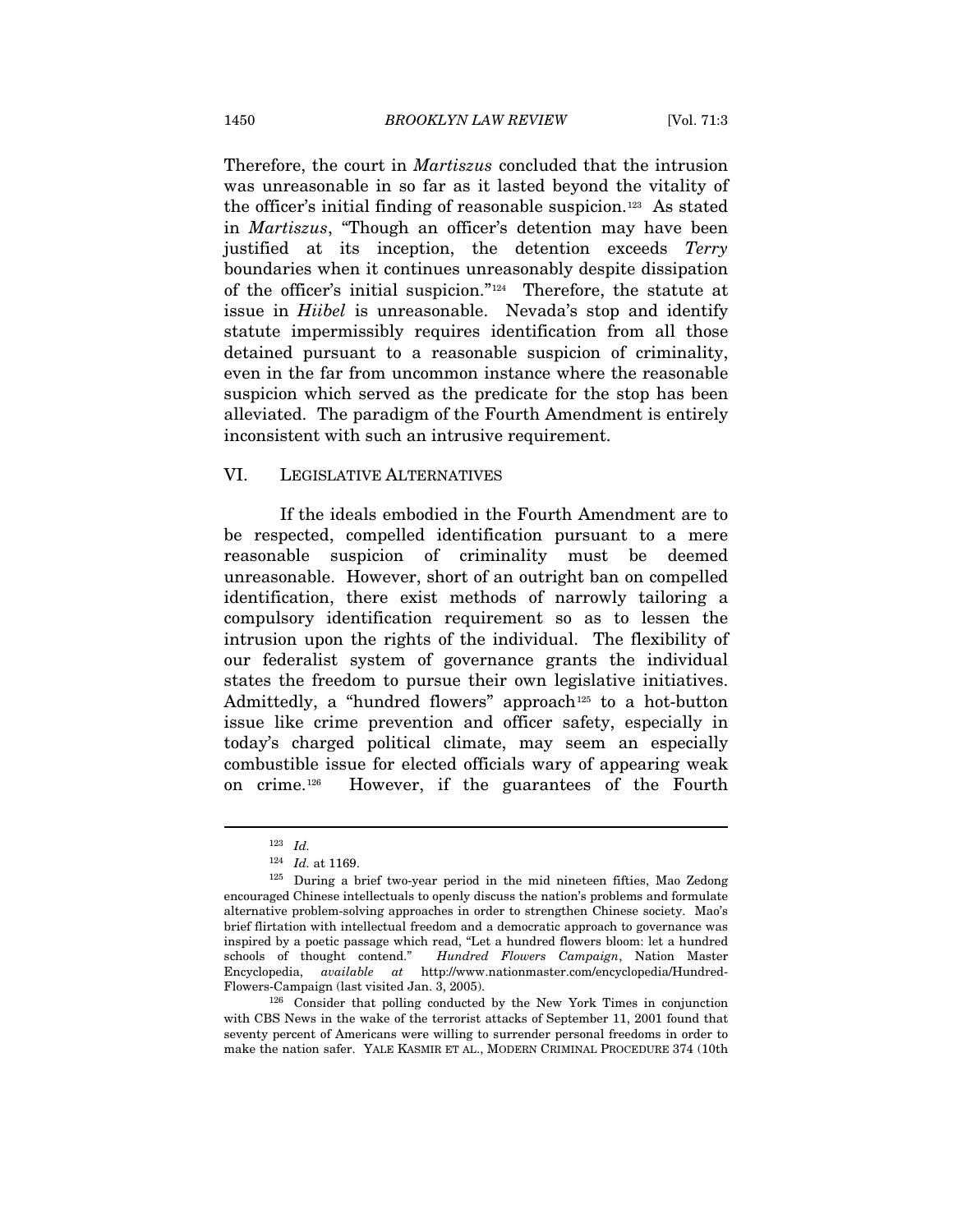Amendment are to remain viable, it is imperative that legislation be structured so as to best protect the respect for the integrity of the individual which exists as the bedrock principle of the American institution of governance.

The least constitutionally offensive method of formulating a compelled identification statute is to tailor the requirement to allow the suspect the initial opportunity to dispel the officer's suspicions before a demand for identification becomes compulsory. Using this legislative archetype, it is only after the officer's investigation and the initial interaction with the suspect has failed to adequately alleviate suspicion that a request for identification must be obeyed. Such a statute would prevent a citizen who has engaged in entirely lawful conduct, mistakenly misinterpreted as criminal, from being compelled to needlessly endure the substantial intrusion constituted by involuntary revelation of identity. Offering the citizenry an initial opportunity to dispel the officer's suspicion would go a long way in curing the overreaching that plagues the statute at issue in *Hiibel*. Before subjecting a person to the harrowing experience of custodial arrest,<sup>[1](#page-31-0)27</sup> legislatures would be better served if they drafted legislation whereby compelled identification, followed by arrest for noncompliance, was a tactic of last resort to be utilized only when traditional investigative methods fail to dispel suspicion. Consider *Welsh v. Wisconsin*, where the Supreme Court held that the legislature's decision not to impose incarceration for a statutory infraction is the best indicator of the state's level of interest in taking custody of individuals who commit a violation.[1](#page-31-1)28 Thus, the fact that Nevada merely imposes a monetary fine upon obtaining a conviction for failure to identify is further evidence of the appropriateness of compelling identification only after granting the suspect an opportunity to dispel suspicion. Since arrest for failure to identify would not seem to be a pressing state interest, legislatures should afford a detained suspect the

ed. 2002). *See also,* Harris, *supra* note 80, at 39 ("[I]t is hardly surprising to find that most people would support crime-fighting efforts of questionable constitutionality.").<br><sup>127</sup> Arrest is highly intrusive in that it grants the right to use force to affect

<span id="page-31-1"></span><span id="page-31-0"></span>the arrest, to transport the person to the police station, and to handcuff, book, and fingerprint the person. Arrest also authorizes police to detain the arrestee for a prolonged period prior to presentation before a magistrate. Brief of Amici Curiae American Civil Liberties Union et al. in Support of Petitioners, at 21, Atwater v. City of Lago Vista*,* 532 U.S. 318 (2001) (No. 99-1408). 128 Welsh v. Wisconsin, 466 U.S. 740 (1986).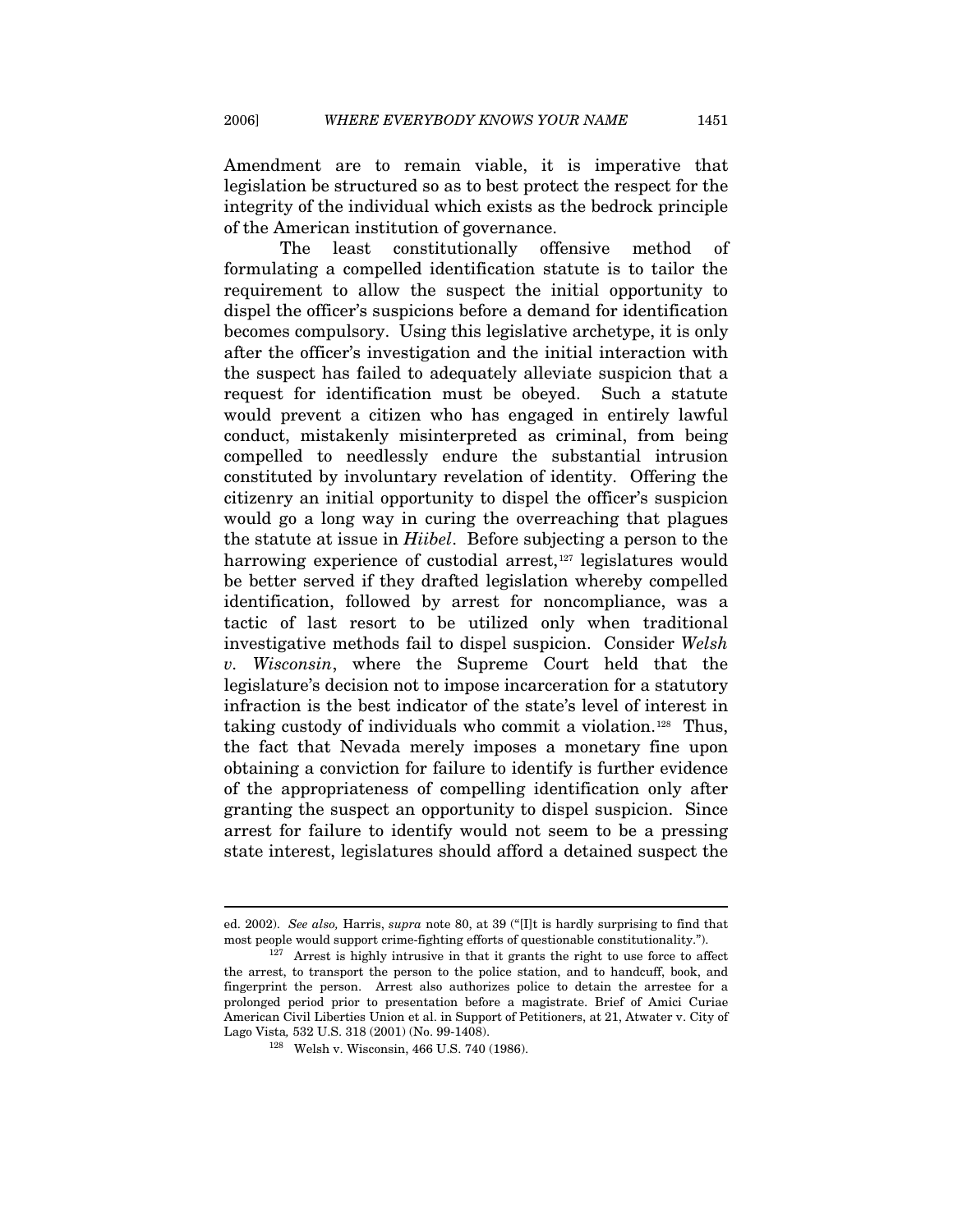opportunity to dispel suspicion before an identification demand becomes compulsory.

Admittedly, the legislative proposal detailed above may appear somewhat inadequate in that it fails to sufficiently protect the officer conducting the investigative stop. However, municipalities attempting to better ensure officer safety should not adopt measures which require suspects to identify themselves to law enforcement as a preliminary matter during each and every investigative stop. Such a blanket, automatic identification requirement is far too invasive. Rather, states should adopt legislation that incorporates the ideals encompassed in the automatic frisk doctrine in order to better balance individual integrity with the legitimate needs of law enforcement.

As previously discussed, the *Terry* court specifically authorized the frisking of a suspect detained pursuant to a reasonable suspicion of criminality only when there exists a reasonable fear for officer safety.[12](#page-32-0)9 In *Sibron v. New York* the Court opined that officers have an automatic right to frisk a suspect in one of two situations; either the suspect exhibits some outward sign of being armed or the suspected crime, by its very nature, is one of violence.[1](#page-32-1)30 Over time, case law has begun to expand the circumstances in which automatic frisk is permissible. In addition to the situation where the crime suspected is an inherently violent offense, when the offense suspected is one that involves the mere possibility of armed violence, a search in the form of a frisk is permissible.[13](#page-32-2)1 Additionally, persons suspected of a drug crime, even be it a minor offense, may be frisked immediately upon detention

<span id="page-32-0"></span><sup>129</sup> Terry v. Ohio, 392 U.S. 1, 28 (1968). In *Terry*, the Court concluded that since the suspects had been observed in what appeared to be preparation for a robbery, an offense "likely to involve the use of weapons," the investigating officer acted properly in conducting a frisk. *Id.* 130 Sibron v. New York, 392 U.S. 40, 64 (1968) ("In the case of a self-protective

<span id="page-32-1"></span>search for weapons, [a police officer] must be able to point to particular facts from which he reasonably inferred that the individual was armed and dangerous."); *Id.* at 74 (Harlan, J., concurring) ("[T]he right to frisk is automatic when an officer lawfully stops a person suspected of a crime whose nature creates a substantial likelihood that he is armed. . . ."). *See also* Harris *supra* note 74, at 4, 5 ("[T]he Supreme Court has always maintained that police could perform frisks – pat down searches of the outer clothing of suspects – only if the officer suspected a violent crime was afoot, or if the individual suspect showed some sign of being armed and dangerous."). 131 Adams v. Williams, 407 U.S. 143, 144-45 (1972). In *Adams*, an informant

<span id="page-32-2"></span>apprised police officers that a person seated in a nearby automobile was carrying a handgun, prompting the officers to approach the individual. When the suspect ignored instructions to exit the vehicle, the officer removed a gun from the suspect's waistband. *Id.*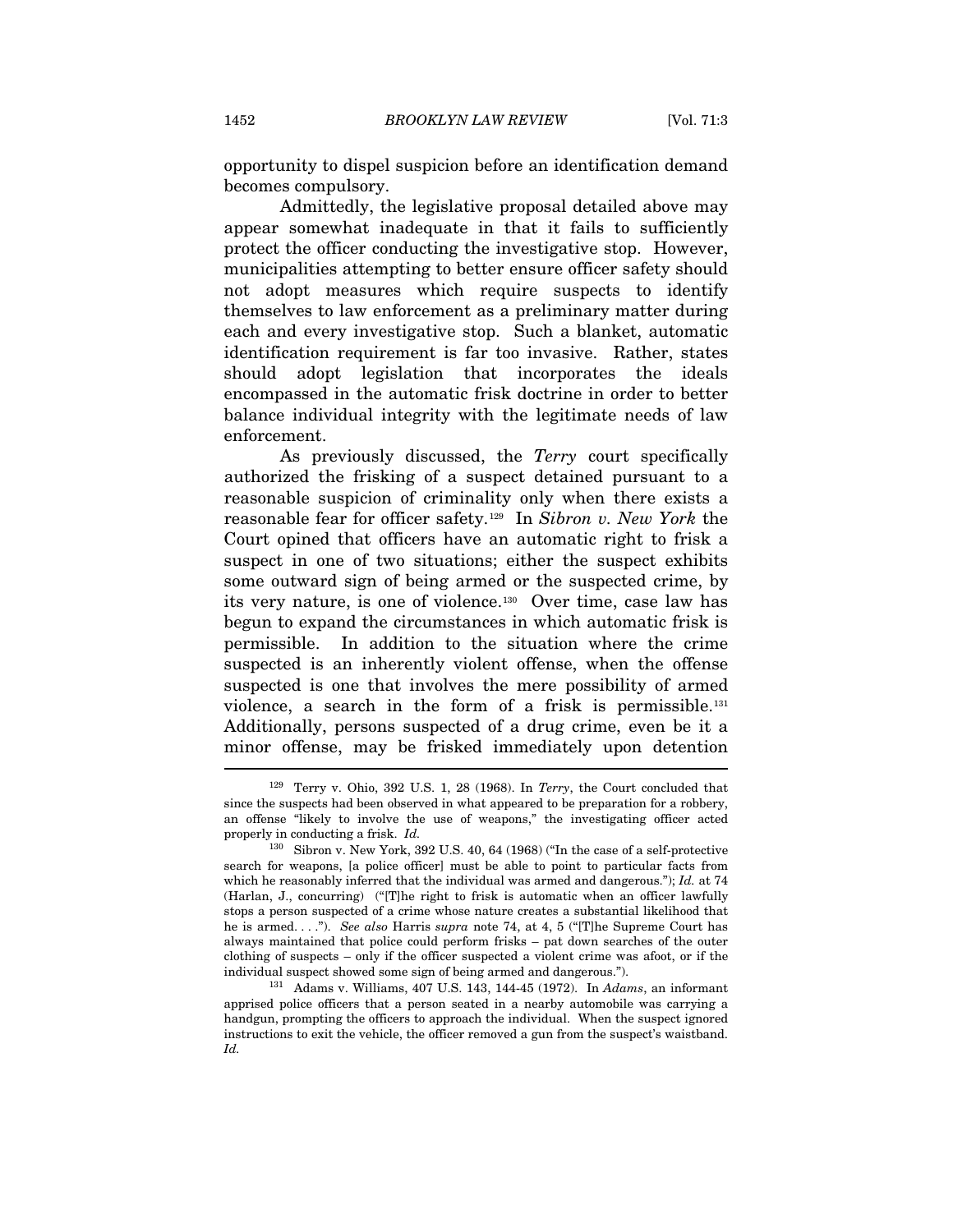regardless of whether they exhibit any tell-tale signs of danger to the investigating officer.<sup>[1](#page-33-0)32</sup> The propensity for burglars to carry instruments capable of inflicting harm has resulted in burglary also being treated as an offense authorizing automatic frisk.[1](#page-33-1)33 Furthermore, numerous cases hold that law enforcement personnel may frisk persons "based not on the crime or outward signs that the suspect may be armed, but because the situation presents the police with circumstances detrimental to their safety."[13](#page-33-2)4

Adoption of compelled identification legislation which embodies the ideals of the automatic frisk doctrine is far more compatible with Fourth Amendment jurisprudence than the intrusive statute at issue in *Hiibel.* A prominent justification put forth by the *Hiibel* majority in upholding the Nevada statute was the idea that compelled identification increases officer safety.[1](#page-33-3)35Thus, aligning the rationale of the *Hiibel*  majority with the extensive body of automatic frisk cases, an officer performing an investigative stop pursuant to a reasonable suspicion would be permitted to issue a compulsory demand for identification only when the suspected offense is one which carries a propensity for violence or the specific factual circumstances of the stop are such that there exists a reasonable fear for officer safety. The wide array of offenses which have been viewed by various courts as sufficient to authorize an automatic frisk provide a sufficient framework for instances when compelled identification should be deemed permissible.

Of course, adoption of the proposal set forth above would dictate that Larry Hiibel, a suspect in an alleged assault,

<span id="page-33-0"></span><sup>132</sup> *See* Harris, *supra* note 80, at 24 (describing weapons as tools of the trade for narcotics trafficking, thus justifying frisk of suspected drug offenders upon detainment). *See also, e.g.*, United States v. Brown, 913 F.2d 570, 572 (8th Cir. 1990) ("Since weapons and violence are frequently associated with drug transactions, the officers reasonably believed that the individuals with whom they were dealing were

<span id="page-33-1"></span>armed and dangerous."). 133 *See, e.g.,* Gutierres v. State, 793 P.2d 1078, 1081 (1990) ("While burglary is not *per se* a crime of violence, it is a serious crime and . . . someone suspected of burglary would carry a weapon and resort to violence."). *See also,* Harris, *supra* note 80 at 26-27 ("Courts frequently allow automatic frisks of burglary suspects . . . . As with narcotics cases, the reasoning is that those involved *might* have weapons.").<br><sup>134</sup> Harris, *supra* note 80, at 31. Factors highlighted as authorizing frisk in

<span id="page-33-2"></span>such circumstances include presence in a high crime locale, a larger number of suspects than officers, darkness, etc. *Id.* 

<span id="page-33-3"></span><sup>135</sup> Hiibel v. Sixth Jud. Dist. Ct. of Nev.*,* 542 U.S. 177, 186 (2004) (Police "need to know whom they are dealing with in order to assess the situation, the threat to their own safety, and possible danger to the potential victim.").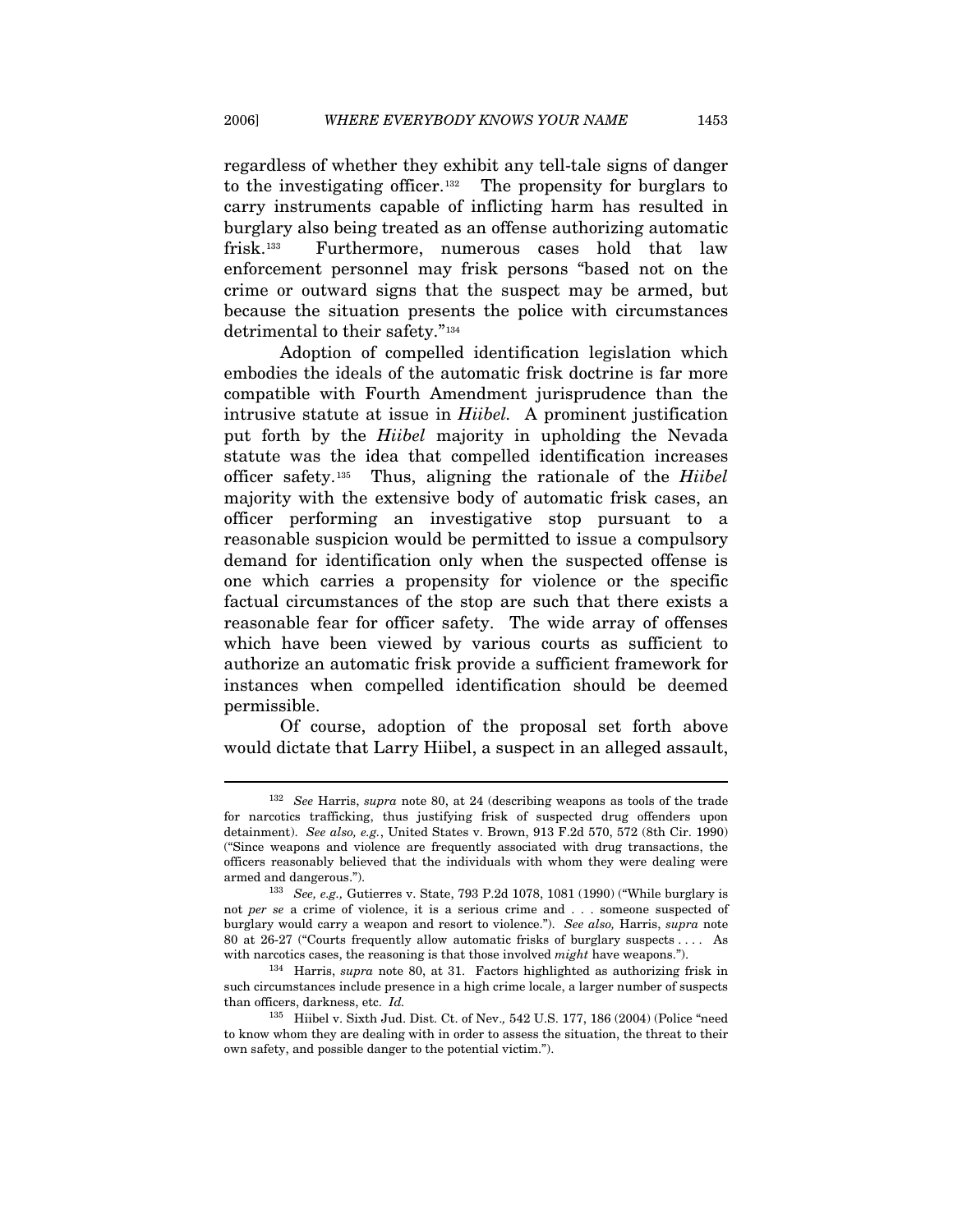would still be required to identify himself to the investigating deputy. However, such an approach is far more desirable than the automatic identification requirement upheld in *Hiibel*. Persons not suspected of a crime likely to pose a threat to the officer would not be needlessly compelled to reveal their identity. Just as an automatic frisk is not authorized in accordance with every *Terry* stop, offenses which do not present a reasonable fear for officer safety should not grant an automatic right to compel identification. For instance, persons suspected of loitering, littering, or a host of other similarly trivial offenses do not inherently pose danger to the investigating officer. Therefore, compelling identification in such instances cannot be said to appreciably increase officer safety to the point where the intrusion upon the individual is justified. As with a frisk, if the offense which serves as a predicate for the *Terry* stop is insufficient to create a reasonable fear for officer safety, but the circumstances of the stop (i.e. suspect's demeanor and behavior as the investigative stop unfolds) reasonably creates such fear, compelled identification could then be required.<sup>[13](#page-34-0)6</sup>

One need not worry that limiting the instances in which compelled identification is allowable and requiring officers to justify their decisions to compel identification will substantially expose police officers to harm. In a hearing to adjudicate an allegation that a suspect was illegally searched during the course of a *Terry* stop, testimony given by police officers is entitled substantial deference.<sup>[1](#page-34-1)37</sup> While the police officer may be called upon to explain what made the situation appear sufficiently dangerous to warrant a frisk, law enforcement is rarely, if ever, required to submit statistics in support of its assumption that a particular class of suspect poses a threat.[13](#page-34-2)8 Indeed, the Supreme Court explicitly instructed lower courts to defer to the testimony by police, holding that evidence "must be seen and weighed not in terms of library analysis by scholars, but as understood by those versed in the field of law

<span id="page-34-0"></span><sup>136</sup> *See* Sibron v. New York, 392 U.S. 40, 74 (1968) (Harlan, J., concurring) ("If the nature of the suspected offense creates no reasonable apprehension for the officer's safety, I would not permit him to frisk unless other circumstances did so."). 137 United States v. Cortez, 449 U.S. 411, 418 (1981). 138 Harris, *supra* note 80, at 33 ("Seldom, if ever, do police supply any data

<span id="page-34-2"></span><span id="page-34-1"></span>substantiating their assumptions that the suspect was armed and dangerous; rather, it is simply assumed.").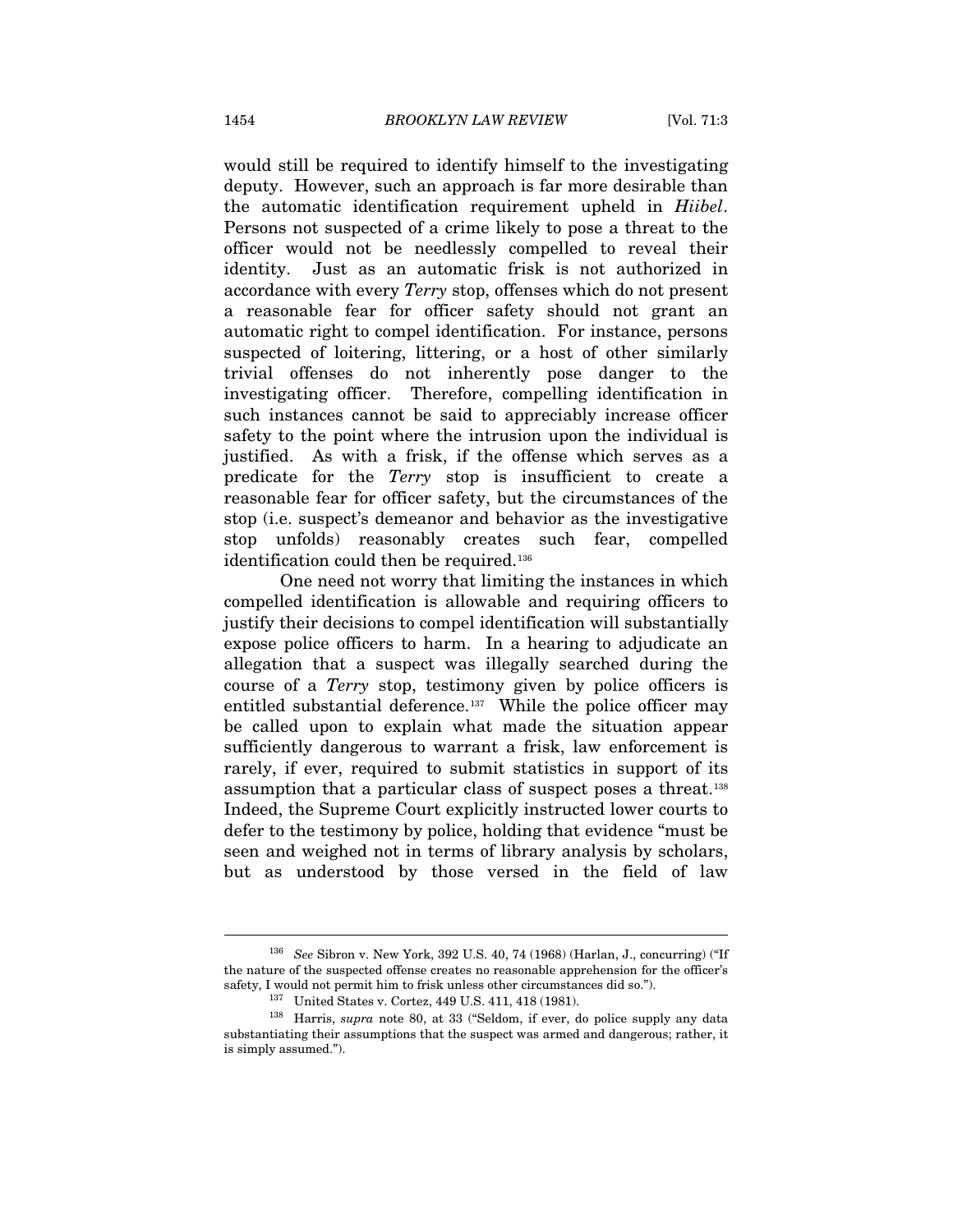enforcement."[13](#page-35-0)9 Thus, if similar deference is afforded the testimony given by officers called upon to explain their rationale for compelling identification, police will retain the ability to respond to the threats which confront them in the field, and the integrity of the individual subjected to the detention will not be unnecessarily trampled.

Irrespective of the particulars of the stop and identify statute adopted by a particular jurisdiction, no record of the citizen-police encounter should be made if the investigative stop ultimately proves unfounded or fruitless. As previously discussed, the feeling that the authorities are consciously documenting an individual's activities has a dramatic adverse effect on the mental well-being of the populace. In order to lessen the psychic trauma of the encounter, when an investigative stop fails to produce justification for continued detainment, no permanent record should be made of the encounter. Inevitably, adoption of such a policy would mean that a certain number of criminally inclined individuals, either clever enough to dispel an officer's well-founded suspicions or fortunate enough to have encountered the officer in a situation where continued detainment is legally impermissible, might perhaps benefit from the opportunity to avoid documentation. While such an occurrence is truly unfortunate, this is an unavoidable burden that society must shoulder in order to live in an environment sufficiently respectful of individual integrity and freedom.[14](#page-35-1)0

Furthermore, an officer who remained suspicious of an individual detained during a *Terry* stop is not without recourse. Even if the suspect's identity were to go undocumented at the conclusion of the fruitless *Terry* stop, a record of the encounter could still be gleaned by other means. Should an officer feel that such action is warranted, there has never existed any principle of Fourth Amendment jurisprudence which would prevent an officer remaining suspicious of an individual detained during a *Terry* stop from continuing to observe the

<span id="page-35-0"></span><sup>139</sup> *Cortez*, 449 U.S. at 418. Further evidencing the degree of deference deemed appropriate, the Court in *Cortez* advanced the rationale that judgments made by officers in the field are not to be viewed in isolation with the benefit of hindsight analysis. Instead, the Court stated that "the totality of the circumstances – the whole

<span id="page-35-1"></span>picture – must be taken into account." *Id.* at 417-18.<br><sup>140</sup> English legal scholar Sir William Blackstone, a champion of egalitarian justice, famously opined that "it is better that ten guilty persons escape, than that one innocent suffer." WILLIAM BLACKSTONE, 4 COMMENTARIES \*358 (GARLAND PUBL'G 1978).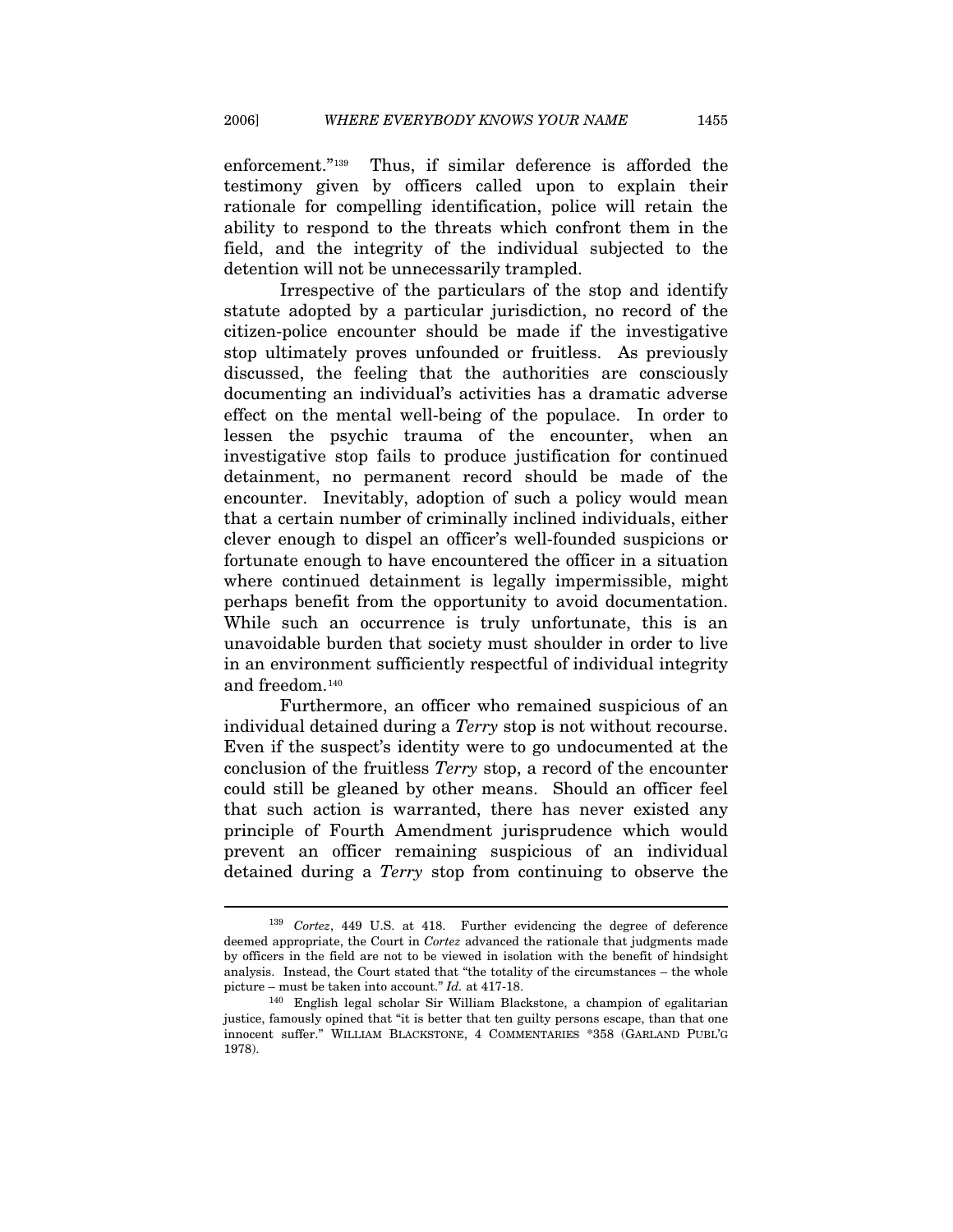suspect even after the investigative detention has concluded.<sup>[14](#page-36-0)1</sup> Practically speaking, such continued observation will frequently result in the documentation of a license plate number or street address from which the officer could accurately record his interaction with the suspect without having to rely on information gained through compulsion. Legislation of this sort, in which the identity of the individual is not recorded when the *Terry* stop proves fruitless, is far more desirable than that adopted in Nevada because it better respects individual integrity by seeking to lessen the psychological harm occasioned by compelled revelation of identity.

#### VII. CONCLUSION

Since the very earliest days of the Union, our nation has rested on a foundation grounded in the bedrock of personal freedom and respect for the individual. While on its face the Fourth Amendment outlines proscriptions against oppressive government action, at its very core, the prohibition against unreasonable search and seizure seeks to protect personal integrity and individual sanctity. At a very fundamental level, the compulsory identification statute at issue in *Hiibel v. Sixth Judicial District of Nevada* is an assault on individual integrity. In upholding the Nevada statute at issue in *Hiibel*, the Supreme Court not only upset the delicate balance struck by the *Terry* Court between the legitimate needs of law enforcement and the integrity of the individual citizen, but also blatantly disregarded the implicit ideals set forth by the founders in adopting the provisions of the Fourth Amendment. However, while the Supreme Court's ratification of the Nevada statute may seem a damaging blow to the personal freedoms espoused in the Bill of Rights, diligence on the part of the citizenry in demanding that our elected representatives remain faithful to the most basic principles of our nation can lessen the impact of the Court's mistake. President Dwight Eisenhower once stated "There is nothing wrong with America that the faith, love of freedom, intelligence and energy of her citizens

<span id="page-36-0"></span><sup>141</sup> *See, e.g.*, Terry v. Ohio, 392 U.S. 1, 5 (1968) (describing an officer's procedure of observing persons he should encounter as "routine").